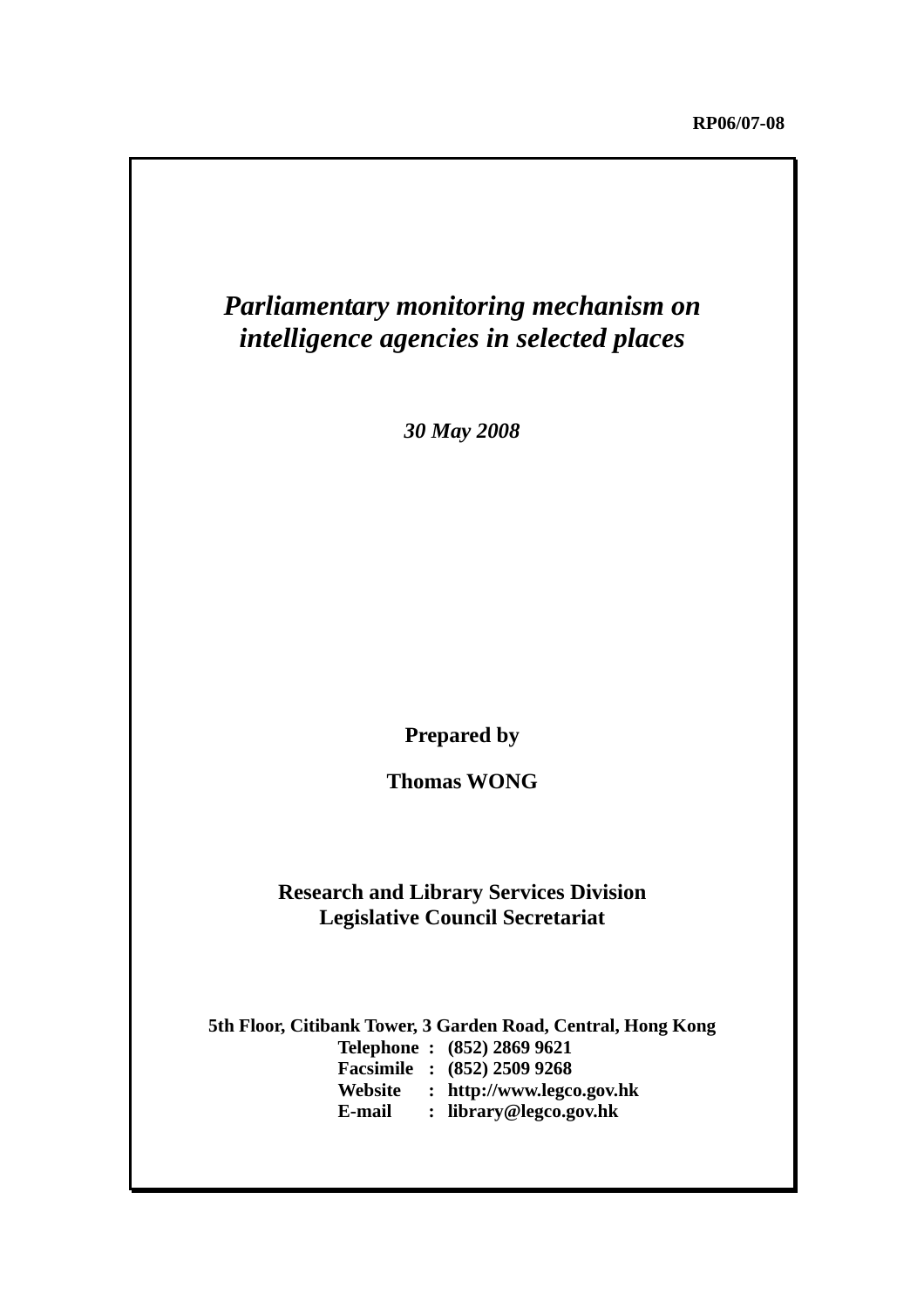# **Contents**

| <b>Executive Summary</b>                                                   |                          |
|----------------------------------------------------------------------------|--------------------------|
| <b>Chapter 1 – Introduction</b>                                            | $\boldsymbol{l}$         |
| Background                                                                 | $\boldsymbol{l}$         |
| Scope of research                                                          | $\cal I$                 |
| Selected legislatures                                                      | $\boldsymbol{l}$         |
| Research method                                                            | $\overline{2}$           |
| <b>Chapter 2 – House of Representatives of the United States Congress</b>  | $\boldsymbol{\beta}$     |
| Background                                                                 | $\mathfrak{Z}$           |
| Government intelligence agencies                                           | $\mathfrak{Z}$           |
| Congress's monitoring on intelligence agencies                             | $\overline{\mathcal{A}}$ |
| House Permanent Select Committee on Intelligence                           | 5                        |
| Statutory basis                                                            | 5                        |
| <b>Functions</b>                                                           | $\overline{7}$           |
| Powers                                                                     | 9                        |
| Composition and design                                                     | 9                        |
| Administration and procedure                                               | 11                       |
| Accountability to the House of Representatives                             | 11                       |
| Access to sensitive information                                            | 11                       |
| Restrictions on disclosure of sensitive information                        | 12                       |
| Senate Select Committee on Intelligence                                    | 14                       |
| <b>Chapter 3 – House of Representatives of the Parliament of Australia</b> | 17                       |
| Background                                                                 | 17                       |
| Parliamentary monitoring on intelligence agencies                          | 17                       |
| Parliamentary Joint Committee on Intelligence and Security                 | 19                       |
| Statutory basis                                                            | 19                       |
| <b>Functions</b>                                                           | 19                       |
| Powers                                                                     | 20                       |
| Composition and design                                                     | 21                       |
| Administration and procedure                                               | 22                       |
| <b>Accountability to Parliament</b>                                        | 23                       |
| Access to sensitive information                                            | 23                       |
| Restrictions on disclosure of sensitive information                        | 23                       |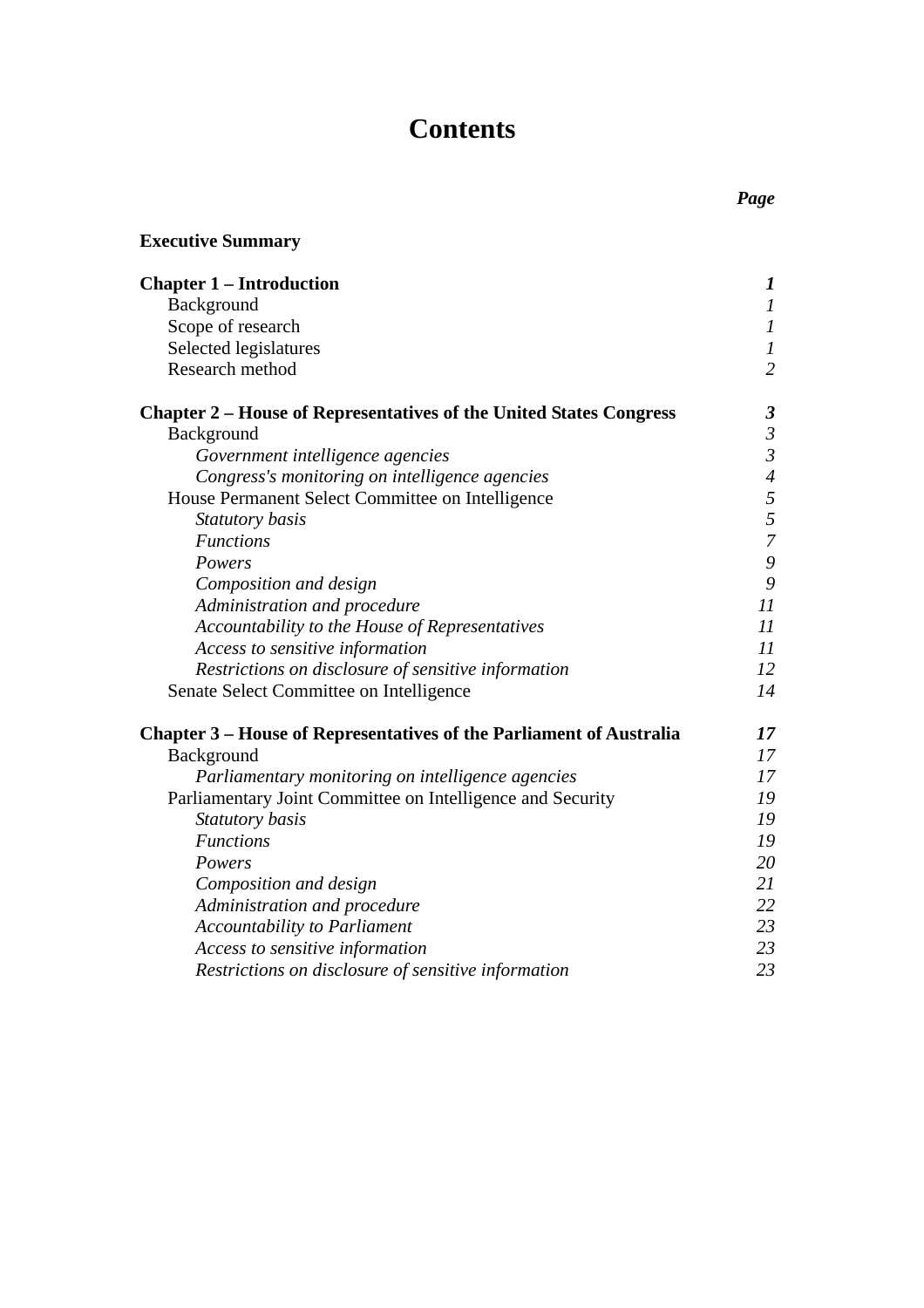| <b>Chapter 4 – House of Commons of the United Kingdom Parliament</b> | 25 |
|----------------------------------------------------------------------|----|
| Background                                                           | 25 |
| Government intelligence agencies                                     | 25 |
| Parliamentary monitoring on intelligence agencies                    | 26 |
| <b>Intelligence and Security Committee</b>                           | 27 |
| Statutory basis                                                      | 27 |
| <b>Functions</b>                                                     | 27 |
| Powers                                                               | 28 |
| Composition and design                                               | 28 |
| Administration and procedure                                         | 30 |
| <b>Accountability to Parliament</b>                                  | 30 |
| Access to sensitive information                                      | 30 |
| Restrictions on disclosure of sensitive information                  | 31 |
| Public consultation on Intelligence and Security Committee           | 32 |
| <b>Chapter 5 – House of Commons of the Parliament of Canada</b>      | 34 |
| Background                                                           | 34 |
| Government intelligence agencies                                     | 34 |
| Parliamentary monitoring on intelligence agencies                    | 34 |
| Security Intelligence Review Committee                               | 36 |
| Statutory basis                                                      | 36 |
| <b>Functions</b>                                                     | 37 |
| Powers                                                               | 38 |
| Composition and design                                               | 39 |
| Administration and procedure                                         | 40 |
| <b>Accountability to Parliament</b>                                  | 40 |
| Access to sensitive information                                      | 41 |
| Restrictions on disclosure of sensitive information                  | 41 |
| <b>Chapter 6 – Analysis</b>                                          | 42 |
| Introduction                                                         | 42 |
| <b>Nature</b>                                                        | 44 |
| <b>Functions</b>                                                     | 45 |
| Powers                                                               | 47 |
| Composition and appointment                                          | 47 |
| Accountability to the legislature                                    | 49 |
| Access to sensitive information                                      | 49 |
| Public disclosure of sensitive information                           | 50 |
| <b>Appendix</b>                                                      | 52 |
| <b>References</b>                                                    | 59 |

*-------------------------------------------------------------------------------------------------------------------------------------------*

*Research reports are compiled for Members and Committees of the Legislative Council. They are not legal or other professional advice and shall not be relied on as such. Research reports are subject to copyright owned by the Legislative Council Commission (the Commission). The Commission permits accurate reproduction of the research reports for non-commercial use in a manner not adversely affecting the Legislative Council, provided that acknowledgement is made stating the Research and Library Services Division of the Legislative Council Secretariat as the source and one copy of the reproduction is sent to the Legislative Council Library.*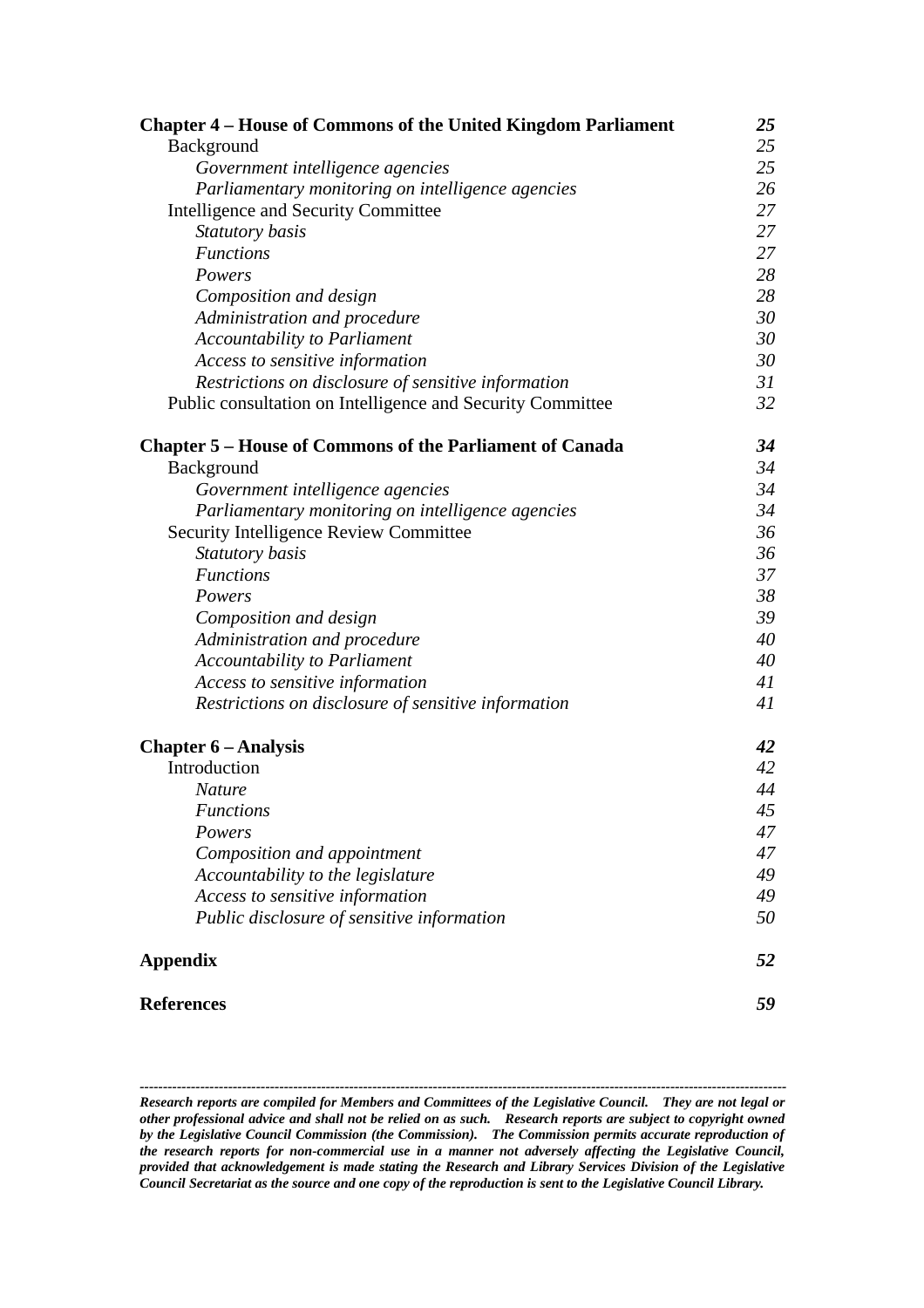# **Executive Summary**

- 1. This report studies the mechanisms adopted by four selected overseas legislatures to monitor government intelligence agencies. The selected legislatures are the House of Representatives of the United States (US) Congress, the House of Representatives of the Parliament of Australia, the House of Commons of the United Kingdom (UK) Parliament and the House of Commons of the Parliament of Canada. The mechanisms are examined in the following aspects: statutory basis, powers and functions; composition and design; administration and procedure; access to sensitive information; and restrictions on disclosure of sensitive information.
- 2. In the US, the House of Representatives has a permanent congressional committee on intelligence and security, i.e. the House Permanent Select Committee on Intelligence (HPSCI). Empowered by various statutes, primarily the *National Security Act of 1947* and the *Intelligence Oversight Act of 1980*, HPSCI monitors a wide range of activities of all government intelligence agencies, including their budgets, administration, policies and intelligence operations. HPSCI also considers bills relating to intelligence matters and authorizes funding for intelligence agencies, but does not investigate any complaints against those agencies' activities. HPSCI can compel the attendance of witnesses and the production of documents before it. Appointed by the House, all HPSCI members, who must include the House's Speaker and the Minority Leader as ex officio members, are serving Members of the House, with the majority being drawn from the majority party in the House in practice. HPSCI can access most finished intelligence products that are circulated within the executive branch, and occasionally access sensitive information such as identities of intelligence sources, intelligence methods, raw intelligence and written intelligence products provided to the US President. With leave of the House, HPSCI can disclose sensitive information on intelligence matters publicly, even when the US President objects to such disclosure.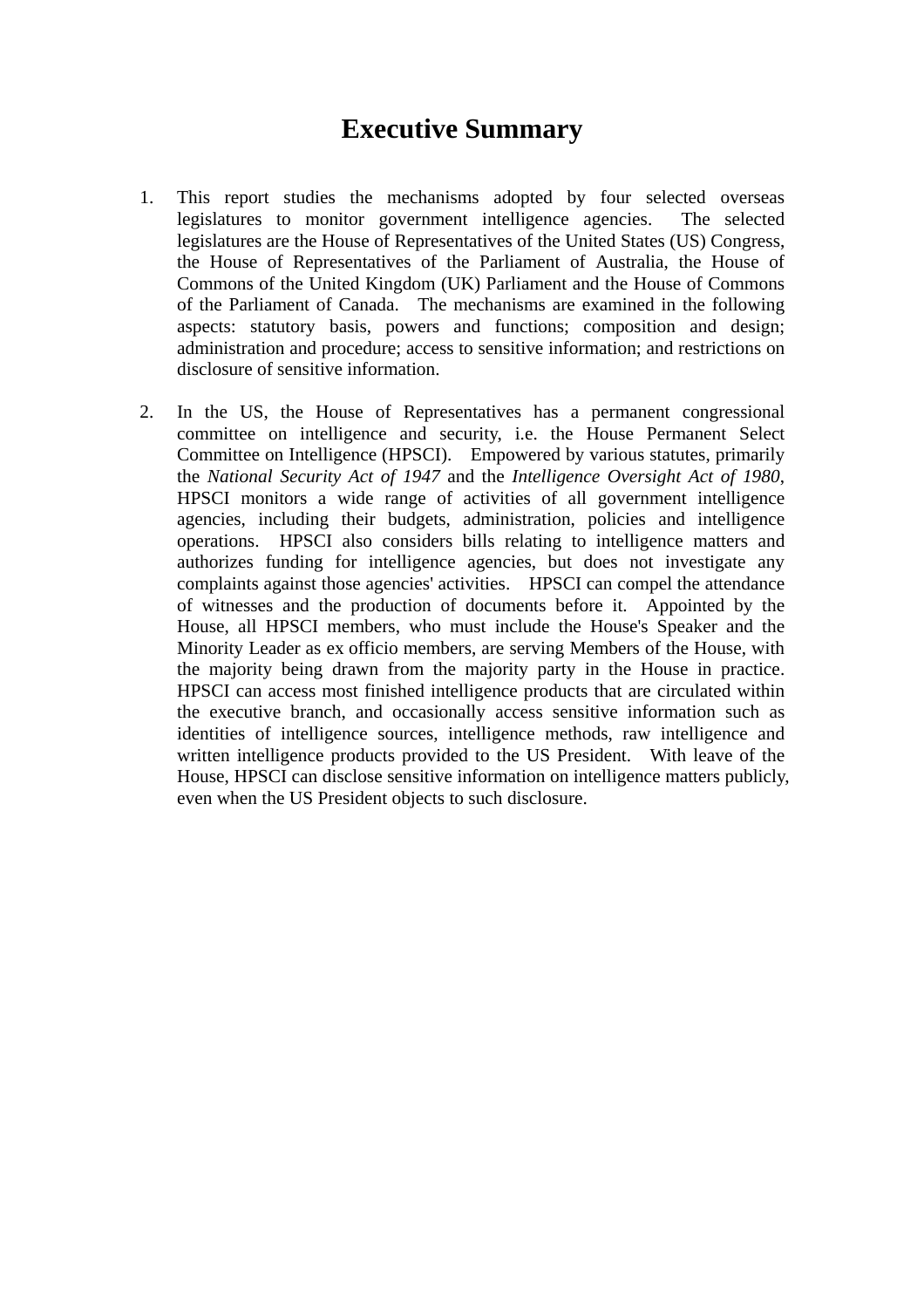- 3. In Australia, the House of Representatives has established a joint parliamentary standing committee with the Senate, i.e. the Parliamentary Joint Committee on Intelligence and Security (PJCIS), which is empowered primarily by the *Intelligence Services Act 2001* to monitor the expenditure and administration of all government intelligence agencies. Nonetheless, PJCIS does not monitor those agencies' intelligence operations and policies, which are monitored by the statutory Inspector-General of Intelligence and Security appointed by the Governor-General upon recommendation by the Prime Minister, who is required to consult the House's Leader of the Opposition before making the recommendation. In addition, PJCIS does not consider bills relating to intelligence matters, authorize funding for intelligence agencies or investigate any complaints against those agencies' activities. PJCIS can require witnesses to give evidence or produce documents, but such evidence or documents must not reveal intelligence agencies' operationally sensitive information. Appointed by the House on the nomination by the executive branch, all PJCIS members must be serving Members of Parliament, and the majority of them must be Members representing the government. Before nomination, the Prime Minister must consult the opposition parties that are represented in the House and do not form part of the government. PJCIS cannot access operationally sensitive information, including sources of information, operational methods, particular operations and classified information provided by foreign governments. Whether it may publicly disclose sensitive information on intelligence matters is determined by the executive branch.
- 4. In the UK, the House of Commons does not have a parliamentary committee monitoring government intelligence agencies. Instead, under the *Intelligence Services Act 1994*, the statutory Intelligence and Security Committee (ISC) is established to monitor the expenditure, administration and policy of all those agencies. ISC does not consider bills relating to intelligence matters, authorize funding for intelligence agencies or investigate any complaints against those agencies' activities. Nor can it compel the attendance of witnesses and the production of documents before it. Appointed by the Prime Minister, all ISC members must be serving Members of Parliament who are not Ministers, although ISC is not a parliamentary committee. Before the appointment, the Prime Minister must consult the Opposition of the House. Subject to the executive branch's approval, ISC can access sensitive information such as sources of information, operational methods, particular operations and classified information provided by foreign governments. However, after consulting ISC, the Prime Minister may exclude sensitive information from a report by ISC to be laid before the House.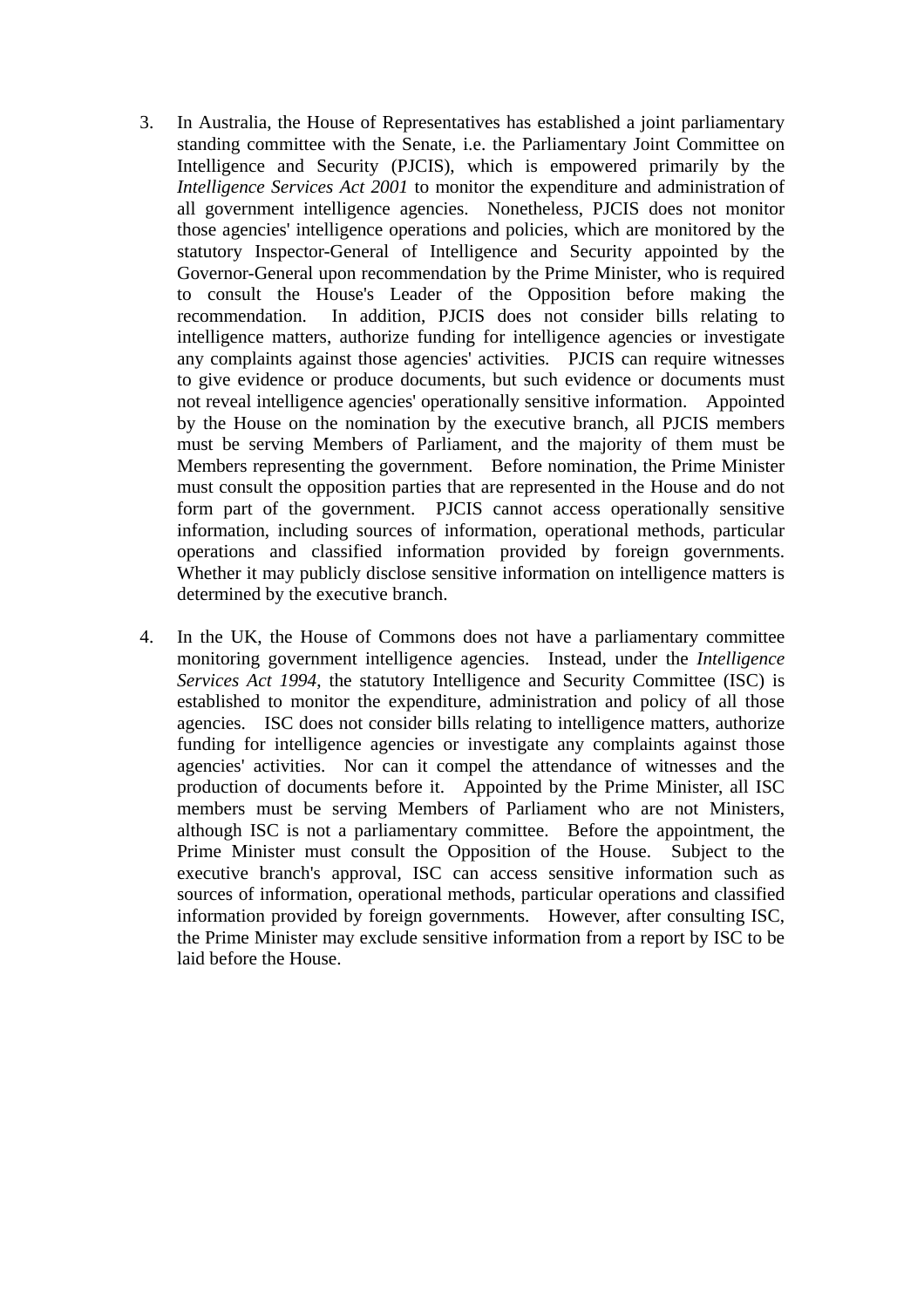- 5. In Canada, the House of Commons does not have a parliamentary committee monitoring government intelligence agencies. Instead, under the *Canadian Security Intelligence Service Act*, the statutory Security Intelligence Review Committee (SIRC) is established to perform such monitoring functions. SIRC reviews only the past activities of the government's primary intelligence agency, i.e. the Canadian Security Intelligence Service (CSIS). It does not review CSIS's current activities, which are reviewed by the statutory Inspector General, who reports to SIRC through the responsible Minister. Nor does SIRC consider bills relating to intelligence matters or authorize funding for intelligence agencies. SIRC can investigate complaints filed by members of the public against CSIS's activities and compel the attendance of witnesses and the production of documents before it. Appointed by the Governor General acting on the advice of the federal Cabinet led by the Prime Minister, all SIRC members must be Privy Councillors who are not serving Members of Parliament, although the Prime Minister must consult the leaders of major opposition parties in the House on the appointment of SIRC members. SIRC can access any information held by CSIS, except Cabinet confidences. Nevertheless, whether it may publicly disclose sensitive information is determined by the executive branch.
- 6. The Analysis chapter compares the main features of the monitoring mechanisms on intelligence adopted by the four selected places and Hong Kong.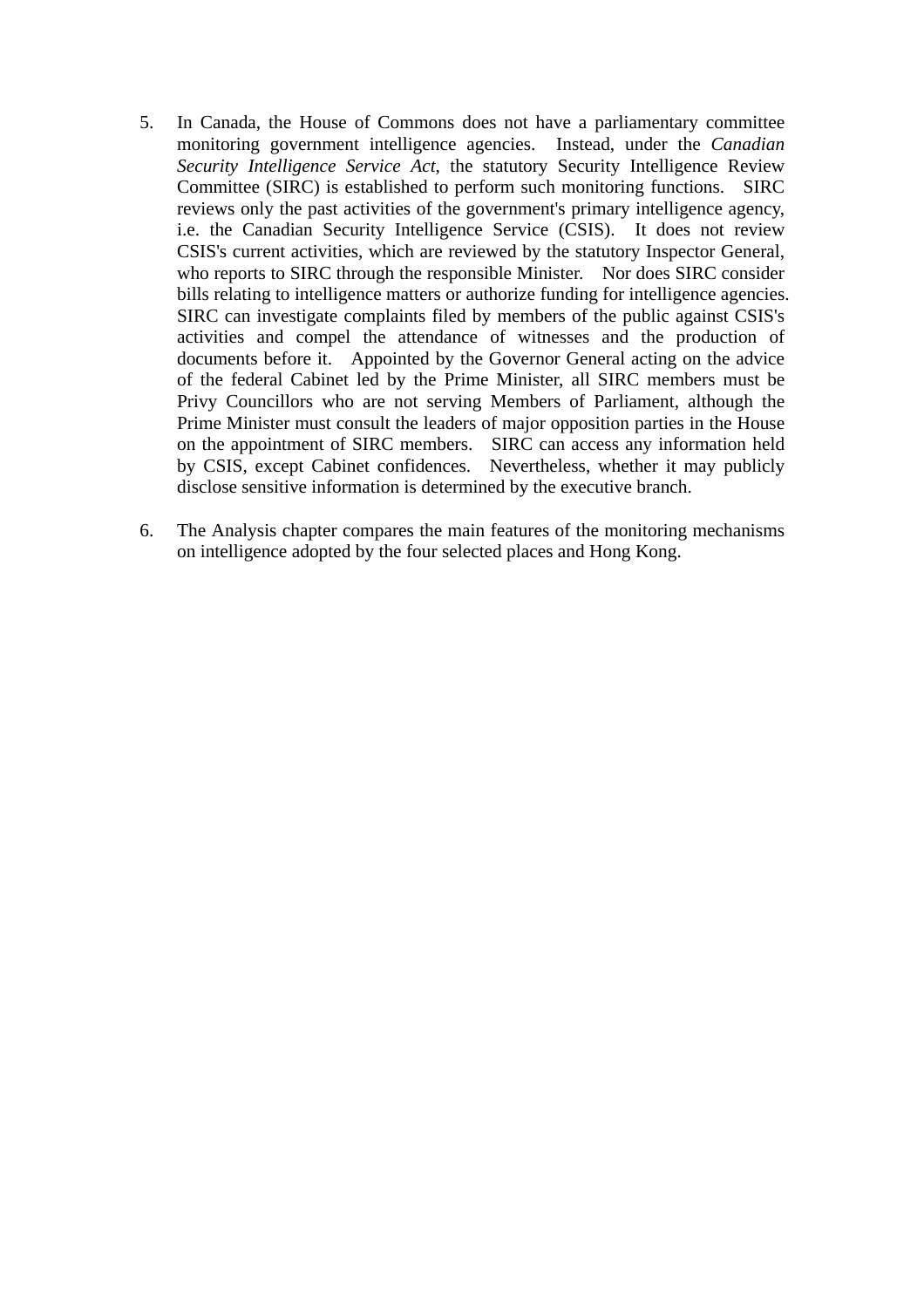# **Parliamentary monitoring mechanism on intelligence agencies in selected places**

# **Chapter 1 – Introduction**

# **1.1 Background**

1.1.1 At the meeting of the Panel on Security on 8 May 2007, the Panel requested the Research and Library Services Division (RLSD) to collect current information on how overseas legislatures monitor government intelligence agencies, with reference to the 1995 RLSD paper entitled "Parliamentary Monitoring Mechanism on Intelligence Agencies".

# **1.2 Scope of research**

1.2.1 This study focuses on the following aspects of the mechanisms established by selected legislatures in monitoring government intelligence agencies:

- (a) statutory basis, powers and functions;
- (b) composition and design;
- (c) administration and procedure;
- (d) access to sensitive information; and
- (e) restrictions on disclosure of sensitive information.

# **1.3 Selected legislatures**

1.3.1 Consistent with the 1995 paper, this study covers the following legislatures, each of which has certain distinctive features in monitoring government intelligence agencies:

- (a) the House of Representatives of the United States (US) Congress;
- (b) the House of Representatives of the Parliament of Australia;
- (c) the House of Commons of the United Kingdom (UK) Parliament; and
- (d) the House of Commons of the Parliament of Canada.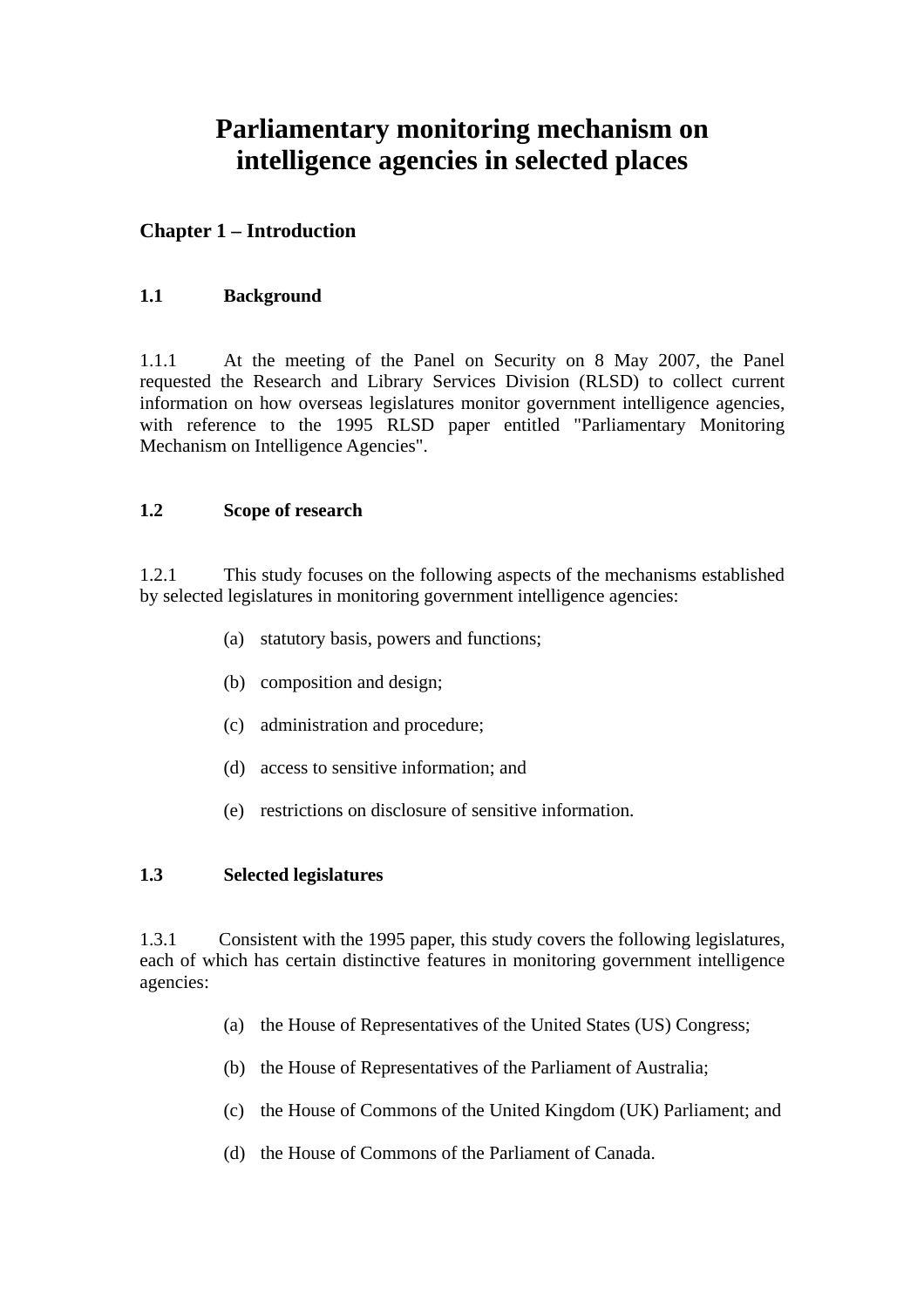1.3.2 In the US, the House of Representatives has a permanent congressional committee with statutory powers to monitor the expenditure, administration, policies and activities of government intelligence agencies. Both the Speaker and the Minority Leader are ex officio members of the committee. With leave of the House, the committee may disclose sensitive information on intelligence matters publicly, even when the US President objects to such disclosure. The committee is similar but not identical to the Senate's Committee on Intelligence, the key features of which are also presented in this study, at the request of the Panel on Security.

1.3.3 Like the House of Representatives of the US Congress, the House of Representatives of the Parliament of Australia has a parliamentary standing committee with statutory powers to monitor the expenditure and administration of government intelligence agencies. The majority of the committee's members must be government Members. The committee has specific limitations on its operation. In particular, it cannot require a person or body to disclose to it operationally sensitive information on intelligence matters.

1.3.4 In the UK, the House of Commons has enacted legislation to establish a statutory committee to monitor the expenditure, administration and policies of government intelligence agencies. The committee is not a parliamentary committee, although its members must be Members of Parliament who are not Ministers. The committee can access a wide range of intelligence agencies' activities and sensitive information, subject to the approval of the executive branch. It submits reports to the Prime Minister, who is required to lay them before the House. In consultation with the committee, the Prime Minister may exclude sensitive information from a report of the committee to be laid before the House.

1.3.5 Like the House of Commons of the UK Parliament, the House of Commons of the Parliament of Canada does not have a parliamentary committee directly monitoring government intelligence agencies. The House has enacted legislation to establish a statutory committee, which is independent of both the House and the government, to review the past activities of the government's primary intelligence agency. The committee's members cannot be Members of the House, although the government is required to consult the leaders of major opposition parties in the House on the appointment of the committee members.

1.3.6 This study focuses on the parliamentary monitoring mechanisms on government intelligence agencies in these selected places at the national level only, because the local legislatures in these places do not have an intelligence committee or any mechanism with statutory powers to exercise such specific monitoring functions.

# **1.4 Research method**

1.4.1 This study adopts a desk research method, which involves literature review, documentation analysis, Internet research and correspondence with the relevant authorities.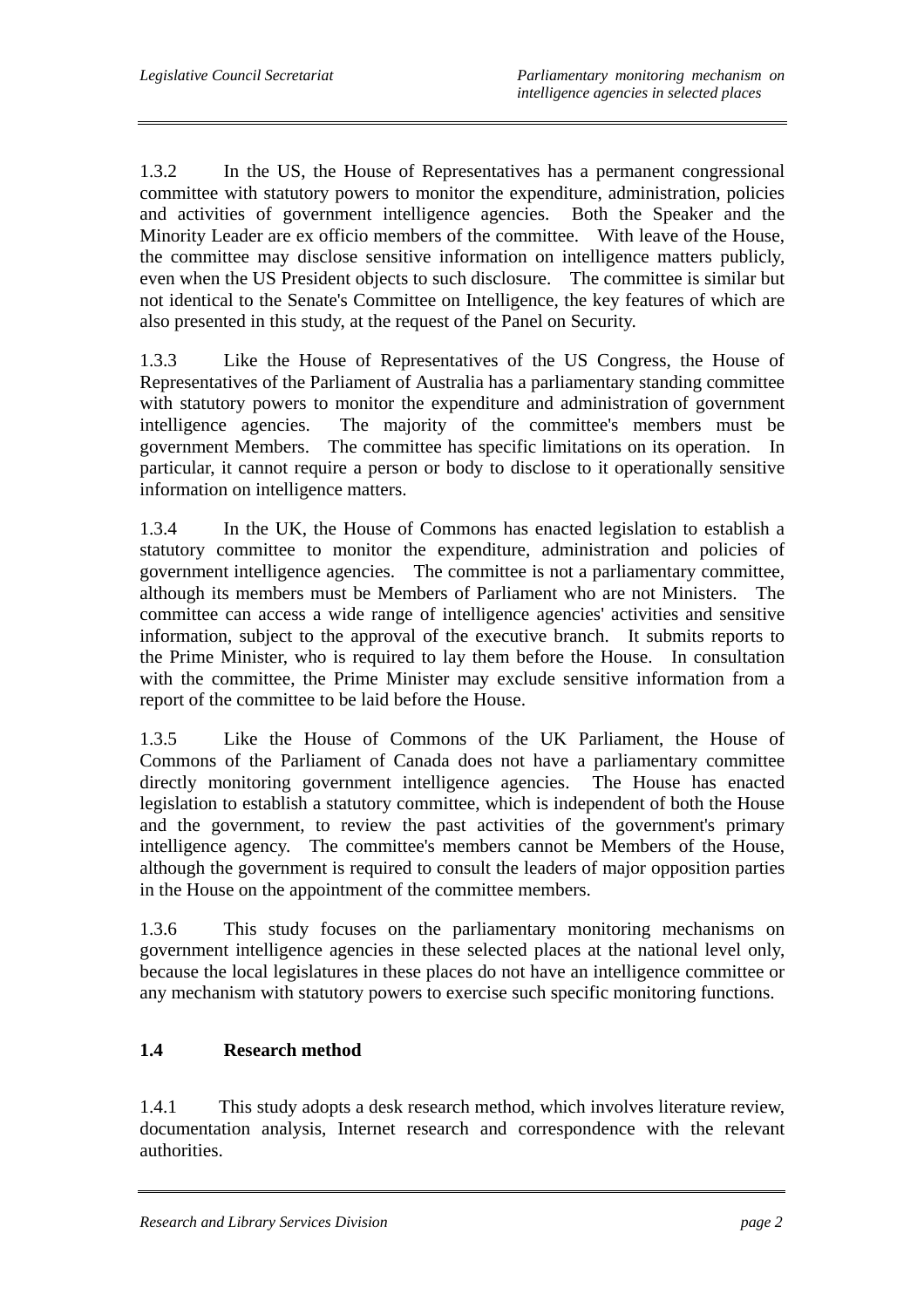# **Chapter 2 – House of Representatives of the United States Congress**

# **2.1 Background**

#### Government intelligence agencies

2.1.1 In the US, the federal government has various agencies conducting intelligence activities. Such agencies are collectively known as the Intelligence Community, which is defined in the *National Security Act of 1947* as amended.<sup>1</sup> The Intelligence Community currently includes:<sup>2</sup>

- (a) the Office of the Director of National Intelligence (DNI) headed by DNI, who serves as the head of the Intelligence Community and the principal adviser to the President, and oversees and directs the implementation of the National Intelligence Program; $<sup>3</sup>$ </sup>
- (b) the Central Intelligence Agency (CIA), which is the keystone of the Intelligence Community responsible for collecting, evaluating and disseminating foreign intelligence to assist the President and senior government officials in making decisions relating to national security;
- (c) the intelligence elements of the Federal Bureau of Investigation (FBI), which is the principal investigative arm of the Department of Justice;
- (d) the intelligence elements of the Department of the Treasury, which collects and processes information that may affect the US fiscal and monetary policies;
- (e) the elements of the Department of Homeland Security concerned with the analysis of intelligence information;
- (f) the Bureau of Intelligence and Research, which is an analytical agency of the Department of State; and

 $\frac{1}{1}$  401a(4), Title 50 of *U.S. Code*; Best (2007a) pp.2-4; and Office of the Director of National Intelligence  $(2007)$ .

The Intelligence Community also includes the Office of Intelligence and Counter-intelligence of the Department of Energy, the US Air Force, the US Army, the US Coast Guard, the US Marine Corps, the US Navy, and the Office of National Security Intelligence of the Drug Enforcement Administration.

Under 401a(6) of 50 *U.S. Code*, "National Intelligence Program" refers to all programmes, projects and activities of the Intelligence Community, and any other programmes of the Intelligence Community designated by DNI, the head of a US department or agency, or the President. The term does not include programmes, projects or activities of the military departments to acquire intelligence solely for the planning and conduct of tactical military operations by the US Armed Forces.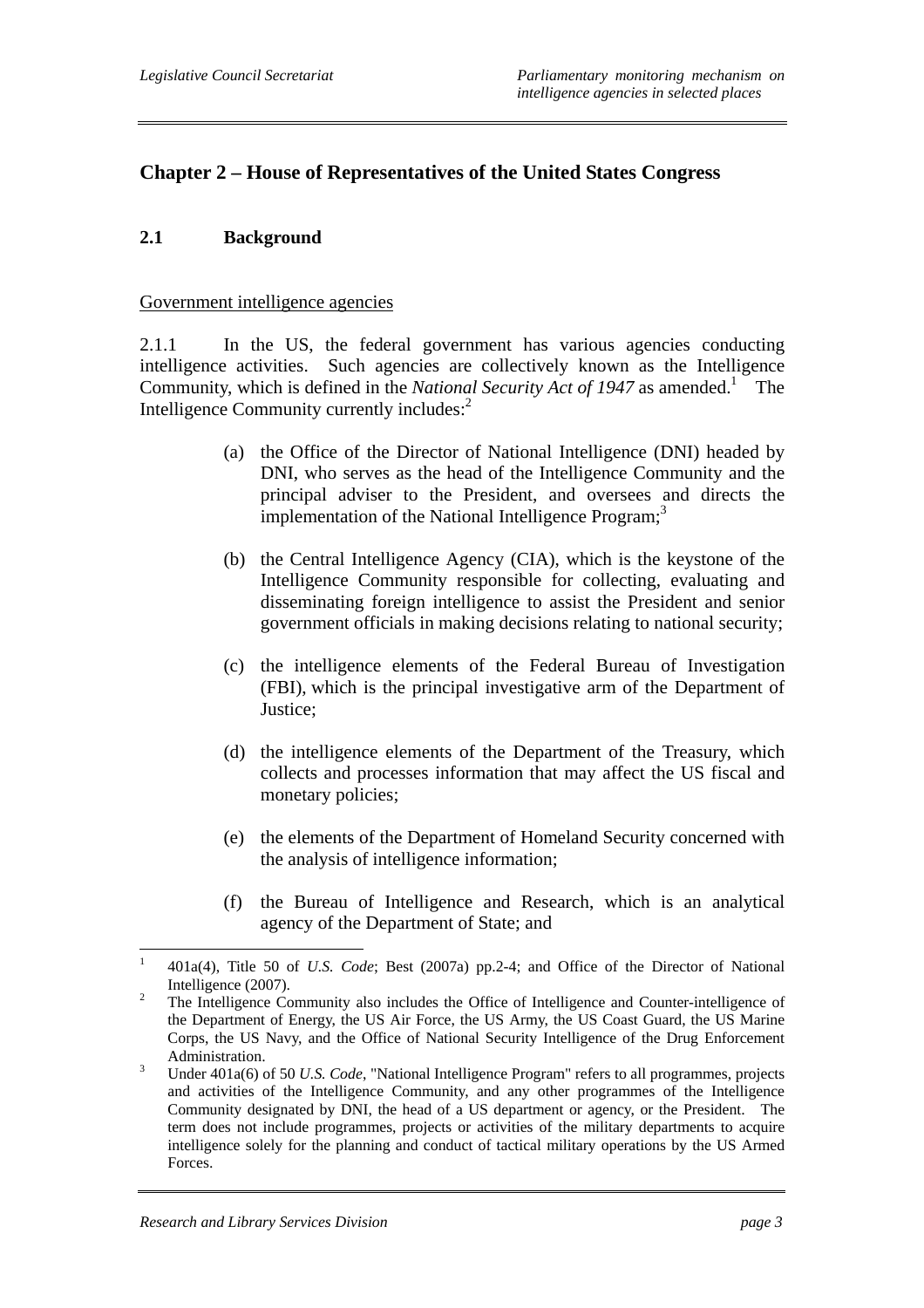(g) the intelligence agencies under the Department of Defense, namely the National Security Agency, which is responsible for signals intelligence; the National Reconnaissance Office, which develops and operates reconnaissance satellites; the National Geospatial-Intelligence Agency, which prepares the geospatial data; and the Defense Intelligence Agency, which is a combat support agency providing military intelligence to "warfighters", defence policy makers and force planners.

# Congress's monitoring on intelligence agencies

2.1.2 Before the mid-1970s, the monitoring of Congress's House of Representatives on government intelligence agencies was regarded as "minimal and sporadic".<sup>4</sup> In 1947, with the enactment of the *National Security Act of 1947*, the House could for the first time hold such agencies accountable. Nevertheless, the House did not have an intelligence committee with necessary jurisdiction to exercise its monitoring functions routinely and regularly.

2.1.3 From 1947 to 1976, although some Members of the House, as well as some Senators, proposed in different intervals that both Houses of Congress should form a joint committee on intelligence to strengthen congressional monitoring on CIA, these proposals were defeated.<sup>5</sup> Instead, the House assigned the statutory duty of monitoring intelligence agencies to some of its existing standing committees, principally the Armed Services Committee and the Appropriations Committee. Each of these committees set up special intelligence subcommittees, which usually met two to three times a year, with its meetings unannounced to avoid public or media attention. 6 Generally, Congress was "willing to defer to executive-branch leadership" in the monitoring of intelligence agencies, because it recognized the need for a strong and effective Intelligence Community in the light of the intelligence failure of the 1941 Pearl Harbor attack and the mounting threat from the Soviet Union to the US during the Cold War.<sup>7</sup>

2.1.4 It was Congress's investigations of the Watergate scandal in 1973 and 1974 that ushered in a significant development of the House's monitoring on intelligence agencies. The Watergate investigations revealed extensive and serious abuses committed by the Intelligence Community, including attempts to manipulate CIA and FBI for political purposes.<sup>8</sup> Added to the Watergate scandal were allegations of massive and illegal CIA domestic intelligence operations against the anti-Vietnam War movement and other dissident groups in the US.

 $\frac{1}{4}$ Kaiser (1992) p.279.

<sup>5</sup> Kaiser (1992) pp.279-280, and Kaiser (2007a) p.1. 6

Smist (1990) pp.7-8.

<sup>7</sup> Smist (1990) p.4.

<sup>8</sup> Kaiser (1992) p.281.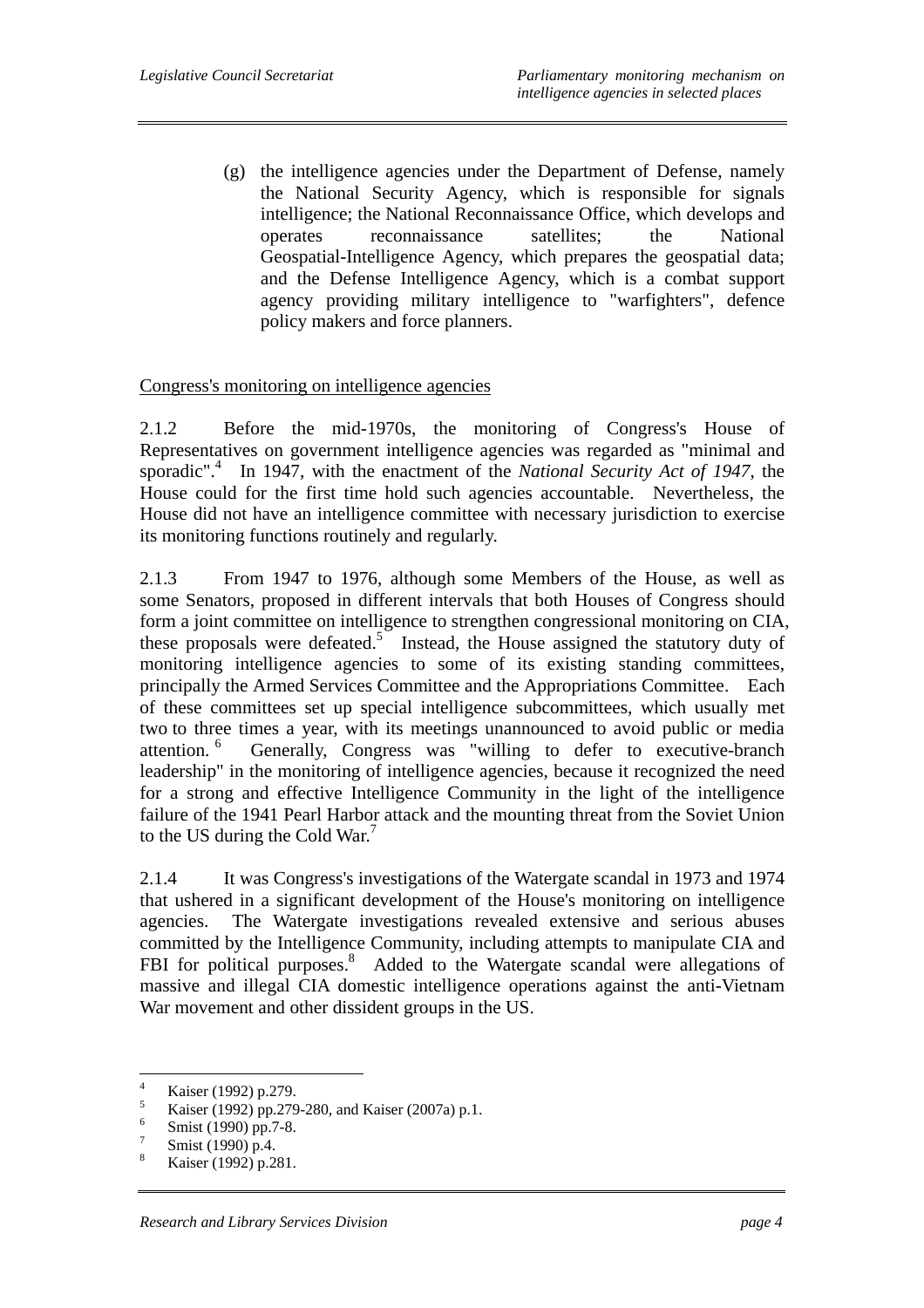2.1.5 In July 1975, the House formed the Pike Committee chaired by Otis Pike, a Member of the House, to review the House's monitoring on government intelligence agencies. The Committee recommended the establishment of a permanent committee on intelligence with jurisdiction over all legislation and monitoring functions relating to government agencies engaged in intelligence as well as budget authorization for all intelligence activities. In July 1977, the House established the House Permanent Select Committee on Intelligence (HPSCI), the key features of which have since remained intact.

2.1.6 In May 1976, a year before the House formed HPSCI, the Senate formed the Senate Select Committee on Intelligence (SSCI). The key features of SSCI are similar but not identical to HPSCI, as shown in the **Table** on pages 15 and 16.

2.1.7 As a result of the terrorist attacks on 11 September 2001, which revealed the weaknesses of Congress in identifying and addressing the problems in intelligence agencies, interest in reforming and strengthening Congress's committees on intelligence has arisen. In its 2004 public report, the National Commission on Terrorist Attacks Upon the United States (commonly known as the 9/11 Commission) found that "congressional oversight for intelligence" was "dysfunctional". It proposed that both Houses should either form a powerful joint committee on intelligence to replace the existing HPSCI and SSCI or enhance the status and powers of the two committees. Congress has not adopted either of the proposals. To date, HPSCI remains the House's key monitoring mechanism on government intelligence agencies.

# **2.2 House Permanent Select Committee on Intelligence**

## Statutory basis

2.2.1 HPSCI is a congressional committee established by the House and governed by the Rules of the House. It is also empowered by various statutes to monitor government intelligence agencies. Such statutes include the *National Security Act of 1947* as amended and the *Intelligence Oversight Act of 1980*. 9

 $\overline{a}$ 9 These two statutes are consolidated under §401-441d, Title 50 of *U.S. Code*.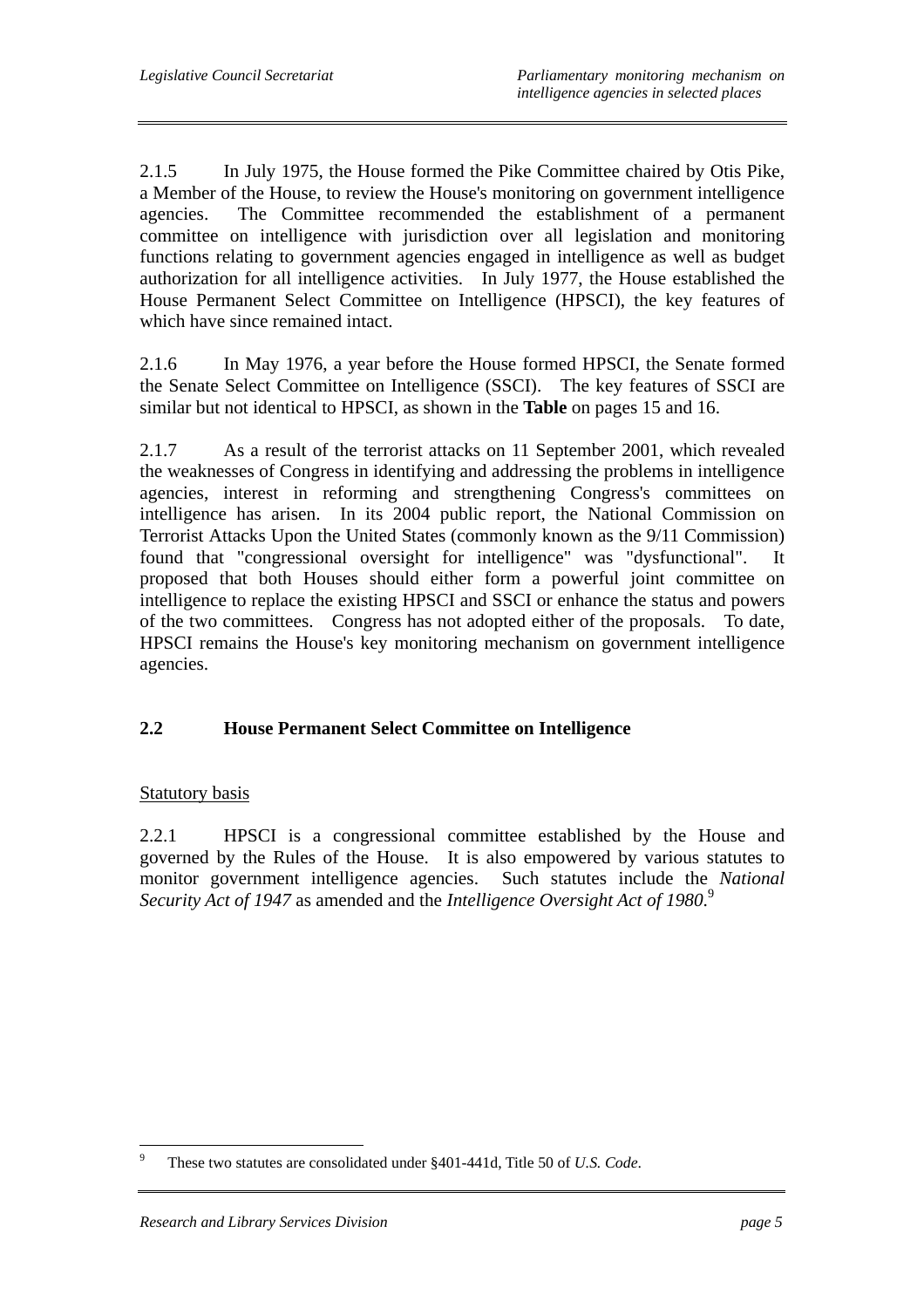*President's accountability to HPSCI* 

2.2.2 Under the statutes, the President must ensure HPSCI to be kept "fully and currently informed"<sup>10</sup> of the US intelligence activities, including "any significant anticipated intelligence activity", although the initiation of such activities do not require the approval of  $HPSCI$ <sup>11</sup>. The President must ensure that any illegal intelligence activity or any corrective action that has been taken or is planned in connection with such an illegal activity, are reported promptly to  $HPSCI$ <sup>12</sup>

2.2.3 In particular, the President is required to ensure that any covert action he or she approved<sup>13</sup> must be reported to HPSCI "as soon as possible after such approval and before the initiation of the covert action".<sup>14</sup> If the President determines to limit access to the information relating to the covert action to meet "extraordinary circumstances affecting vital interests of the United States", such information may be reported to the chair and ranking minority member of HPSCI, the Speaker and the minority leader of the House, the majority and minority leaders of the Senate, and such other member or members of the congressional leadership designated by the President, with a statement of reasons for limiting such access.<sup>15</sup> This notification procedure is called "Gang of Eight" notification because it usually involves the notification of eight Members of Congress. The term "extraordinary circumstances affecting vital interests of the United States" is not defined in law. The President appears to have sole discretion in making such a determination.<sup>16</sup>

2.2.4 If the President cannot have the covert action reported to HPSCI as soon as possible after the approval and before the initiation of the covert action, or if the President does not provide a "Gang of Eight" notification, the President must "fully inform" HPSCI "in a timely fashion" and provide a statement of reasons for not providing a prior notice to  $HPSCI$ <sup>17</sup> The President must also ensure that HPSCI or the Gang of Eight is notified of any significant change in a covert action previously approved by the President.<sup>18</sup>

 $10<sup>10</sup>$ The term "fully and currently informed" is not defined in law. There is a general understanding that the term is intended to mean that complete and timely notice of actions and policies is provided, and that both HPSCI and SSCI are informed of intelligence activities in such detail as

the committees may require. Cumming (2006) p.2.<br>  $\frac{$413(a)(1) \text{ and } (2)$, Title 50 of *U.S. Code.*  
\n $\frac{12}{12}$  $413(b), Title 50 of *U.S. Code.*  
\nUnder  $\frac{$413b(e)$, Title 50 of *U.S. Code.* "covert action" means an activity (or activities) of the US$$ government to influence political, economic or military conditions abroad but is not intended to render the role of the US government apparent or acknowledged publicly.<br>
<sup>14</sup> §413b(c)(1), Title 50 of *U.S. Code*.<br>
<sup>16</sup> §413b(c)(2), Title 50 of *U.S. Code*.<br>
Cumming (2006) p.5.

<sup>17 §413</sup>b(c)(3), Title 50 of *U.S. Code*. 18 §413b(d), Title 50 of *U.S. Code*.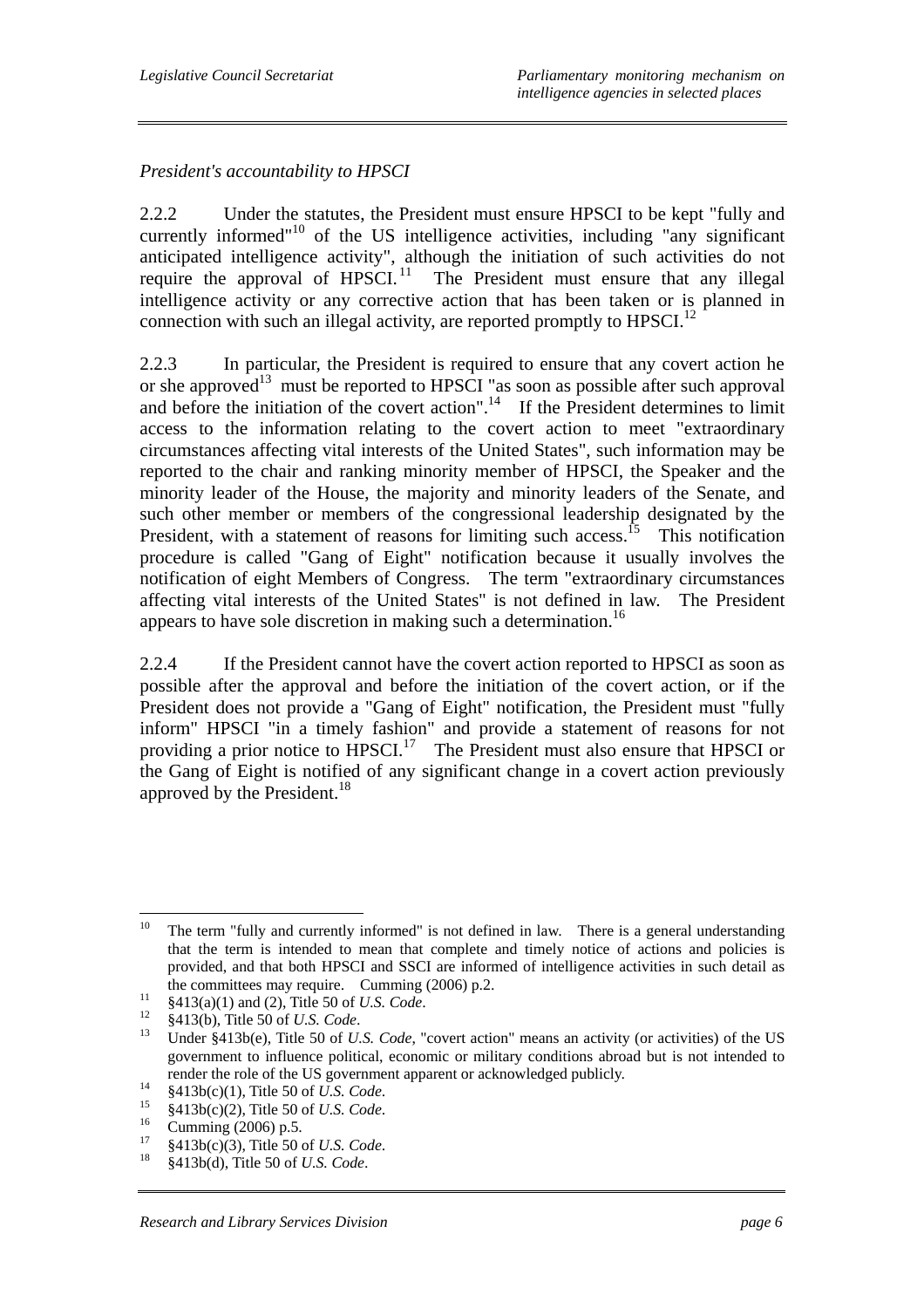*Intelligence agencies' accountability to HPSCI* 

- 2.2.5 DNI and the heads of all other intelligence agencies must:  $19$ 
	- (a) keep HPSCI "fully and currently informed of all intelligence activities", including any significant anticipated intelligence activity other than covert actions, and any significant intelligence failure; and
	- (b) furnish HPSCI any information or material concerning activities, other than covert actions, which is within their custody or control.

# *Congress's statutory responsibilities*

2.2.6 Congress can establish procedures to prevent unauthorized disclosure of classified information, which is furnished to HPSCI (and SSCI) or Members of Congress.  $20$  In addition, Congress is empowered to control most of the appropriations for government intelligence activities. Under the statutes, "appropriated funds available to an intelligence agency may be obligated or expended for an intelligence or intelligence-related activity", only if "those funds were specifically authorized by the Congress for use for such activities". While covert actions approved by the President may be funded by the Reserve for Contingencies of CIA (i.e. non-appropriated funds) instead of appropriations by Congress, the Director of CIA is required to provide a prior notice to HPSCI and the Appropriations Committee<sup>21</sup> on the intent to make the funding available for such actions.<sup>2</sup>

## **Functions**

2.2.7 HPSCI can initiate and consider bills relating to intelligence, monitor the activities and organization of intelligence agencies, and authorize appropriations for such agencies. It has oversight of "proposed legislation, messages, petitions, memorials and other matters" relating to:<sup>2</sup>

(a) CIA, DNI and the National Intelligence Program;

 $19$ 

<sup>19 §413</sup>a(a), Title 50 of *U.S. Code*. 20 §413(d), Title 50 of *U.S. Code*. 21 Rule X, 1(b), Rules of the House. The Committee on Appropriations has jurisdiction to authorize appropriation of the revenue for the support of the government.<br><sup>22</sup> §414(a), Title 50 of *U.S. Code*.<br><sup>23</sup> 11(b)(1), Rules of the House.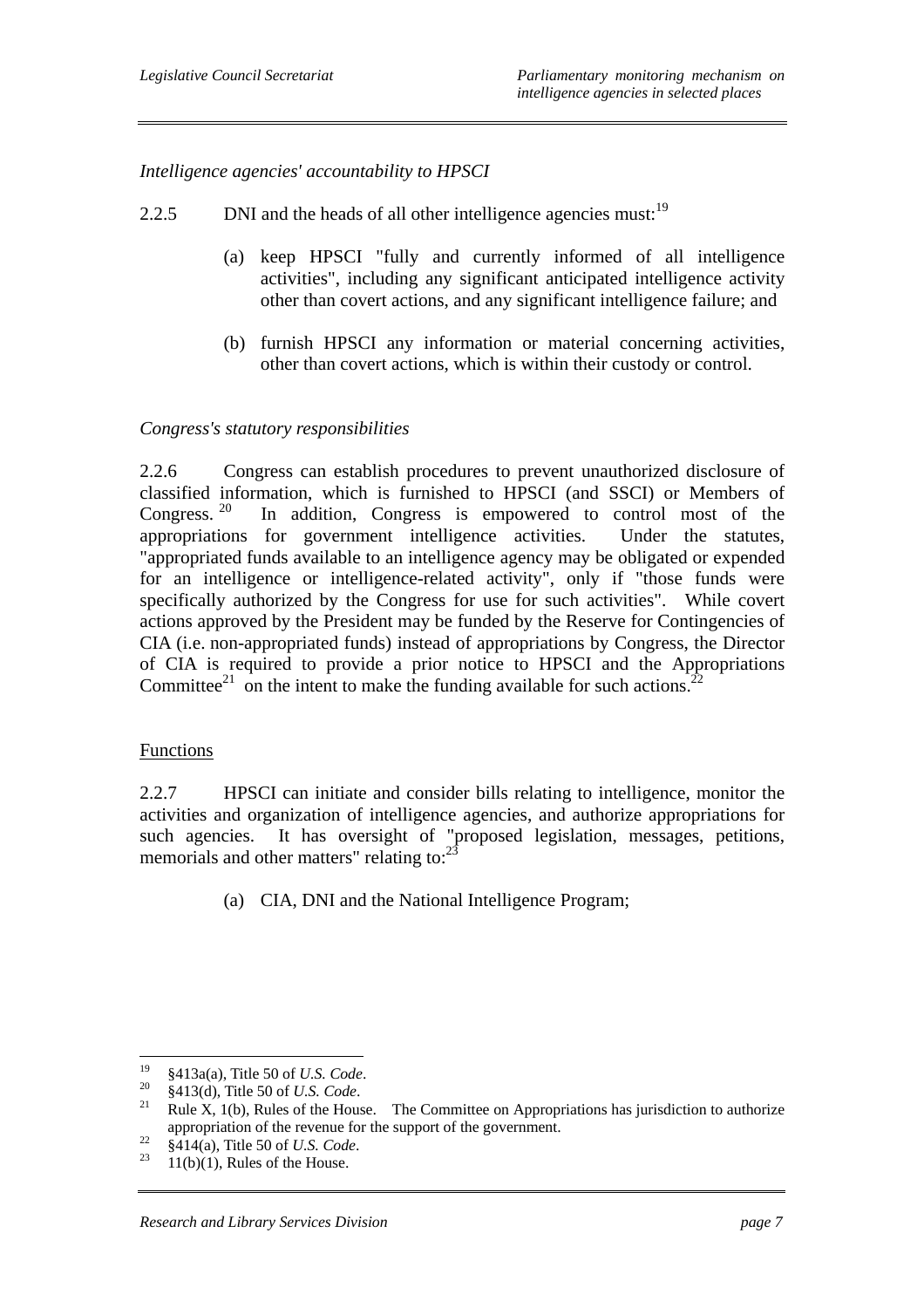- (b) "intelligence and intelligence-related activities" 24 of all other government department and agencies, including the "tactical intelligence and intelligence-related activities" of the Department of Defense;
- (c) organization or re-organization of a government agency to the extent that such organization or re-organization relates to a function or activity involving intelligence or intelligence-related activities; and
- (d) authorization for appropriations for items (a) and (b) and an agency or a programme that is a successor to an agency or a programme referred to in items (a) and (b).

2.2.8 HPSCI does not have exclusive oversight of all government intelligence agencies in the Intelligence Community mentioned in **paragraph 2.1.1**. It holds "exclusive authorizing and legislative powers" only for CIA, DNI and the National Intelligence Program, as mentioned in item (a) of the above paragraph.<sup>25</sup> Its functions and powers mentioned in items (b) to (d) of the above paragraph, which relate to the other agencies of the Intelligence Community, have been shared by certain standing committees of the House, including the Appropriations Committee, the Armed Services Committee<sup>26</sup> and the Committee on Homeland Security.<sup>27</sup>

<sup>24</sup> Under 11(j) of the Rules of the House, "intelligence and intelligence-related activities" refer to: (a) the collection, analysis, production, dissemination or use of information that relates to (i) a foreign country or government, political group, party, military force, movement or other association in a foreign country, and (ii) the defence, foreign policy, national security or related policies of the US and other activity in support of the collection, analysis, production, dissemination or use of such information; (b) activities taken to counter similar activities directed against the US; (c) covert or clandestine activities affecting the relations of the US with a foreign country or government, political group, party, military force, movement or other associations; and (d) the collection, analysis, production, dissemination or use of information about activities of persons within the US, its territories and possessions, or the US nationals abroad whose political and related activities pose a threat to the internal security of the US or may be considered by a federal department, agency, bureau, office, division, instrumentality, or employee of the US to pose such a threat.<br>
<sup>25</sup> Kaiser (2007a).<br>
<sup>26</sup> B<sub>1</sub> W<sub>1</sub> (4)</sub>

Rules X, 1(c), Rules of the House. The Armed Services Committee has jurisdiction to oversee

the Department of Defense and its tactical intelligence and intelligence-related activities.<br><sup>27</sup> Rule X 1(i), Rules of the House. The Committee on Homeland Security has jurisdiction to oversee the overall homeland security policy, and organization and administration of the Department of Homeland Security.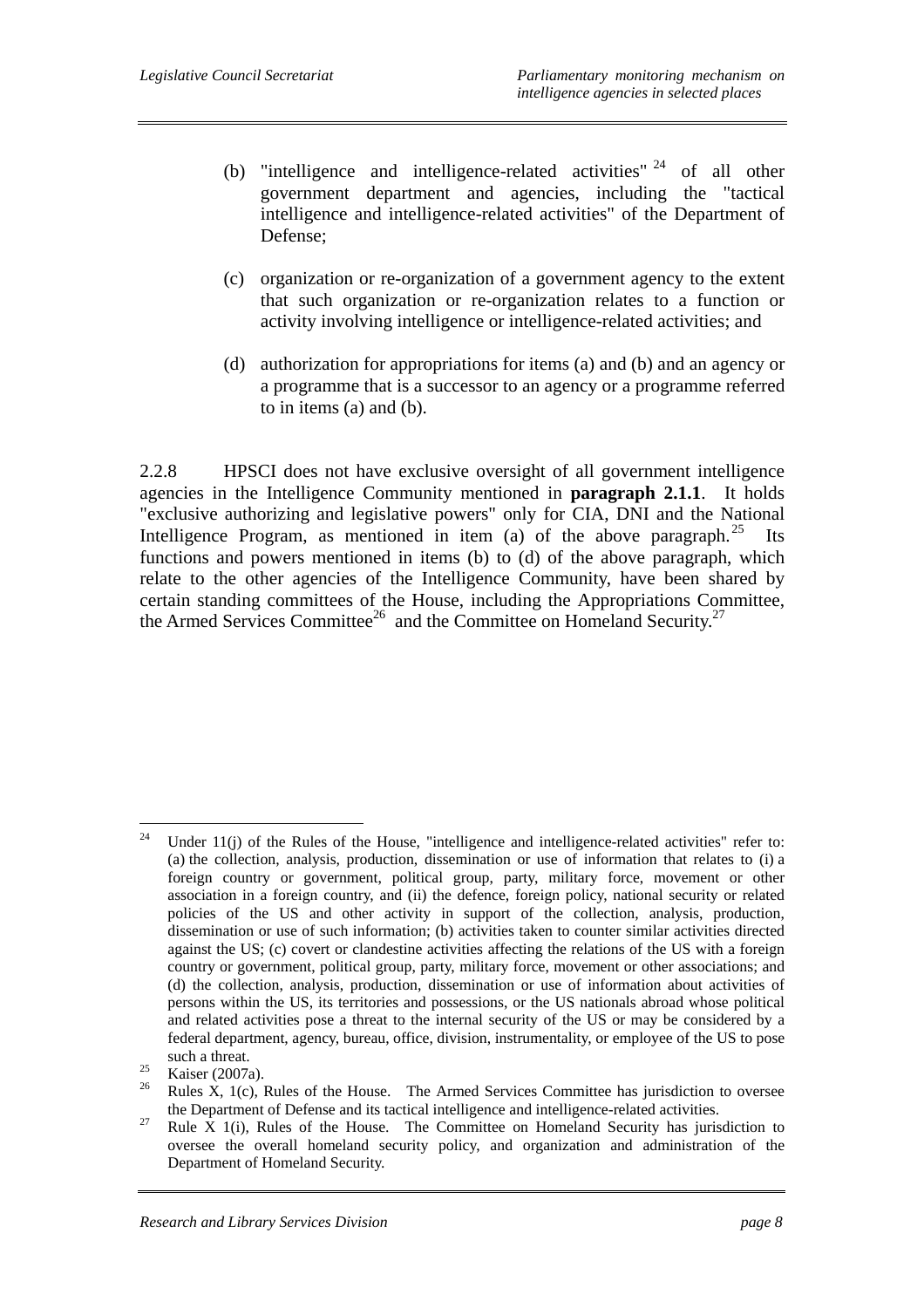# Powers

2.2.9 HPSCI may conduct investigations upon the approval from the chair of HPSCI in consultation with the ranking minority member of HPSCI. Upon consultation with the ranking minority member, or by vote of HPSCI, the chair may authorize subpoenas to compel the attendance of witnesses and testimony before HPSCI or the production of documents to HPSCI.<sup>28</sup>

2.2.10 HPSCI does not investigate complaints, including those referred to by the House, Members of the House or members of the public. Nor does it have power to approve the appointments of the heads of intelligence agencies.

# Composition and design

# *Membership*

2.2.11 Under the Rules of the House, "not more than 21 Members, Delegates or the Resident Commissioner" can be appointed by the House's resolution to be HPSCI's members,  $^{29}$  of whom "not more than 12 may be from the same party". Its membership must include at least one Member, Delegate or the Resident Commissioner from each of the following four standing committees of the House: the Committee on Appropriations, the Committee on Armed Services, the Committee on Foreign Affairs and the Committee on the Judiciary. The Speaker and the Minority Leader serve as ex officio members without a vote, and they cannot be counted for determining a quorum.<sup>30</sup> At present, HPSCI has a total of 19 members with the voting right.

<sup>28</sup> <sup>28</sup> 10, Rules of Procedure for the Permanent Select Committee on Intelligence.

<sup>29</sup> The post of Delegate was established by ordinance from the Continental Congress (the provisional government of the US operating from 1774 to 1781) and confirmed by an act of Congress. The House has admitted Delegates from Territories or Districts (such as the District of Columbia and the Virgin Islands). The Post of the Resident Commissioner was created by Congress in 1904, applying to Puerto Rico and the Philippines. From 1946 onwards, only Puerto Rico has a Resident Commissioner. Delegates and the Resident Commissioner may participate in House debates but are not permitted to vote on the floor. They all serve on committees of the House and have powers and privileges equal to other Members in committees. The formal duties of Delegates and the Resident Commissioner are identical, but Delegates serve a two-year term,

while the Resident Commissioner serves a four-year term.<br><sup>30</sup> Under 11(a)(3) of Rules of the House, as ex officio members of HPSCI, the Speaker and the Minority Leader each may designate a member of his or her staff to assist him or her, with the same access to committee meetings, hearings, briefings and materials and subject to the same security clearance and confidentiality requirements as employees of HPSCI.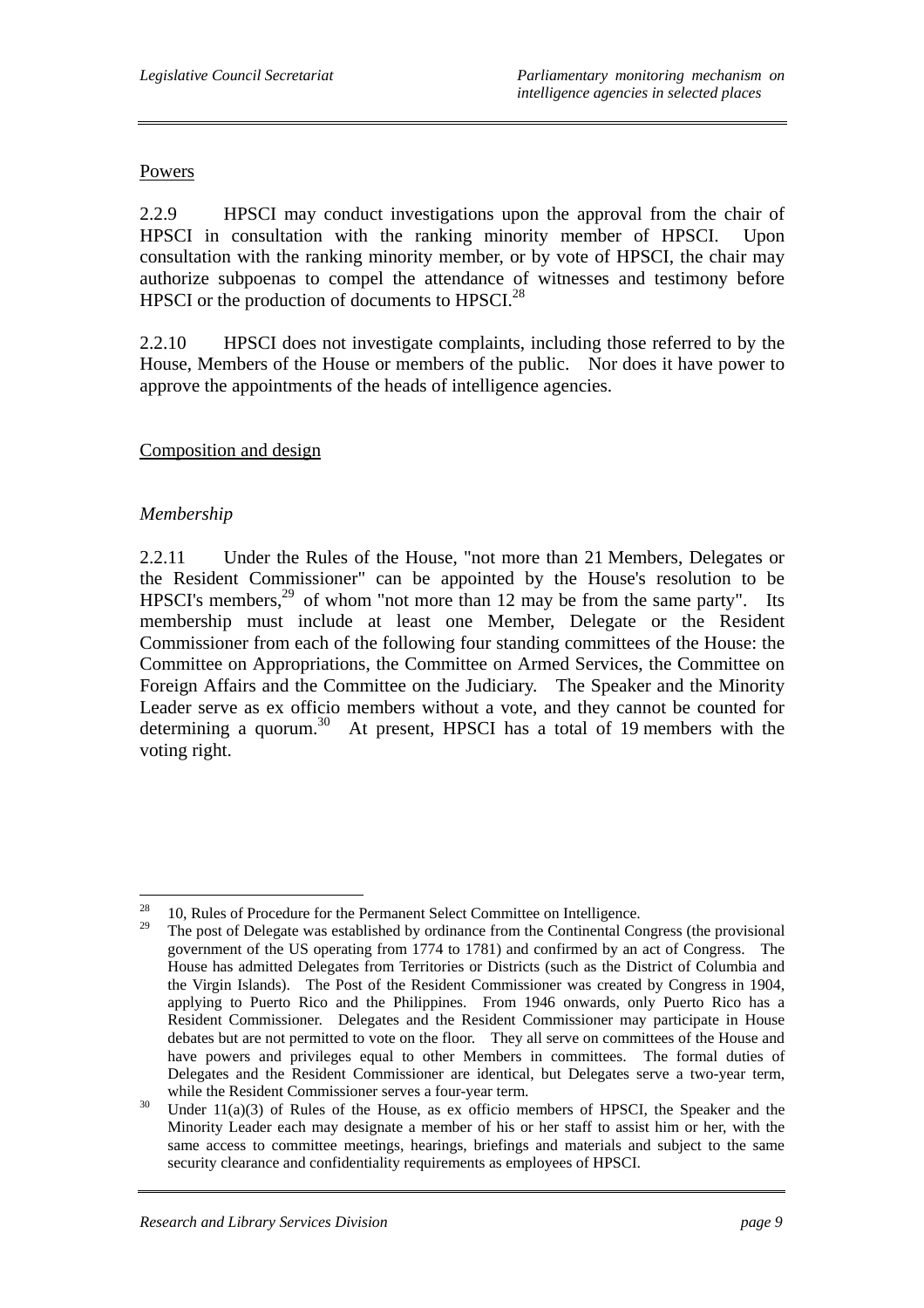2.2.12 When HPSCI was established in 1977, it reflected the House's party ratio, resulting in an initial nine-to-four majority-minority party membership. Over the years, the minority party has been granted additional seats on HPSCI, while the majority-minority party-ratio in the House has grown closer. Consequently, the current HPSCI membership has a 12-to-9 majority-minority party ratio.

# *Chairmanship*

2.2.13 HPSCI has a chair who must be from the majority party in the House. In the absence of the chair, the next ranking majority party member of HPSCI will act as the chair.

# *Tenure*

2.2.14 Other than the Speaker or the Minority Leader, a Member, Delegate or the Resident Commissioner cannot serve as a member of HPSCI during more than four Congresses in a period of six successive Congresses.31 However, the tenure of the chair or ranking minority member of HPSCI is not limited.<sup>32</sup>

# *Differences from other congressional committees*

2.2.15 HPSCI is designed as a hybrid of the House's standing and select committees, adopting characteristics of both types. It can consider bills, a power usually reserved to standing committees.<sup>33</sup> Like other select committees, the tenure of the HPSCI membership is limited but non-exclusive in that members of other standing committees of the House may serve on HPSCI.<sup>34</sup>

 $31$  $^{31}$  11(a)(4)(A), Rules of the House.

 $^{32}$  11(a)(4)(B), Rules of the House.

 $\frac{33}{34}$  Kaiser (2007a) p.3.

Ibid.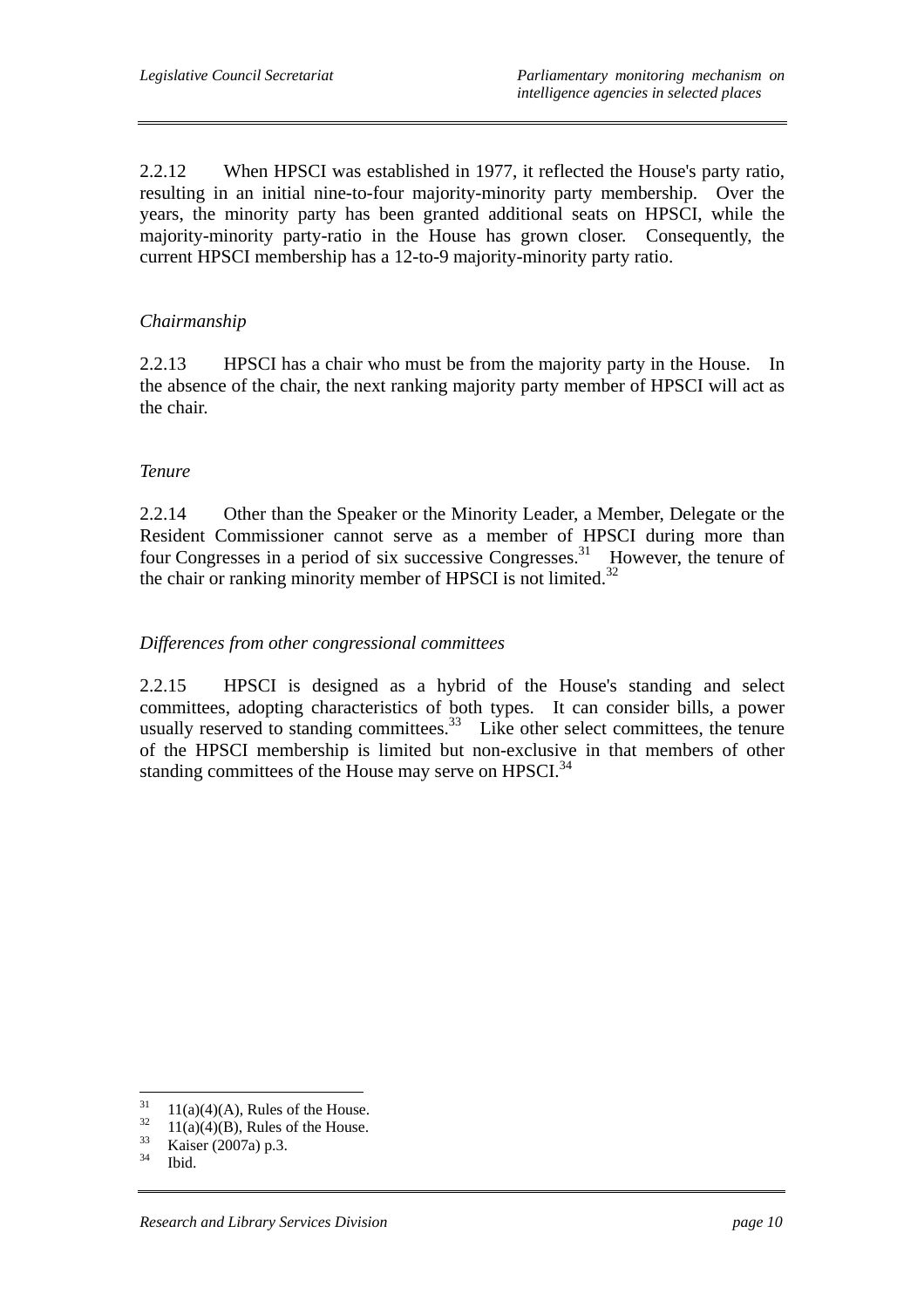## Administration and procedure

2.2.16 The administration and procedure of HPSCI are mainly governed by the Rules of Procedure for the Permanent Select Committee on Intelligence (Committee Rules). Except those staff provided to the minority party members of HPSCI, the Committee staff are appointed, and may be removed, by the chair of HPSCI, and are required to work under his or her general supervision and direction. Those staff provided to the minority party members of HPSCI are appointed, and may be removed, by the ranking minority member of HPSCI, and are required to work under his or her general supervision and direction. All offers of employment for prospective Committee staff positions must be contingent upon the results of background investigation and determination by the chair that requirements for the appropriate security clearances have been met.<sup>35</sup>

2.2.17 HPSCI's meetings for the transaction of business and its hearings are generally open to the public, while briefings to HPSCI are closed to the public. A particular meeting of HPSCI may be closed to the public, if HPSCI determines that disclosure of the matters to be discussed may "endanger national security", "compromise sensitive law enforcement information", "tend to defame, degrade, or incriminate any person", or "otherwise violate any law or Rules of the House".<sup>36</sup> HPSCI may also vote to make its hearing closed to the public, if at least two committee members are present, with one of them being a member of the minority party and voting upon the motion. $37$ 

## Accountability to the House of Representatives

2.2.18 HPSCI is required to make "regular and periodic" reports to the House on the nature and extent of the intelligence and intelligence-related activities conducted by intelligence agencies.<sup>38</sup> In addition, it is required to "promptly" inform the House or any other appropriate committee of a matter requiring the attention of the House or the committee concerned.<sup>39</sup>

#### Access to sensitive information

2.2.19 HPSCI generally has access to most finished intelligence products that are published for general circulation within the executive branch. A finished intelligence product is one in which an analyst evaluates, interprets, integrates and places into context raw intelligence.<sup>40</sup>

 $35<sup>1</sup>$  $\frac{35}{11}$ , Rules of Procedure for the Permanent Select Committee on Intelligence.

 $\frac{36}{4}$  (a) and (b), Rules of Procedure for the Permanent Select Committee on Intelligence.

 $\frac{37}{18}$  4(c), Rules of Procedure for the Permanent Select Committee on Intelligence.

 $\frac{38}{39}$  11(c)(1), Rules of the House.

 $rac{39}{40}$  Ibid.

Cumming (2005).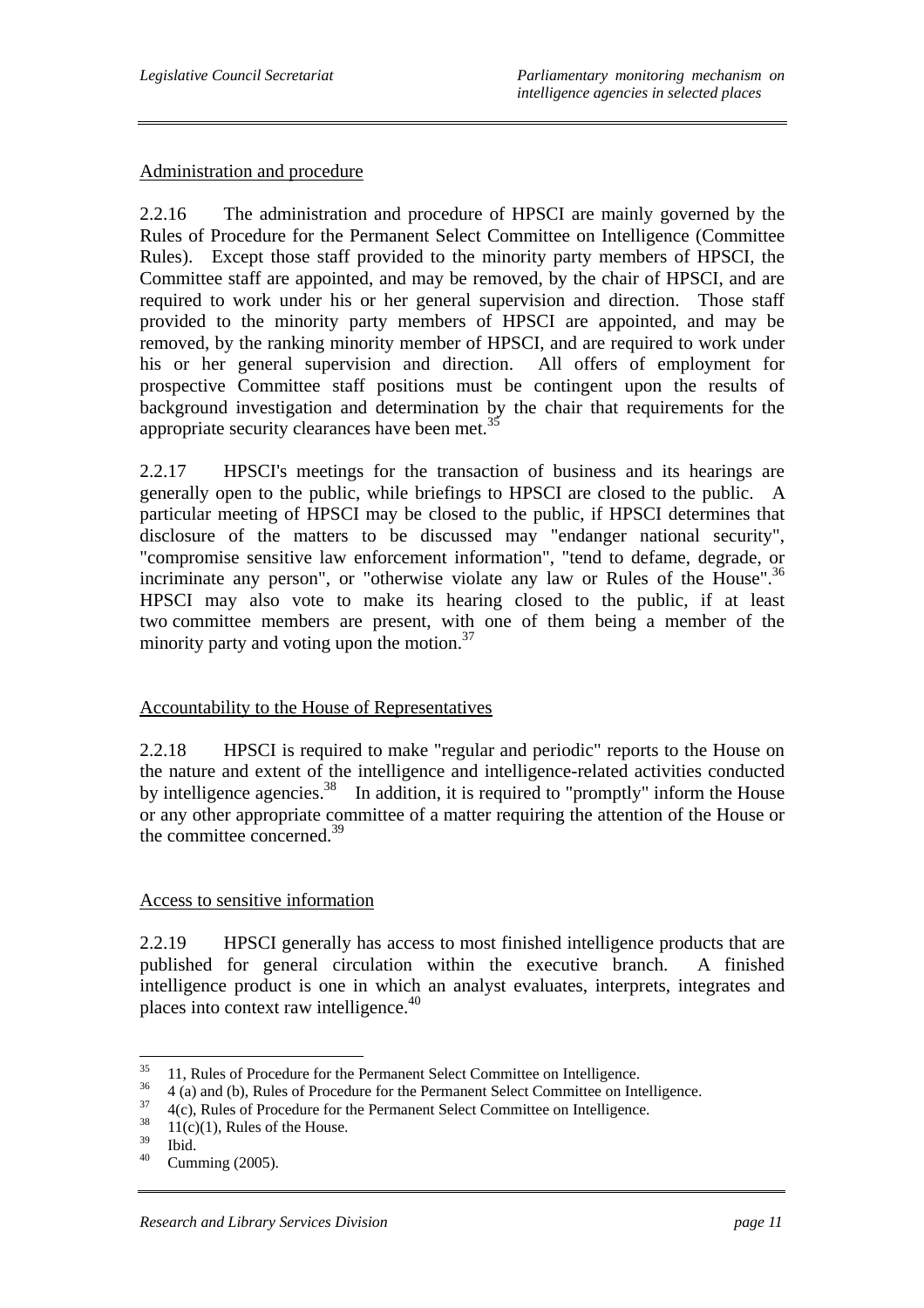2.2.20 In addition, HPSCI can obtain annual reports, which "review the intelligence and intelligence-related activities of the agency or department concerned and the intelligence and intelligence-related activities of foreign countries directed at the US or its interests" from DNI, the Director of CIA, the Director of FBI, the Secretary of State and the Secretary of Defense, all of whom are involved in foreign intelligence. $41$ 

2.2.21 However, HPSCI is generally not allowed to have routine access to four types of intelligence information, although it occasionally has sought and obtained such information:42

- (a) identities of intelligence sources;
- (b) methods used by the Intelligence Community to collect and analyze intelligence;
- (c) raw intelligence obtained through human intelligence (i.e. spying), signals intelligence (such as interception of communication) and imagery intelligence (such as photo intelligence); and
- (d) written intelligence products tailored to the needs of the President and other high-level executive branch policy makers, such as the President's Daily Brief, which is briefed orally by senior Intelligence Community analysts to the President.

## Restrictions on disclosure of sensitive information

## *Information not allowed for public disclosure*

2.2.22 HPSCI may exercise its discretion to make available to the public the unclassified versions of annual reports obtained from intelligence agencies. Nevertheless, the following information in such reports cannot be disclosed to the public: 43

- (a) the names of persons engaged in intelligence or intelligence-related activities for the US;
- (b) the intelligence methods employed;
- (c) the sources of information on which the reports are based; or
- (d) the amount of funds authorized to be appropriated for intelligence and intelligence-related activities.

 $\overline{41}$ <sup>41</sup> 11(c)(2), Rules of the House.

<sup>&</sup>lt;sup>42</sup> Cumming (2005) pp.4-8.

 $11(c)(2)$ , Rules of the House.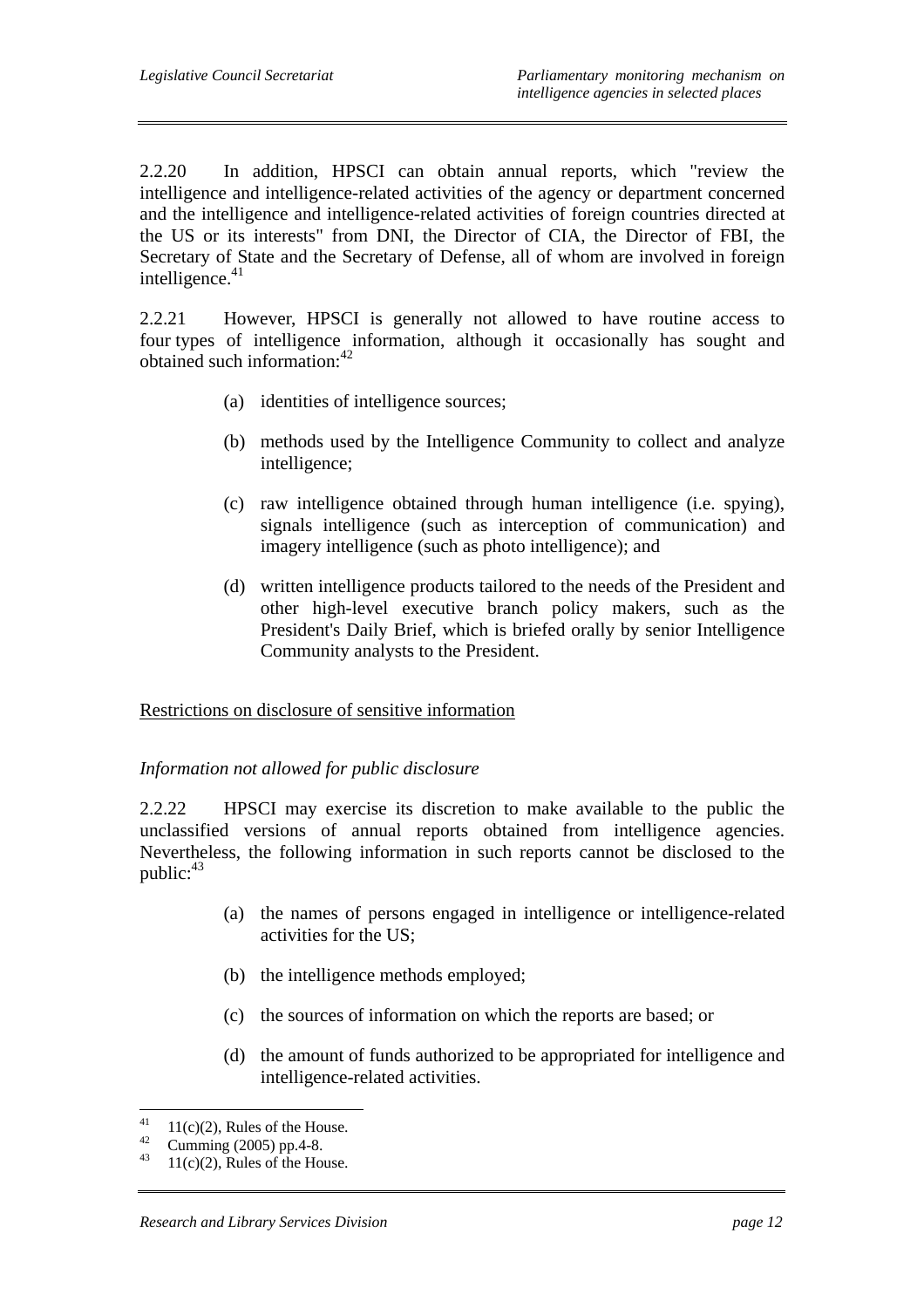2.2.23 HPSCI is required to formulate and carry out necessary rules and procedures to prevent the disclosure, without the consent of the persons concerned, of information possessed by HPSCI that "unduly infringes on the privacy", or "violates the constitutional rights", of those persons.<sup>44</sup> Nevertheless, the matter of privacy or constitutional rights does not prevent HPSCI from publicly disclosing such information, if it determines that the national interest in such disclosure clearly outweighs any infringement on a person's privacy.45

# *Arrangement for determining public disclosure of sensitive information*

2.2.24 HPSCI may disclose publicly any information in its possession (including the information mentioned in **paragraph 2.2.22**) under certain procedures, if it determines that such disclosure would serve the public interest.<sup>46</sup> If a member of HPSCI requests a vote on public disclosure of certain classified information, HPSCI is required to meet to vote on the matter within five days after the member so requested. Before the vote, the member may not make such a disclosure.<sup>47</sup> If HPSCI votes for public disclosure of any information that has been classified under established security procedures and requested by the executive branch to be kept secret, HPSCI is required to notify the President of such a vote. HPSCI can disclose publicly such information after a five-day period following the day on which notice of the vote is transmitted to the President, who has no objection to the disclosure. However, if the President, before the end of the five-day period, notifies HPSCI that he or she objects to the disclosure and "certifies that the threat to the national interest of the United States posed by the disclosure is of such gravity that it outweighs any public interest in the disclosure",<sup>48</sup> HPSCI may, by majority vote, refer the question of disclosure with a recommendation to the House for consideration in a closed session. HPSCI may not publicly disclose such information, without leave of the House. If the House does not approve the recommendation, it will recommit the question of disclosure to HPSCI for further recommendations.<sup>49</sup>

 $44$  $^{44}$  11(f), Rules of the House.

 $^{45}$  Ibid.

 $^{46}$  11(g)(1), Rules of the House.

 $^{47}$  11(g)(1)(A) and (B), Rules of the House.

<sup>48</sup> According to the Library of Congress, the terms "public interest" and "national interest" have not been further defined, either specifically in Rules of the House or statutes, or in Congress's debate.

<sup>&</sup>lt;sup>49</sup>  $11(g)(2)$ , Rules of the House. On unauthorized disclosure of information, under  $11(g)(4)$  and (5) of the Rules of the House, the Committee on Standards of Official Conduct (the Committee), which is the House's only standing committee having a membership evenly divided by party, can investigate any unauthorized disclosure of intelligence or intelligence-related information by Members, Delegates, the Resident Commissioner, officers or employees of the House. If the Committee determines that there is a significant breach of confidentiality or unauthorized disclosure, it must report its findings to the House. After investigation, the Committee can recommend appropriate actions, including censure, removal from committee membership or expulsion from the House in the case of a Member, or removal from office or employment or punishment for contempt in the case of an officer or employee.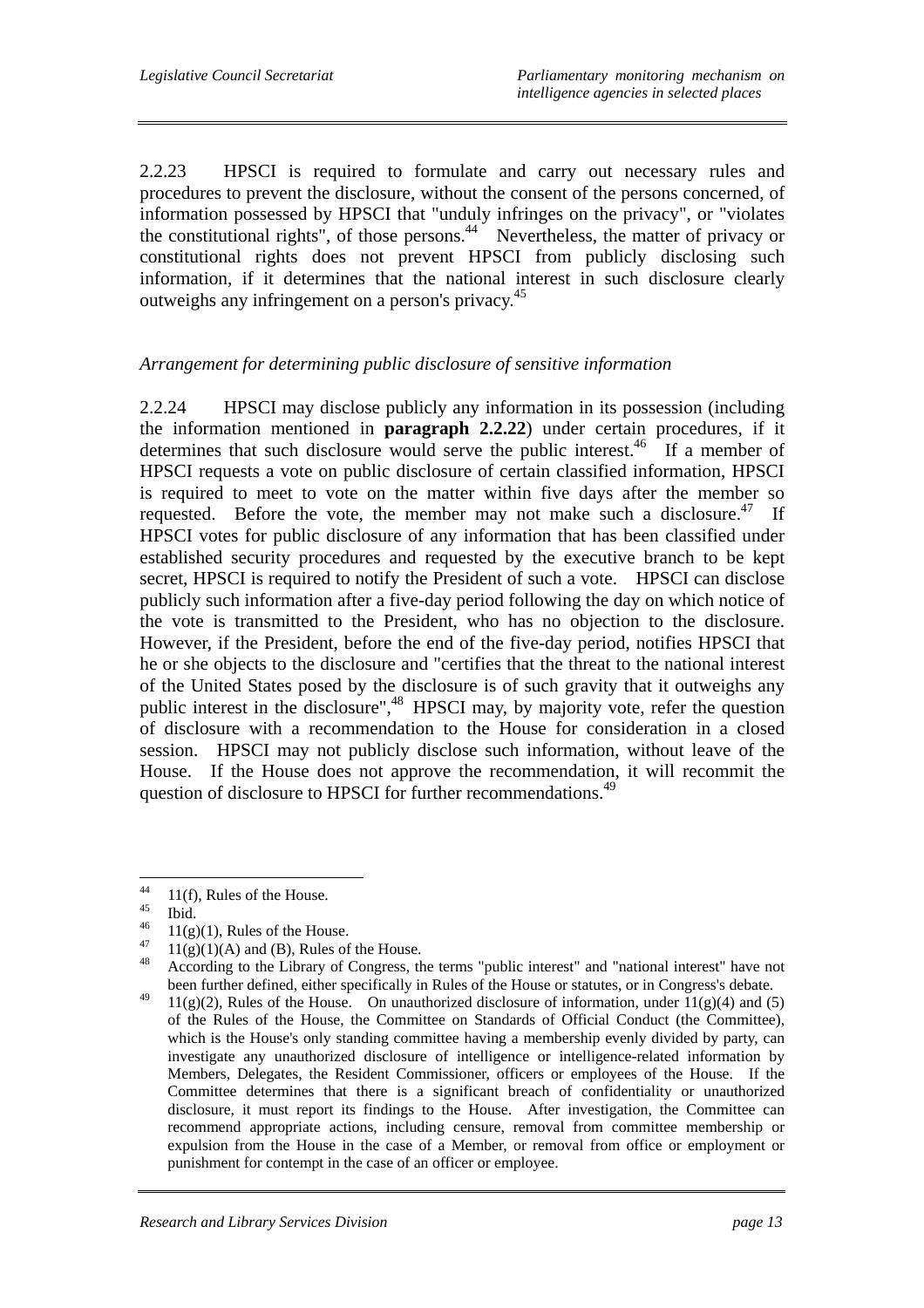# **2.3 Senate Select Committee on Intelligence**

2.3.1 Established in 1976 under the Senate Resolution 400, SSCI was not originally designed as a permanent committee, but attained permanent status early in its history.50 The key features of SSCI have remained intact since its establishment. The statutory basis of SSCI is the same as that of HPSCI so that both committees are similar in their functions, powers and operation. Nevertheless, they differ in certain aspects, as shown in the **Table** on pages 15 and 16:

<sup>50</sup> 50 Kaiser (1992) p.287. The Senate's Rules Committee stated in 1977 that SSCI "should be able to carry out its important work without any question as to its future".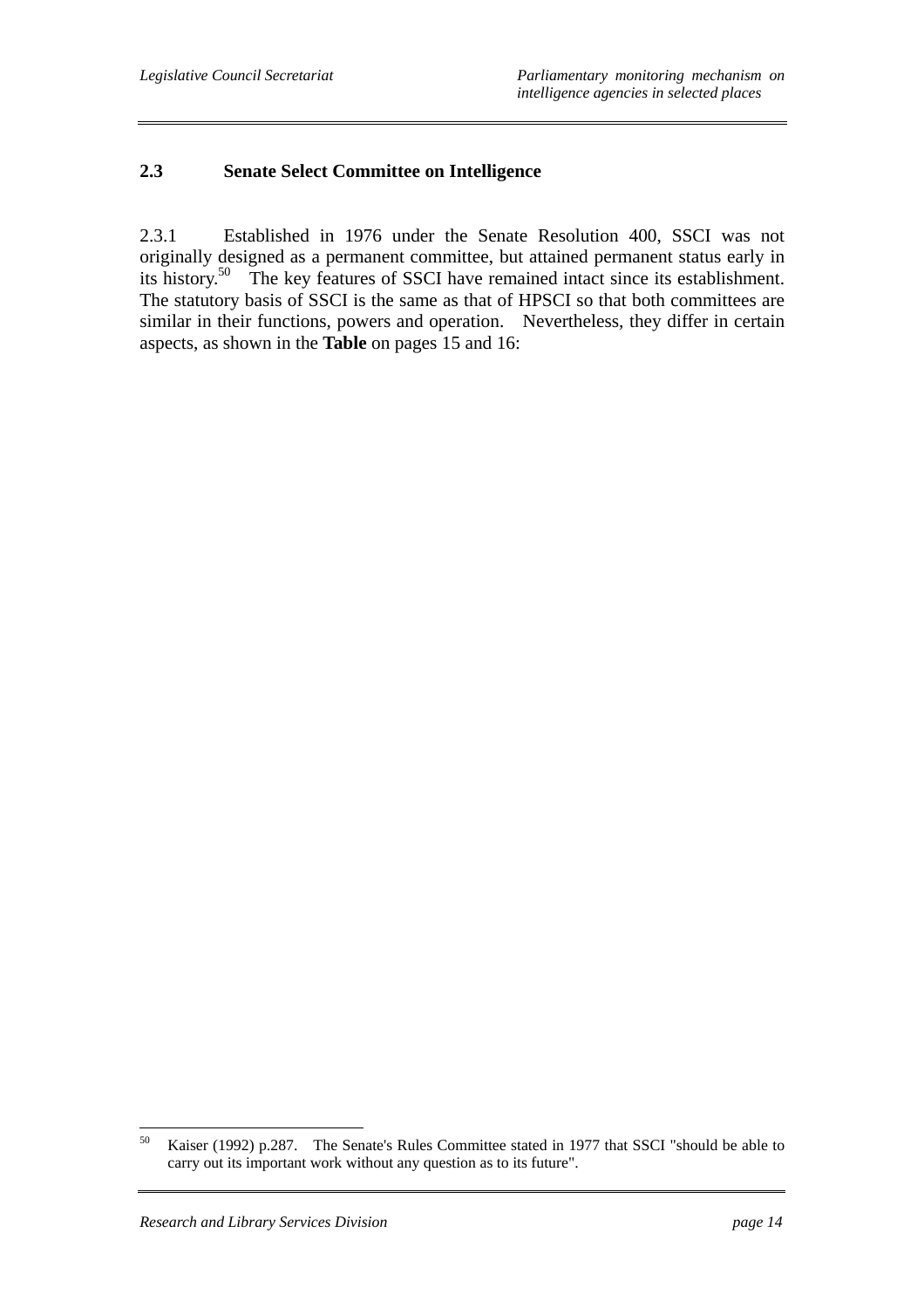|                                                              | Table – Comparison between the House Permanent Select Committee on |  |  |  |  |  |  |  |
|--------------------------------------------------------------|--------------------------------------------------------------------|--|--|--|--|--|--|--|
| Intelligence and the Senate Select Committee on Intelligence |                                                                    |  |  |  |  |  |  |  |

| <b>Features</b>                               | <b>House Permanent Select</b><br><b>Committee on Intelligence</b>                                                                                                                                                                                                                                                                            | <b>Senate Select Committee</b><br>on Intelligence                                                                                                                                                                |
|-----------------------------------------------|----------------------------------------------------------------------------------------------------------------------------------------------------------------------------------------------------------------------------------------------------------------------------------------------------------------------------------------------|------------------------------------------------------------------------------------------------------------------------------------------------------------------------------------------------------------------|
| Functions                                     | HPSCI has exclusive oversight of<br>CIA, DNI and the National<br>Intelligence Program, and<br>intelligence and<br>intelligence-related activities of all<br>other government departments and<br>agencies, including the tactical<br>intelligence and<br>intelligence-related activities,<br>which include tactical military<br>intelligence. | The functions of SSCI are<br>the same as those of HPSCI,<br>except that SSCI does not<br>cover tactical intelligence<br>and intelligence-related<br>activities, which include<br>tactical military intelligence. |
| Powers                                        | The powers of HPSCI include<br>initiating and considering bills and<br>authorizing subpoenas to compel<br>the attendance of witnesses and the<br>production of documents.<br>However, HPSCI or the House<br>does not have the power to<br>approve the Presidents'<br>appointments of intelligence<br>agency heads.                           | The powers of SSCI are the<br>same as those of HPSCI.<br>In addition, the Presidents'<br>appointments of intelligence<br>agency heads are required to<br>obtain the consent and<br>advice of the Senate.         |
| Total number of<br>members                    | 21, accounting for 5% of the total<br>number of Members of the House<br>(435).                                                                                                                                                                                                                                                               | 17, accounting for 17% of<br>the total number of Senators<br>$(100).^{(1)}$                                                                                                                                      |
| Number of<br>members with<br>the voting right | 19.                                                                                                                                                                                                                                                                                                                                          | 15.                                                                                                                                                                                                              |
| Number of<br>ex officio<br>members            | 2 (the Speaker and the ranking<br>minority member, both of whom<br>do not have the voting right).                                                                                                                                                                                                                                            | 2 (the Majority and Minority<br>Leaders, both of whom do<br>not have the voting right).                                                                                                                          |

Note: (1) Since the Senate has a smaller membership than the House, a larger proportion of Senators serves on SSCI (15%) than do Members on HPSCI (4%). Consequently, a smaller number and percentage of Senators have been "on the outside looking in". This is a reason for SSCI to adopt a less elaborate and exacting rules governing access to its classified information. In particular, SSCI can disclose classified information publicly on its own, but HPSCI cannot do so, if the President objects to its release. In the latter case, it is for the House to make the determination by a majority vote. Kaiser (1992) pp.290-291.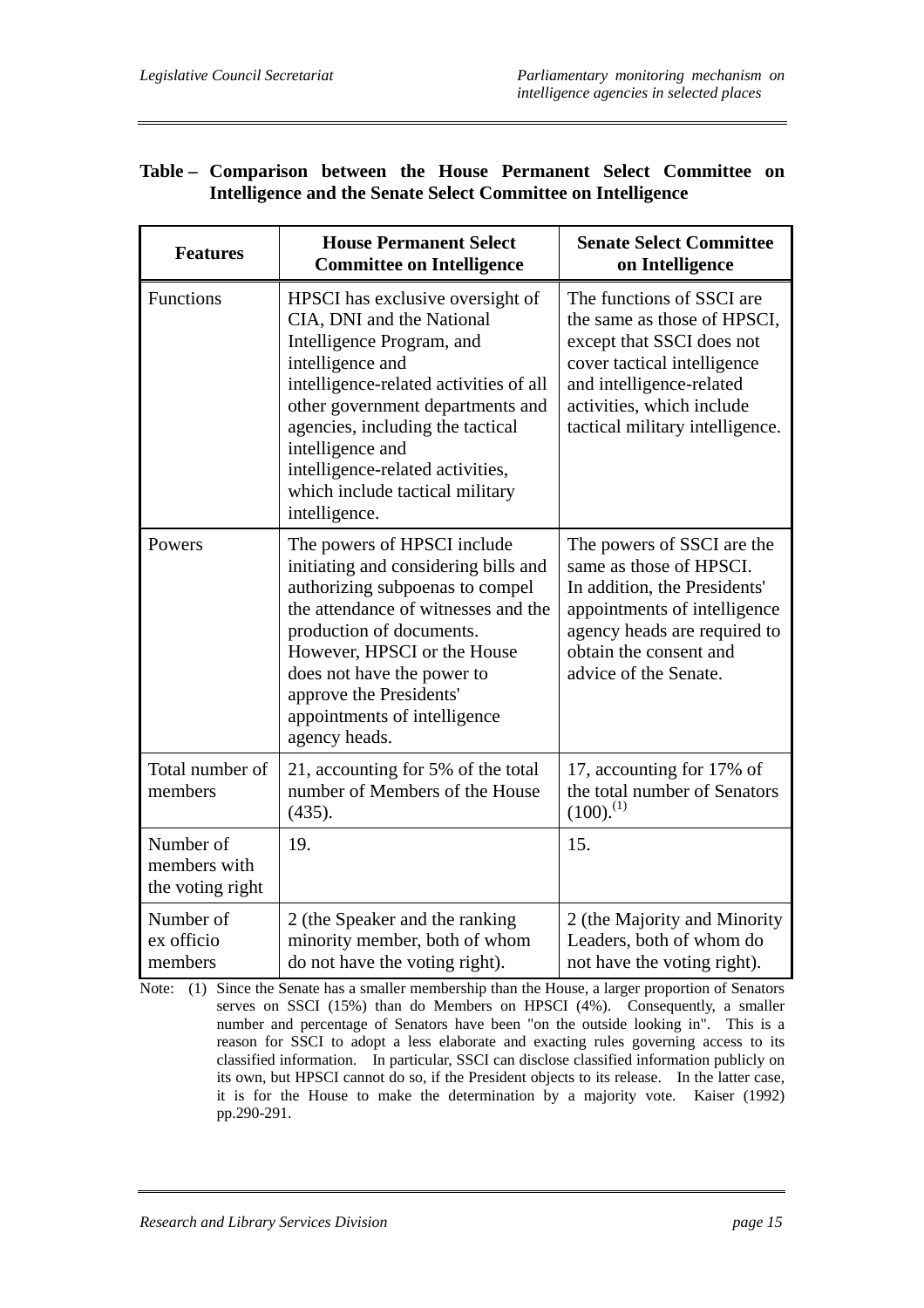# **Table – Comparison between the House Permanent Select Committee on Intelligence and the Senate Select Committee on Intelligence (cont'd)**

| <b>Features</b>                                    | <b>House Permanent Select</b><br><b>Committee on Intelligence</b>                                                                                                                                             | <b>Senate Select Committee</b><br>on Intelligence                                                                                                                                                                            |  |
|----------------------------------------------------|---------------------------------------------------------------------------------------------------------------------------------------------------------------------------------------------------------------|------------------------------------------------------------------------------------------------------------------------------------------------------------------------------------------------------------------------------|--|
| Party ratio of<br>members with<br>the voting right | 12-to-9 majority-minority party<br>ratio.                                                                                                                                                                     | 8-to-7 majority-minority<br>party ratio.                                                                                                                                                                                     |  |
| Other<br>committees<br>represented                 | At least one member from each of<br>four House standing committees:<br>Appropriations; Armed Services;<br>Foreign Affairs; and Judiciary.                                                                     | Two members (one from the<br>majority party and the other<br>from the minority party)<br>from each of four Senate<br>standing committees:<br><b>Appropriations</b> ; Armed<br>Services; Foreign Relations;<br>and Judiciary. |  |
| Length of term                                     | Not more than four Congresses in<br>a period of six successive<br>Congresses.                                                                                                                                 | Not more than eight years of<br>continuous service with<br>staggered rotation.                                                                                                                                               |  |
| Chairmanship                                       | The committee only has a chair,<br>who must come from the majority<br>When absent, the chair is<br>party.<br>replaced by the next ranking<br>majority member.                                                 | The committee has a chair,<br>who must come from the<br>majority party, and a<br>vice-chair, who must be<br>from the minority party and<br>the vice-chair will take over<br>in the absence of the chair.                     |  |
| Disclosure of<br>information                       | HPSCI cannot disclose classified<br>information publicly on its own, if<br>the President objects to the<br>disclosure. In such cases, it is the<br>House which makes the<br>determination by a majority vote. | SSCI can disclose classified<br>information publicly on its<br>own.                                                                                                                                                          |  |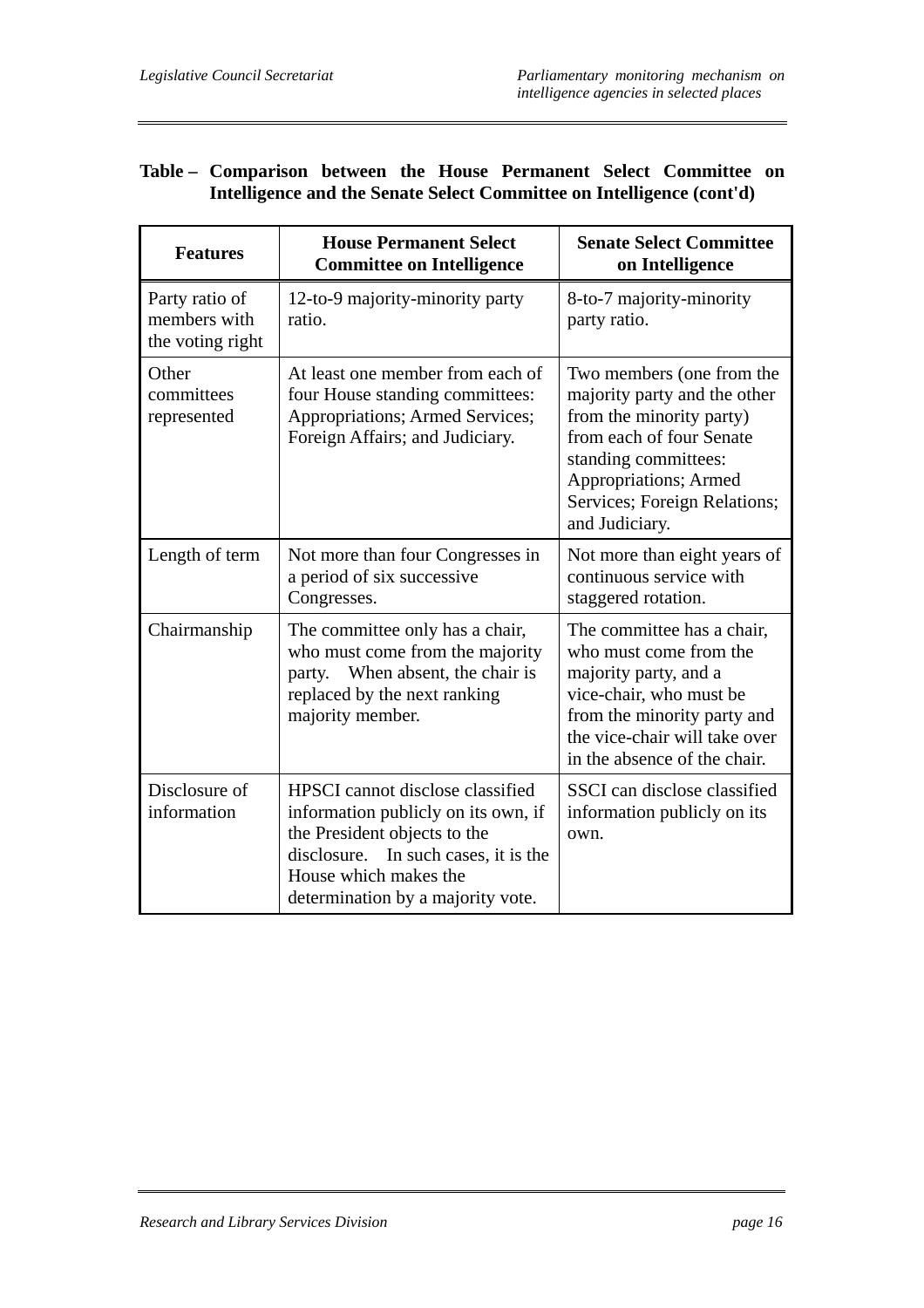# **Chapter 3 – House of Representatives of the Parliament of Australia**

# **3.1 Background**

3.1.1 In Australia, the federal government currently has the following intelligence agencies:

- (a) the Australian Security Intelligence Organization (ASIO), which obtains and evaluates intelligence relevant to security, and advises the government on matters relating to security;
- (b) the Australian Secret Intelligence Service (ASIS), which obtains and communicates intelligence about the capabilities, intentions or activities of individuals and organizations outside Australia;
- (c) the intelligence agencies of the Department of Defence, namely the Defence Signals Directorate (DSD), which collects, produces and disseminates signal intelligence; the Defence Imagery and Geospatial Organization (DIGO), which acquires, produces and distributes imagery and geospatial-based intelligence; and the Defence Intelligence Organization (DIO), which provides all-source intelligence assessment at the national level; and
- (d) the Office of National Assessments (ONA), which is an independent intelligence evaluation body reporting directly to the Prime Minister on international matters that are of political, strategic or economic significance to Australia.

#### Parliamentary monitoring on intelligence agencies

3.1.2 Before the late 1980s, the House of Representatives (as well as the Senate) of the Parliament of Australia did not have a mechanism monitoring the government intelligence agencies, although Parliament had enacted the *Australian Security Intelligence Organization Act 1956* to provide the first statutory basis for ASIO. The activities of such agencies were primarily accountable to their responsible Ministers and exempt from parliamentary scrutiny.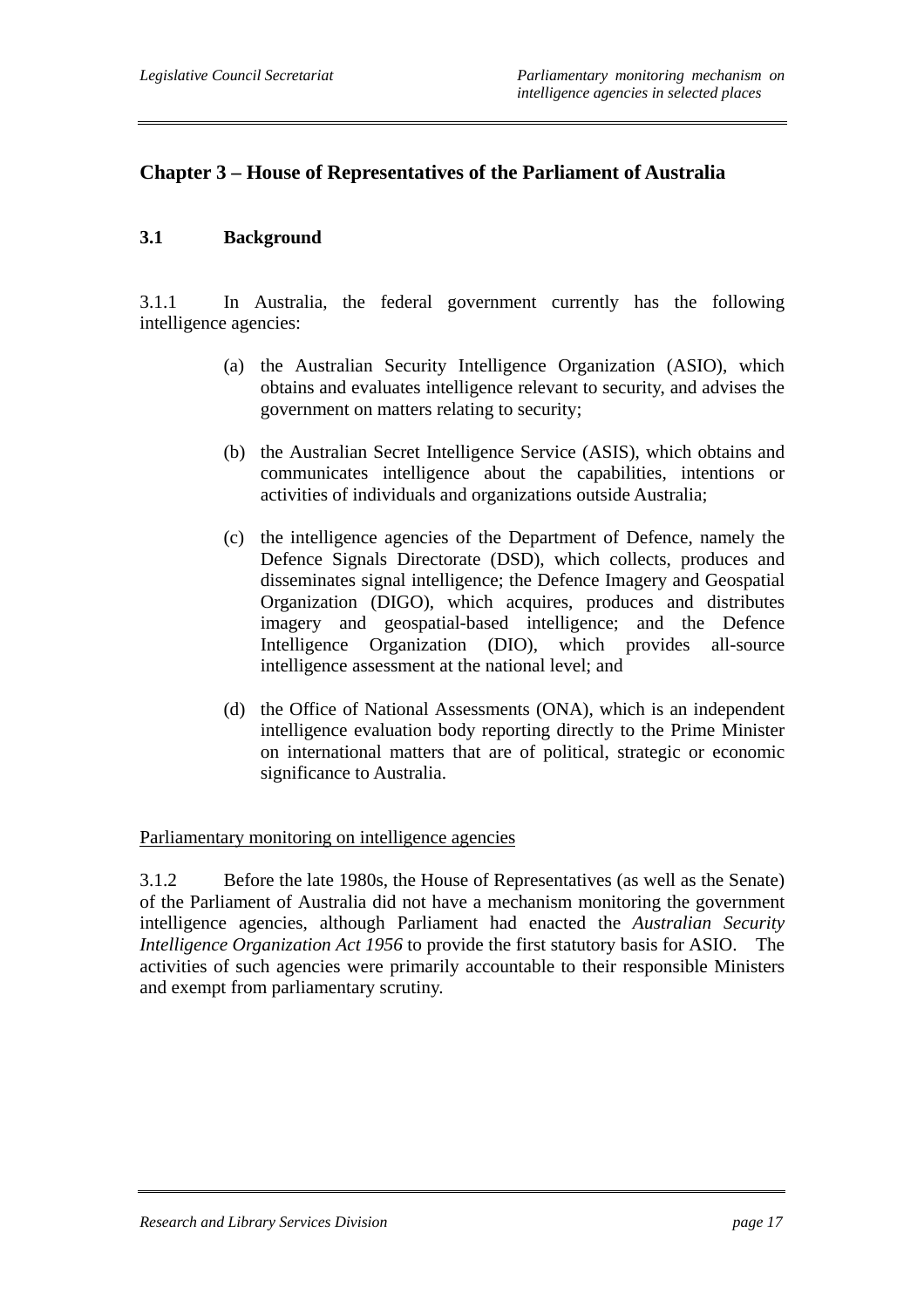3.1.3 It was not until 1988 that both Houses of Parliament first formed the Parliamentary Joint Committee on ASIO (the ASIO Committee) to review the administration and expenditure of ASIO. In 2002, through the enactment of the *Intelligence Service Act 2001*, which put ASIS and DSD on a statutory footing, Parliament expanded the mandate of the ASIO Committee to cover ASIS and DSD. The ASIO Committee was subsequently renamed the Parliamentary Joint Committee on ASIO, ASIS and DSD (PJCAAD), which was responsible for reviewing the administration and expenditure of the three intelligence agencies.

3.1.4 In March 2004, in view of the public controversy over the Australian intelligence agencies' handling of intelligence in the run-up to the Iraq War which began in 2003, the Prime Minister appointed Philip Flood, the former head of ONA and a former diplomat, to inquire into activities related to those agencies, including the effectiveness of the oversight and accountability mechanisms on them. The inquiry report (commonly known as the Flood Report) submitted to the Prime Minister in July 2004 considered that PJCAAD had provided "a significant parliamentary insight into the intelligence community, as well as opportunities for the [intelligence] agencies to benefit from the perspectives of experienced parliamentarians".<sup>51</sup> Further, in the case of Iraq's Weapon of Mass Destruction, PJCAAD had provided "independent scrutiny of a particular issue of considerable community concern, without jeopardizing the confidentiality required for the work of the [intelligence] agencies". $52$ 

3.1.5 The Flood Report recommended extending the mandate of PJCAAD to all intelligence agencies in that PJCAAD could also cover ONA, DIO and DIGO on the same basis as it covered ASIO, ASIS and DSD. This expansion "would enhance confidence in the parliament and the public that the full range of intelligence agencies is accountable to a senior group of parliamentarians".<sup>53</sup> The recommendations were accepted by the government and implemented via the *Intelligence Service Legislation Amendment Act 2005*. Accordingly, in December 2005, PJCAAD changed its name to the Parliamentary Joint Committee on Intelligence and Security (PJCIS), which has been Parliament's key monitoring mechanism on government intelligence agencies.

 $51$  $^{51}_{52}$  Australian Government (2004) p.55.

 $\begin{array}{c} 52 \\ 53 \end{array}$  Ibid.

<sup>53</sup> Australian Government (2004) pp.57-58.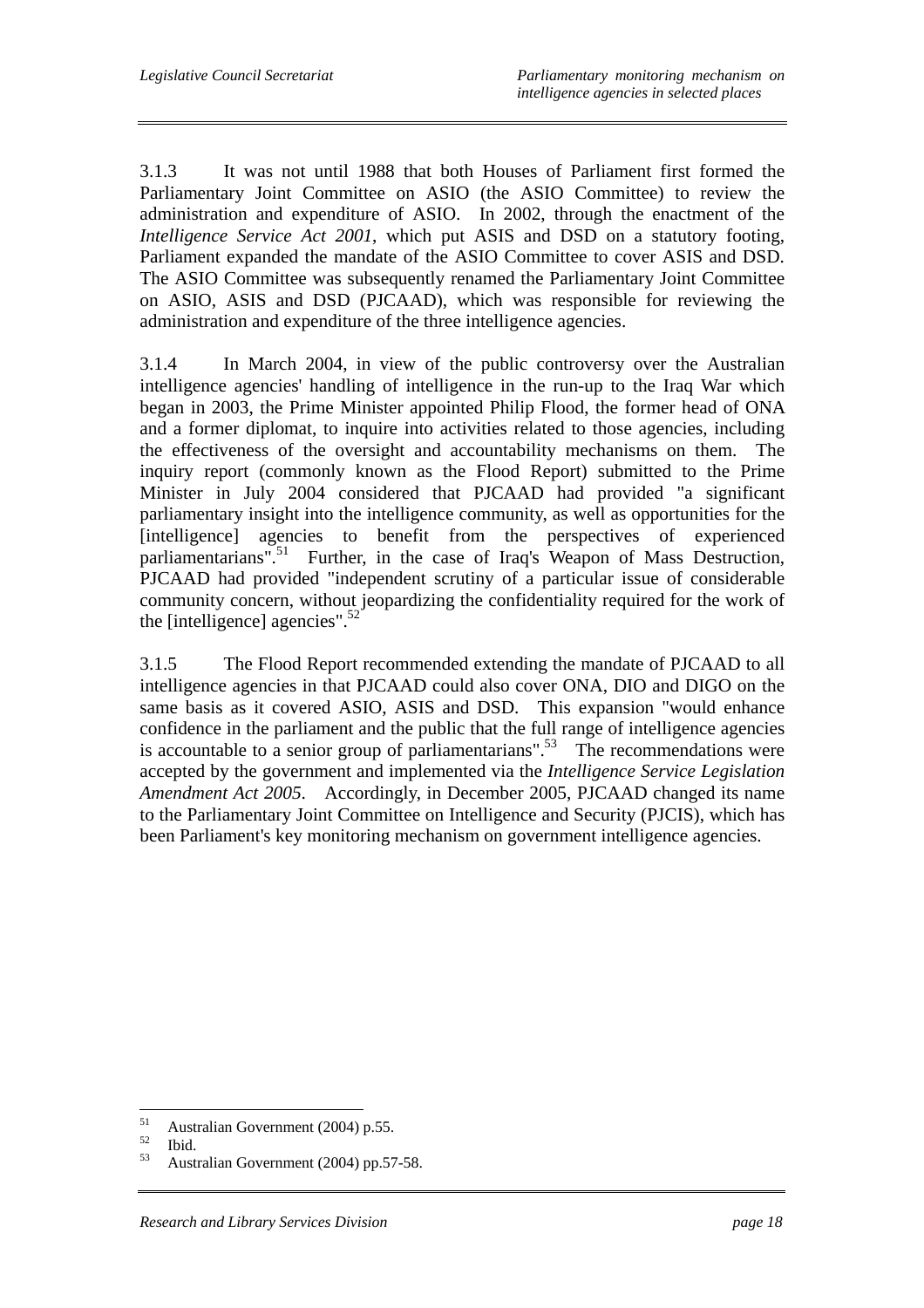# **3.2 Parliamentary Joint Committee on Intelligence and Security**

#### Statutory basis

3.2.1 PJCIS is a parliamentary committee with a statutory basis provided by the *Intelligence Services Act 2001* and the subsequent amendments to it (collectively referred to as the IS Act), which govern PJCIS's functions, powers, accountability, procedures and administration.

#### Functions

- 3.2.2 The statutory functions of PJCIS are to review:<sup>54</sup>
	- (a) the administration and expenditure of all intelligence agencies, namely ASIO, ASIS, DIGO, DIO, DSD and ONA, including the annual financial statements of these agencies;
	- (b) any matter relating to any one of the six agencies referred to PJCIS by the responsible Minister or a resolution of either House of Parliament; and
	- (c) the operation, effectiveness and implications of certain legislative measures relating to intelligence and security matters, such as border security and the suppression of terrorist bombings and financing.

3.2.3 In addition, PJCIS may request the responsible Minister to refer a matter relating to the activities of any of the six agencies to PJCIS for review.<sup>55</sup> PJCIS is required to report its comments and recommendations to Parliament and the responsible Minister.<sup>56</sup>

- 3.2.4 However, PJCIS does not review:<sup>57</sup>
	- (a) the intelligence gathering and assessment priorities of the six intelligence agencies; the sources of information, other operational assistance or operational methods available to them; and an aspect of their activities that does not affect an Australian citizen or a permanent resident in Australia;

<sup>54</sup>  $^{54}$  Section 29 (1), the IS Act.

 $^{55}$  Section 29 (2), the IS Act.

 $^{56}$  Section 29 (1), the IS Act.

Section 29 (3), the IS Act.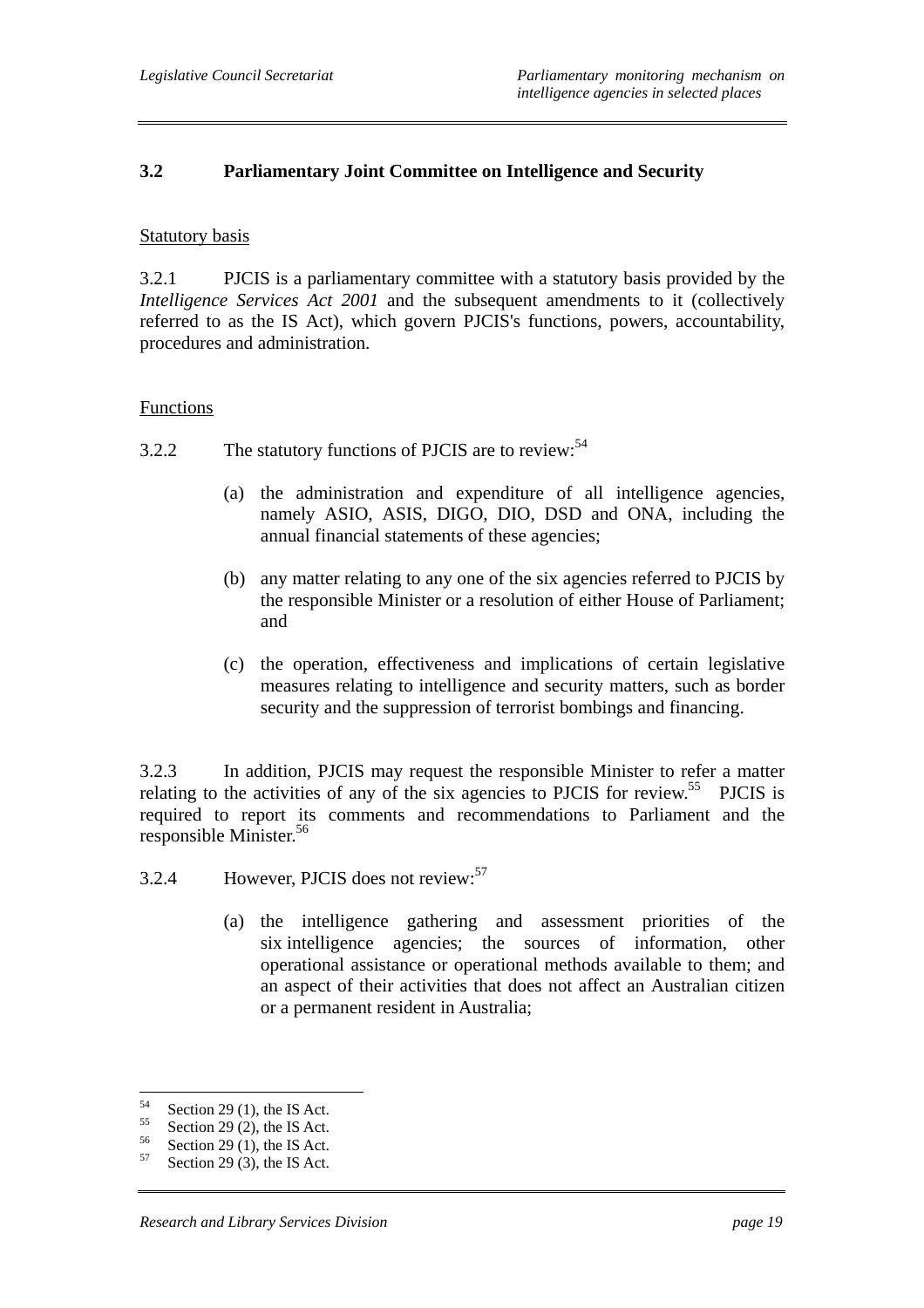- (b) particular operations that have been, are being or are proposed to be undertaken by ASIO, ASIS, DIGO, DIO or DSD;
- (c) information provided by a foreign government which does not consent to the disclosure of the information;
- (d) rules made by the responsible Ministers in relation to ASIS, DIGO and DSD regulating the communication and retention by the relevant agency of intelligence information concerning Australian citizens or permanent residents;
- (e) the content of, or conclusions reached in, assessments or reports made by DIO or ONA, or sources of information on which such assessments or reports are based; and
- (f) the co-ordination and evaluation activities undertaken by ONA.

3.2.5 In Australia, operation matters of the six intelligence agencies are monitored and reviewed by the statutory Inspector-General of Intelligence and Security (IGIS) established by the *Inspector-General of Intelligence and Security Act 1986*. IGIS is appointed by the Governor-General upon the recommendation of the Prime Minister, who is required to consult the Leader of the Opposition of the House before making such a recommendation. IGIS may investigate complaints, including those filed by members of the public, against the activities of any of the six intelligence agencies. The Office of IGIS is situated within the Prime Minister's portfolio for administrative purposes, but it is not part of any government agency or department and "not subject to general direction from the Prime Minister".<sup>58</sup> IGIS furnishes an annual report on his or her activities to the Prime Minister, who is required to table the report before Parliament. The Prime Minister can make deletions from the report furnished where necessary to avoid prejudice to security, the defence of Australia, Australia's relations with other countries or the privacy of individuals.59

## **Powers**

3.2.6 Under the IS Act, PJCIS may request the heads of the six intelligence agencies and IGIS to "brief" PJCIS. In addition, the chair of PJCIS or another member authorized by PJCIS may give a person written notice requiring the person to appear before PJCIS to give evidence or produce documents to PJCIS, but such evidence or documents cannot reveal operationally sensitive information, as to be mentioned in **paragraph 3.2.15**. In addition, unlike IGIS, PJCIS does not investigate complaints about the activities of intelligence agencies.

<sup>58</sup> <sup>58</sup> Inspector-General of Intelligence and Security (2007) p.8.<br> $\frac{59}{2}$  Section 25 Inspectes General of Intelligence and Security

Section 35, Inspector-General of Intelligence and Security Act 1986.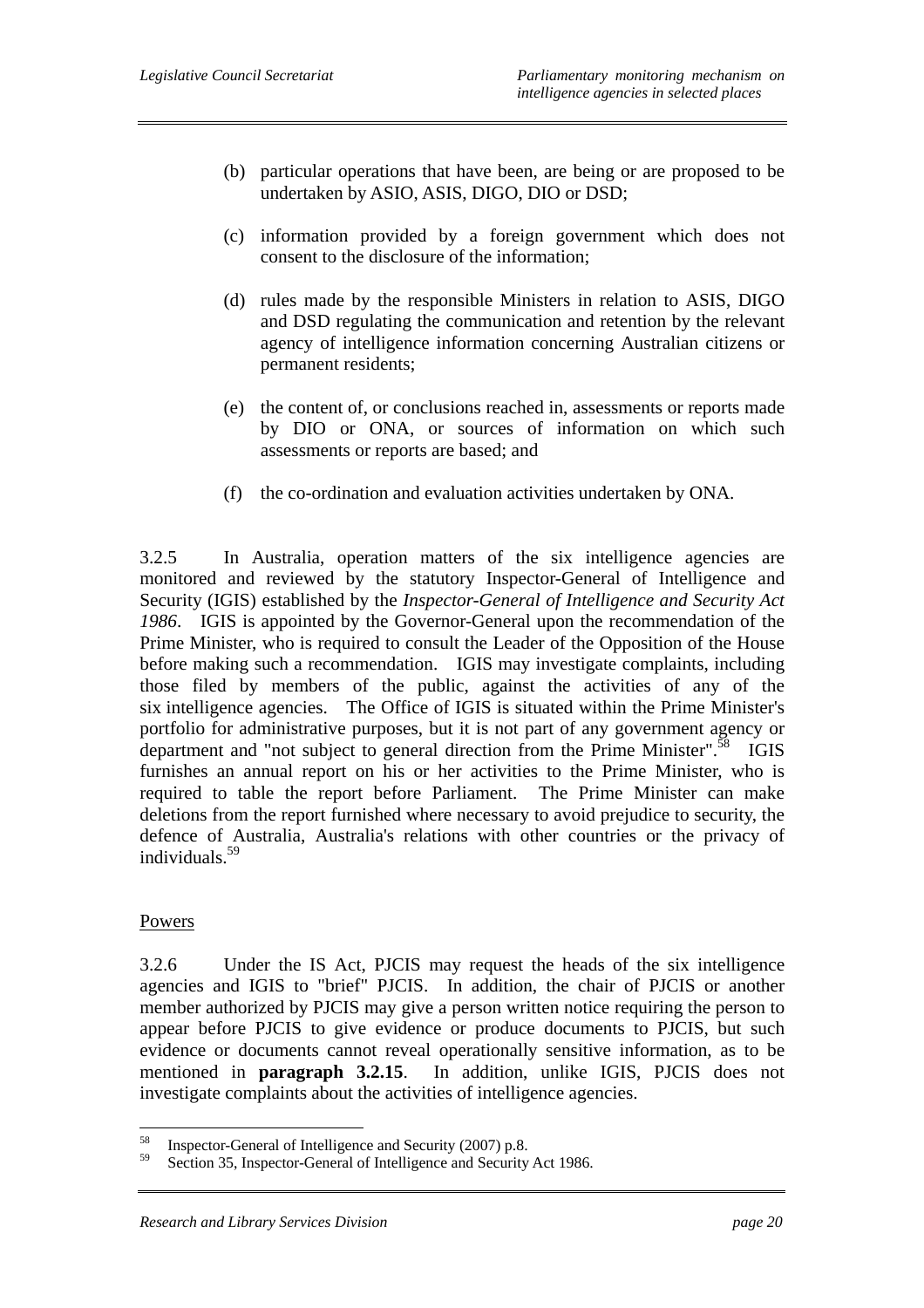#### Composition and design

## *Membership*

3.2.7 PJCIS comprises nine members, five of whom must be Members of the House and four of whom must be Senators. $60$  The majority of PJCIS must be drawn from those Members of Parliament (MPs) representing the government.<sup>61</sup>

## *Appointment*

3.2.8 The IS Act requires members of PJCIS who are Members of the House to be appointed by the House's resolution on the Prime Minister's nomination. Before nomination, the Prime Minister is required to consult the Leaders of each recognized political party that "is represented in the House and does not form part of the Government".<sup>62</sup> Similarly, members of PJCIS who are Senators must be appointed by the Senate's resolution on the nomination of the Senate Leader of the Government. Before nomination, the Senate Leader of the Government is required to consult the Leader of each recognized political party that is represented in the Senate and does not form part of the Government.<sup>63</sup>

3.2.9 In nominating members of PJCIS, the Prime Minister and the Senate Leader of the Government "must have regard to the desirability of ensuring that the composition of the Committee reflects the representation of recognized political parties in the Parliament".<sup>64</sup> In addition, a Member or Senator is not eligible for appointment as a member of PJCIS if he or she is a Minister, the Senate's President or the House's Speaker.<sup>65</sup>

<sup>60</sup>  $^{60}$  Section 28 (1), the IS Act.

Section 28 (3), the IS Act. At present, PJCIS comprises five MPs representing the government and four MPs representing the opposition. Of the five government MPs, three are Members of the House and two are Senators. The four opposition MPs comprise two Members of the House

and two Senators.<br>
Clause 14, Part 3, Schedule 1, the IS Act.<br>  $\frac{63}{1111}$ 

 $\begin{array}{c} 63 \\ 64 \end{array}$  Ibid.

 $\frac{64}{65}$  Ibid.

Ibid.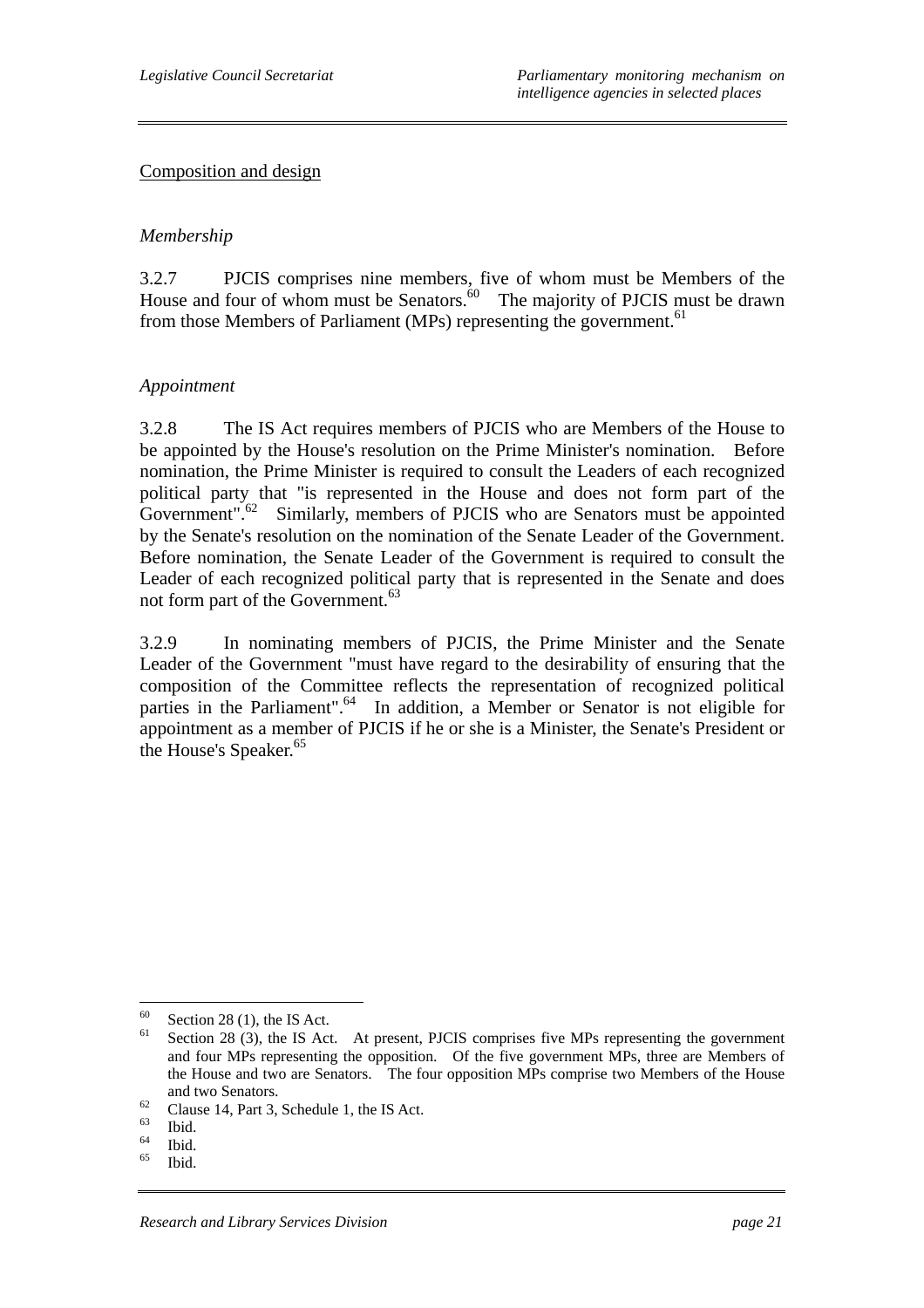# *Chairmanship*

3.2.10 PJCIS has a chair and a deputy chair. Both are elected by and from among the members of PJCIS, and hold office during the pleasure of PJCIS. The chair must be a government MP, while the deputy chair is not subject to this requirement. If the chair is absent from a PJCIS meeting at which a question is to be decided by voting or could reasonably be expected to be so decided, or if the chair has been absent from duty or Australia for a continuous period of more than one month immediately preceding the day of a meeting, the members present is required to appoint a government MP, instead of the deputy chair, to preside. Only when the members of PJCIS are not required to appoint a government MP to preside will the deputy chair preside at a meeting in the absence of the chair. Any member, including the chair, presiding at a meeting has a casting vote. $^{66}$ 

# *Tenure*

3.2.11 A member of PJCIS holds office during the pleasure of the House or the Senate by which the member was appointed.<sup>67</sup>

# *Differences from other parliamentary committees*

3.2.12 Unlike other statutory or standing committees of Parliament, PJCIS has specific limitations on its operations, dictated by the nature of the intelligence agencies it monitors and the subject matters it handles. According to PJCIS, "[b]alancing national security and parliamentary scrutiny remains a constant challenge for the Committee".<sup>68</sup> Nevertheless, where the IS Act is silent, the powers and privileges of PJCIS are no different from those of the other committees of Parliament. These powers and privileges include powers to require the attendance of witnesses and production of documents.

## Administration and procedure

3.2.13 PJCIS may meet and transact business even when Parliament has been prorogued. It may determine the manner in which its proceedings are to be conducted. It may conduct a review in public on an intelligence agency, subject to the pre-approval of the Minister responsible for the agency.<sup>69</sup> At a meeting of PJCIS, a quorum is constituted if at least five members are present and the majority of the members present are government MP.<sup>70</sup>

<sup>66</sup> <sup>66</sup> Clauses 17(4), (5) and (5A), Part 3, Schedule 1, the IS Act.<br><sup>67</sup> Clause 15, Best 3, Schedule 1, the IS Act.

 $^{67}$  Clause 15, Part 3, Schedule 1, the IS Act.

<sup>&</sup>lt;sup>68</sup> Parliamentary Joint Committee on Intelligence and Security (2008) p.3.

<sup>&</sup>lt;sup>69</sup> Clause 20(2), Part 3, Schedule 1, the IS Act.<br><sup>70</sup> Clause 1.8, Bart 3, Schedule 1, the IS Act.

Clause 18, Part 3, Schedule 1, the IS Act.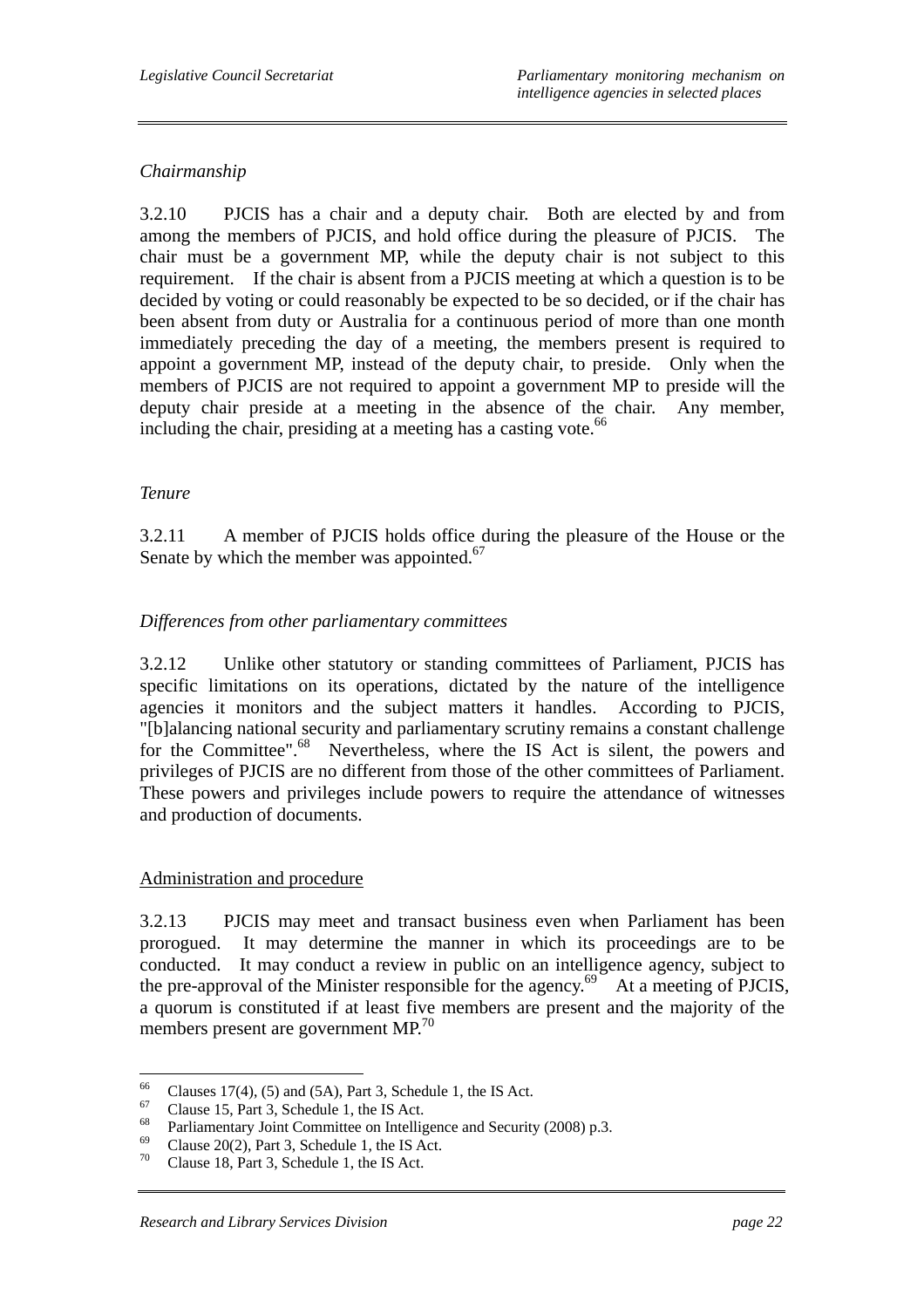#### Accountability to Parliament

3.2.14 PJCIS is required to provide an annual report on its activities to Parliament "as soon as practicable" after each year ending on 30 June.<sup>71</sup>

#### Access to sensitive information

3.2.15 PJCIS must not require a person or body to disclose to it operationally sensitive information or information that "would or might prejudice Australia's national security or the conduct of Australia's foreign relations".<sup>72</sup> While PJCIS may request the heads of intelligence agencies and IGIS to brief PJCIS, it cannot require such briefings to disclose "operationally sensitive information", which is: $^{73}$ 

- (a) information about sources of information, other operational assistance or operational methods available to the six intelligence agencies;
- (b) information about particular operations that have been, are being or are proposed to be undertaken by ASIO, ASIS, DIGO, DIO or DSD; or
- (c) information provided by a foreign government (or its agency), which does not consent to the public disclosure of the information.

#### Restrictions on disclosure of sensitive information

#### *Minister's certificate against the attendance of witnesses and production of documents*

3.2.16 PJCIS is subject to certain statutory restrictions on disclosure of sensitive information. In particular, while PJCIS may require a person to produce documents to it or appear before it to give evidence on an intelligence agency, the Minister responsible for the agency may prevent the person from doing so, in order that "operationally sensitive information" will not be disclosed. To indicate this intention, the Minister may provide a certificate stating his or her opinion to the chair of PJCIS, the House's Speaker, the Senate's President and the person required to give evidence or produce documents.74 The Minister's decision to issue the certificate "must not be questioned in any court or tribunal".75

<sup>71</sup>  $\frac{71}{72}$  Section 31, the IS Act.

 $\frac{72}{73}$  Clause 1, Part 1, Schedule 3, the IS Act.

<sup>&</sup>lt;sup>73</sup> Clause 1A, Part 1A, Schedule 1, the IS Act.<br> $^{74}$ 

<sup>&</sup>lt;sup>74</sup> Clause 4, Part 1, Schedule 1, the IS Act.<br> $^{75}$  Clause 4(4) Part 1, Schedule 1, the IS A

Clause  $4(4)$ , Part 1, Schedule 1, the IS Act.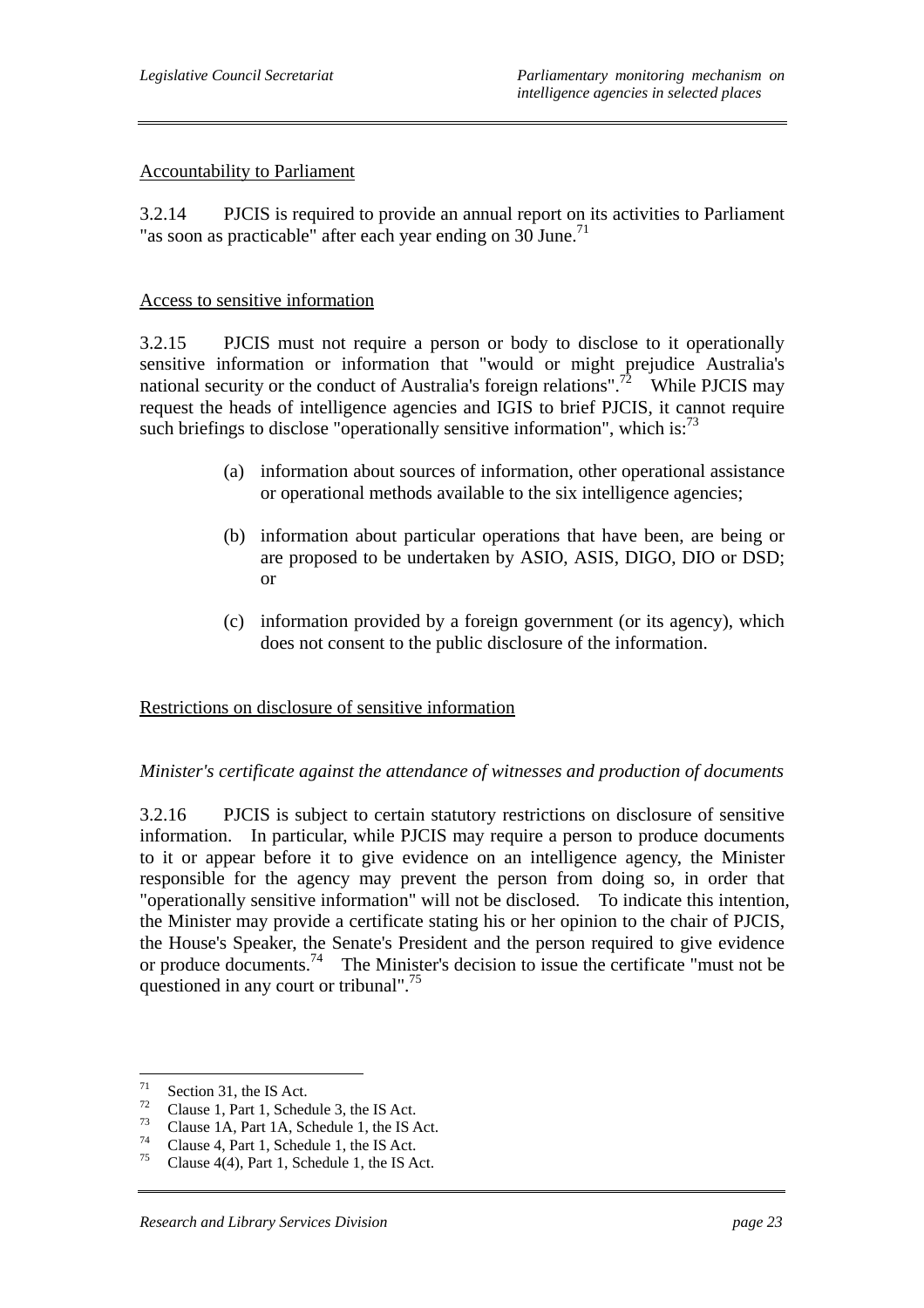# *Information that must not be disclosed*

3.2.17 While PJCIS is required to provide annual reports on its activities to Parliament, it is not allowed to disclose in such reports: $^{76}$ 

- (a) the identity of a person who is or has been a staff member of ASIO or ASIS or an agent of ASIO, ASIS, DIGO or DSD, or any information from which the identity of such a person could reasonably be inferred, unless the agency head determines to disclose the person's identity; and
- (b) "operationally sensitive information" or "information that would or might prejudice Australia's national security or the conduct of Australia's foreign relations or the performance by an agency of its functions".

3.2.18 Before presenting its annual reports to Parliament, PJCIS is required to obtain the advice of the responsible Minister about the information to be disclosed in such reports. $\frac{77}{100}$  Unlike PJCIS, other parliamentary committees need not obtain the advice of the responsible Minister before presenting their annual reports to Parliament.

## *Publication of evidence or documents*

3.2.19 PJCIS may disclose or publish any evidence or the contents of any document provided by a witness, but must meet certain conditions. First, the information mentioned in **paragraph 3.2.17** must not be published. Second, if the evidence is taken or the document is produced in a private review, PJCIS must obtain the written authority of the witness or the agency head (if the witness is a staff member of the agency), unless the evidence or document has already been lawfully disclosed or published. PJCIS may obtain the advice of the responsible Minister on whether it might disclose or publish certain information restricted by the IS Act.<sup>78</sup>

<sup>76</sup> <sup>76</sup> Clauses 7(1), Part 1, Schedule 1, the IS Act.<br><sup>77</sup> Clauses 7(2) and (4), Part 1, Schedule 1, the

<sup>&</sup>lt;sup>77</sup> Clauses 7(3) and (4), Part 1, Schedule 1, the IS Act.<br> $^{78}$  Clause 6, Part 1, Schedule 1, the IS Act.

Clause 6, Part 1, Schedule 1, the IS Act.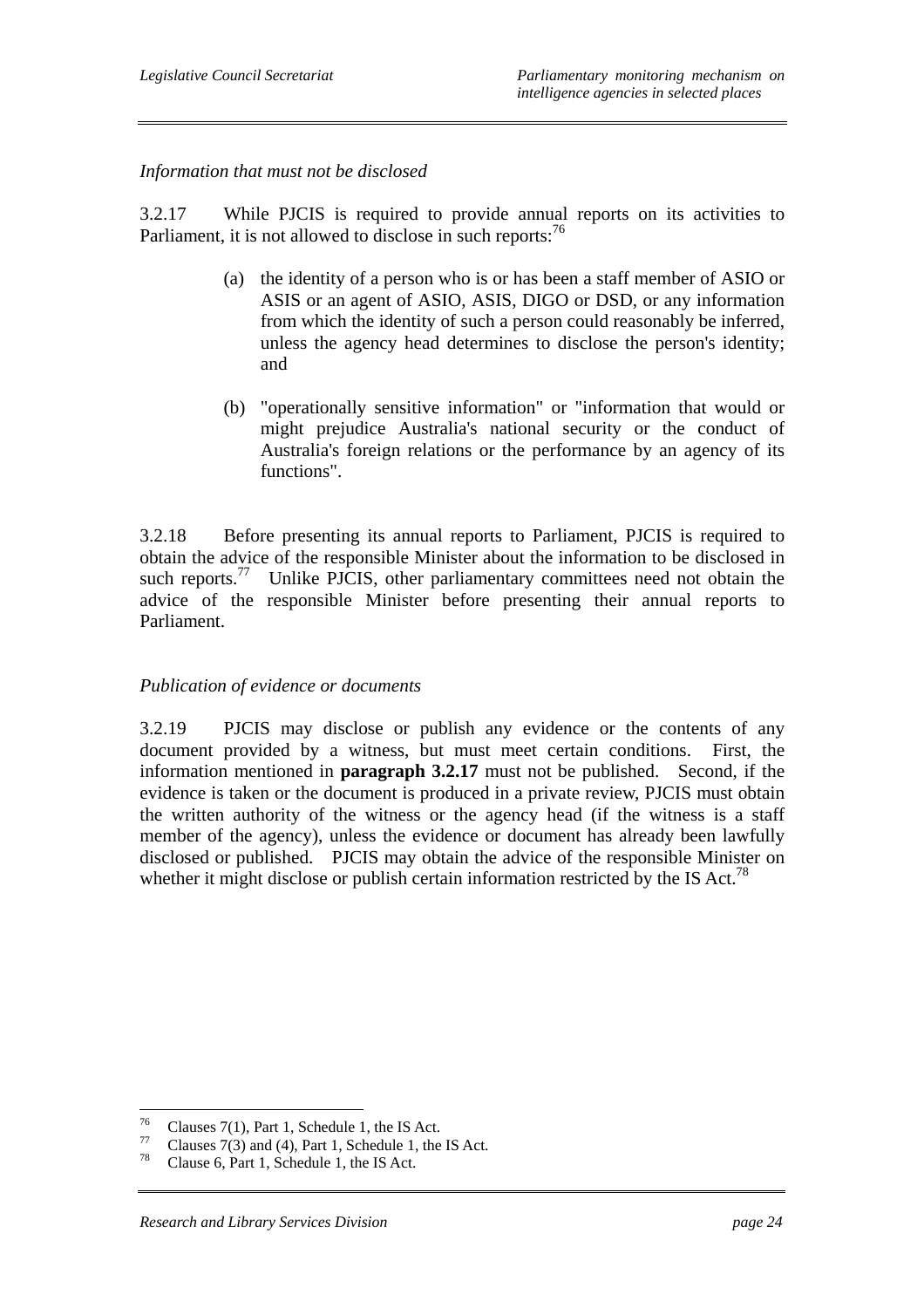# **Chapter 4 – House of Commons of the United Kingdom Parliament**

## **4.1 Background**

#### Government intelligence agencies

- 4.1.1 In the UK, the government has three key intelligence agencies:
	- (a) the Security Service (MI5), which is responsible for protecting the national security, safeguarding the economic well-being of the UK against threats posed by the actions or intentions of persons outside the UK, and acting in support of the activities of police forces and other law enforcement agencies in the prevention and detection of serious crime: $79$
	- (b) the Secret Intelligence Service (MI6), which is responsible for obtaining and providing information relating to the actions or intentions of persons overseas and performing other tasks relating to the actions or intentions of such persons in the interests of national security and the economic well-being of the UK and in support of the prevention or detection of serious crime; $80$  and
	- (c) the Government Communications Headquarters (GCHQ), which is responsible for gathering intelligence through the interception of communications and providing services and advice about languages and cryptography to the armed services and other organizations as required. $81$

4.1.2 Besides the three stand-alone agencies, the government has three intelligence agencies established within key departments. The Ministry of Defence has its own intelligence agency, the Defence Intelligence Staff, which provides intelligence products, assessments and advice in support of policy making, crisis management and the generation of military capability. Under the Cabinet Office, there are the Joint Intelligence Committee, which provides Ministers and other senior officials with co-ordinated inter-departmental intelligence assessments on issues important to national interests, and the Intelligence and Security Secretariat, which is responsible for ensuring the Prime Minister and Ministers to be well served on cross-government intelligence and security issues.

 $70 -$ 

<sup>&</sup>lt;sup>79</sup> Section 1, *Security Service Act 1989*.<br><sup>80</sup> Section 1, *Intelligence Services Act 1994*.<br>81 Section 3, *Intelligence Services Act 1994*.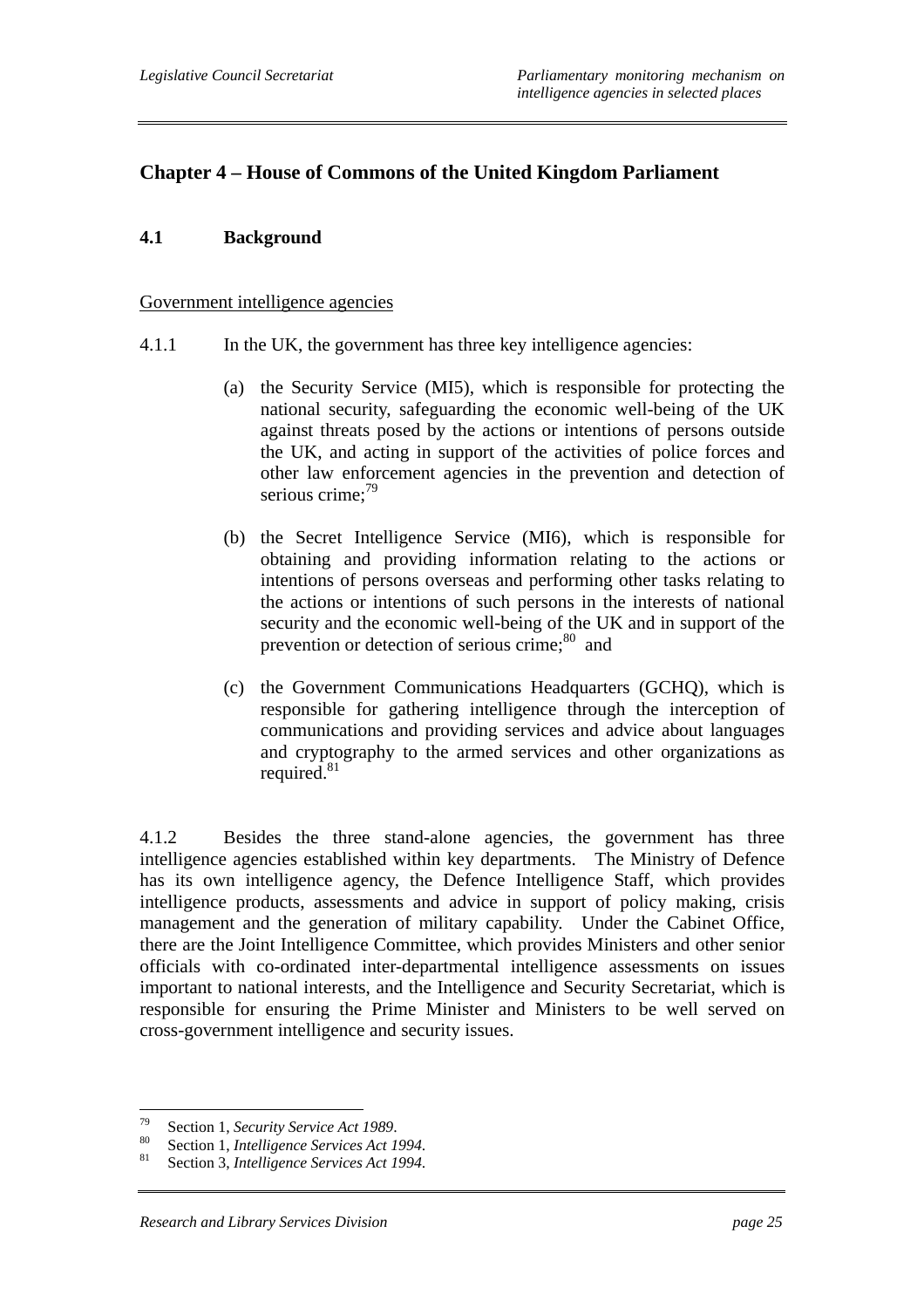## Parliamentary monitoring on intelligence agencies

4.1.3 Before the late 1980s, government intelligence agencies were subject to Ministers' directives instead of statutory regulation. They were accountable to Ministers instead of Parliament. The government had a convention of declining to answer questions from Members of Parliament on matters about these agencies. $82$ The agencies were also exempt from monitoring by any committee of Parliament, although their works received occasional attention by a House select committee, the Home Affairs Committee.<sup>83</sup>

4.1.4 It was not until 1989 that the enactment of the *Security Service Act 1989* (the 1989 Act) put MI5 on a statutory footing for the first time, defining its functions and management. The enactment of the Act was prompted by a series of legal controversies over the disclosure of information about the UK intelligence agencies and the UK's obligation under the European Convention on Human Rights.<sup>84</sup>

4.1.5 The 1989 Act focused on strengthening the judicial monitoring on MI5 by establishing two mechanisms, namely a Commissioner to review the issuing of warrants for entry into and interference with property and for interception of telecommunications, and a Tribunal to consider complaints against MI5. Nevertheless, it did not establish a monitoring mechanism on intelligence agencies for Parliament. Under the 1989 Act, MI5 remained accountable to the executive branch, not Parliament. While the Prime Minister was required to lay before Parliament an annual report made by the Commissioner on the discharge of his or her functions, the Prime Minister could exclude from the report any matter that, in his or her opinion, would be prejudicial to the continued discharge of the functions of MI5. In addition, the Tribunal only reported its investigation findings to the responsible Minister and the Commissioner, and such reports needed not be laid before Parliament. According to the Home Affairs Committee, even after the 1989 Act, the UK intelligence agencies "remained among the most secretive in the developed world".<sup>85</sup> MI6 and GCHQ were not touched upon in the 1989 Act.

<sup>82</sup>  $\frac{82}{83}$  Leigh (2002) p.2.

The Home Affairs Committee is a departmental select committee (similar to a Panel of the Legislative Council in Hong Kong) responsible for monitoring the work of the government's Home

Office headed by the Home Secretary.<br><sup>84</sup> Article 8 of the European Convention on Human Rights states that "[e]veryone has the right to respect for his private and family life, his home and his correspondence", and "[t]here shall be no interference by a public authority with the exercise of this right except such as is in accordance with the law and is necessary in a democratic society in the interests of national security, public safety or the economic well-being of the country, for the prevention of disorder or crime, for the protection of health or morals, or for the protection of the rights and freedom of others".<br>Select Committee on Home Affairs (1999).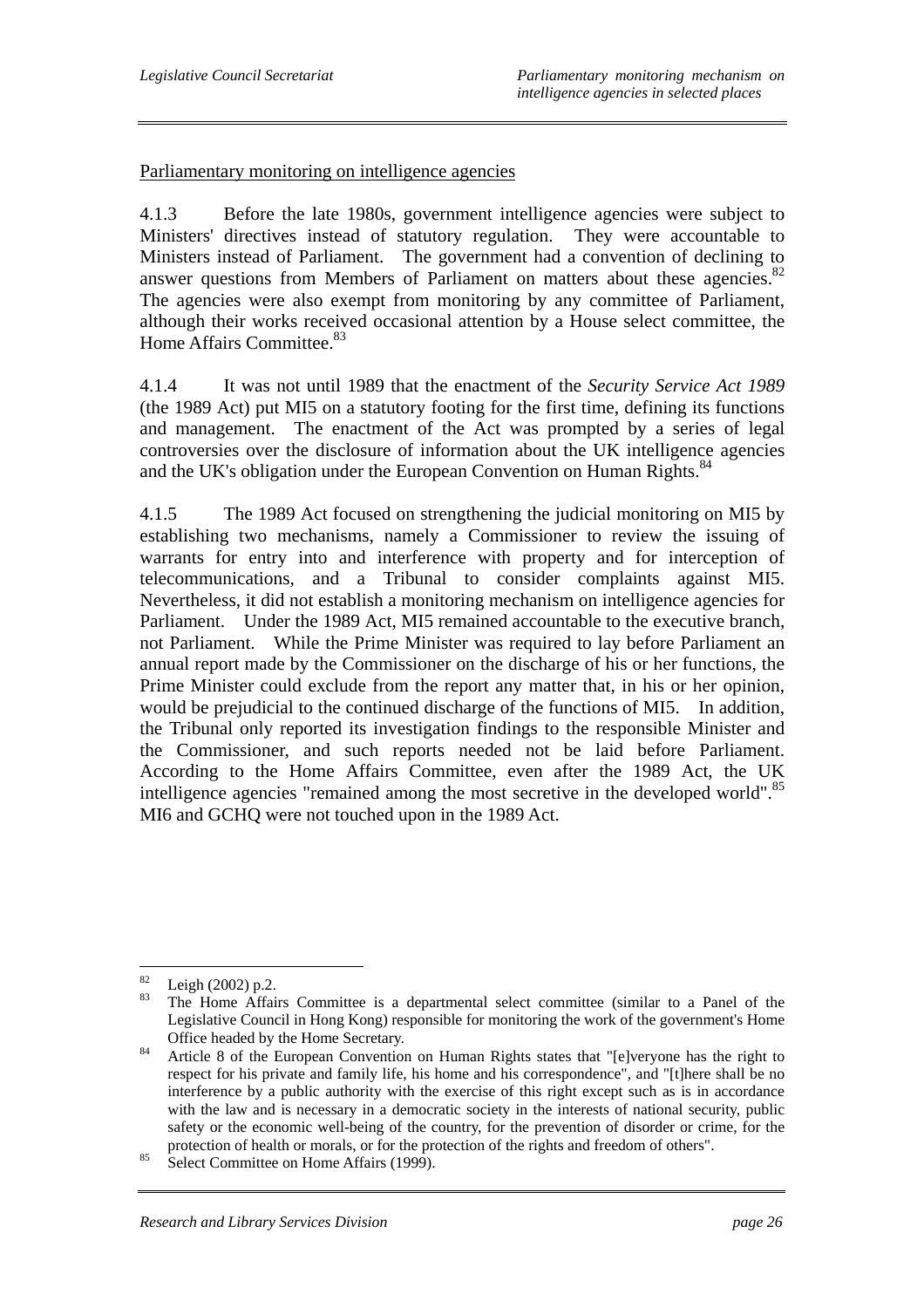4.1.6 In 1993, the Home Affairs Committee issued a report recommending that MI5 be placed under scrutiny by a departmental select committee. The government rejected this recommendation, but conceded to keep the matter under review.<sup>86</sup> This led in due course to the enactment of the *Intelligence Services Act 1994*, which not only put MI6 and GCHQ on a statutory footing similar to that of MI5, but also established a statutory committee, the Intelligence and Security Committee (ISC), involving Members of Parliament for the first time in the monitoring on MI5, MI6 and GCHQ. ISC came into operation in 1995 and has been the key intelligence monitoring mechanism in which Members of Parliament can take part.

# **4.2 Intelligence and Security Committee**

## Statutory basis

4.2.1 ISC is a statutory committee instead of a parliamentary committee. In other words, it is not part of Parliament. Nor is it subject to rules and practices of Parliament. It is governed by the *Intelligence Services Act 1994*, which defines its functions, powers, composition, accountability mechanisms and access to information.

# **Functions**

4.2.2 The statutory function of ISC is to "examine the expenditure, administration and policy" of MI5, MI6 and GCHQ. $87$  ISC does not initiate or consider bills relating to intelligence, or authorize appropriations for those agencies. Nor can ISC examine the operational matters of those agencies, although some information on such matters may be made available to ISC so that it may report on other matters within its remit.<sup>88</sup> Subject to the government's agreement, ISC also takes evidence and briefings from the Joint Intelligence Committee of the Cabinet Office, the Defence Intelligence Staff of the Ministry of Defence, and other law enforcement departments and organizations that receive intelligence from MI5, MI6 and GCHQ.

<sup>86</sup> <sup>86</sup> Select Committee on Home Affairs (1999).

<sup>&</sup>lt;sup>87</sup> Section 10 (1), *Intelligence Services Act 1994*.<br><sup>88</sup> Jeffs et al. (1994) p.30.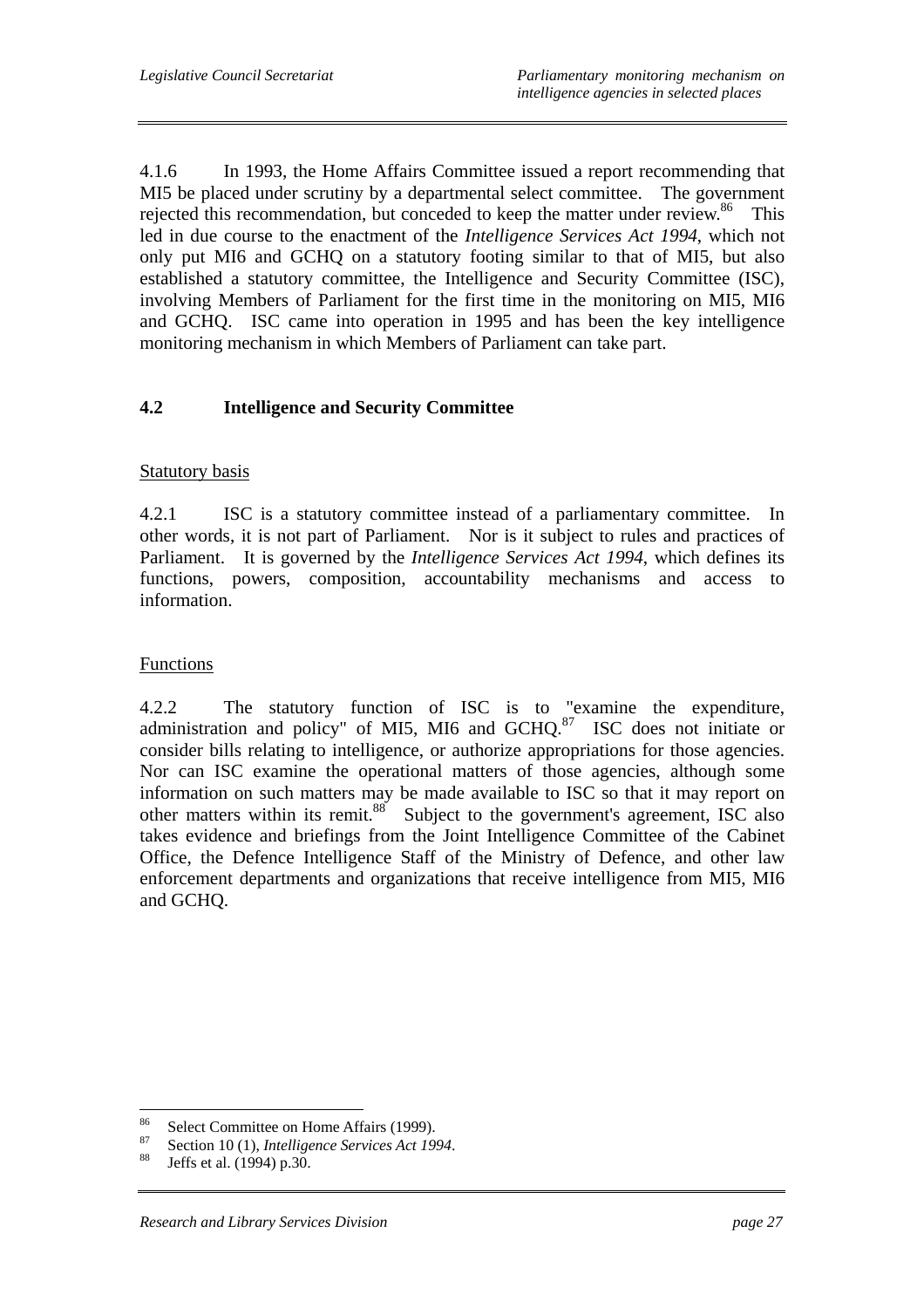#### Powers

4.2.3 ISC does not have a formal investigation remit. Nor does it have subpoena powers to compel the attendance of witnesses or production of documents, although Ministers and intelligence agency heads give testimony to ISC as needed. Nevertheless, ISC may employ an Investigator to pursue intelligence matters in greater detail. Working under the statutory authority of ISC, the Investigator can inspect all documents, files and reports connected with the investigations assigned by ISC, and interview key personnel, in preparing his or her reports. The Investigator submits his or her reports to ISC, in consultation with the appropriate intelligence agency heads to ensure that operationally sensitive information is not unnecessarily disclosed.<sup>89</sup>

## Composition and design

## *Membership*

4.2.4 ISC comprises nine Members of Parliament who must be drawn from both houses of Parliament. There is no rule on the proportion of Members to Lords as to the membership of ISC. In practice, ISC must have at least one Member and at least one Lord. Since its establishment, ISC has comprised eight Members and one Lord, and has retained this proportion in its composition. In addition, Ministers, who by convention are Members of Parliament, are not allowed to be ISC members, but past service is "no bar to appointment" as an ISC member.<sup>90</sup>

## *Appointment*

4.2.5 ISC members are appointed by the Prime Minister after consultation with the Leader of the Opposition. $91$  The current practice adopted though not strictly required is that nominations to ISC are put forward by the government and whips of opposition parties, in a broadly similar way to the nomination of departmental select committee members in the House.<sup>92</sup>

<sup>89</sup> <sup>89</sup> Intelligence and Security Committee (1999), p.iv.

<sup>&</sup>lt;sup>90</sup> Schedule 3, Section 1 (2), *Intelligence Services Act 1994*.<br>
<sup>91</sup> Section 10 (3), *Intelligence Services Act 1994*.<br>
Intelligence and Security Committee (2005), p.iv.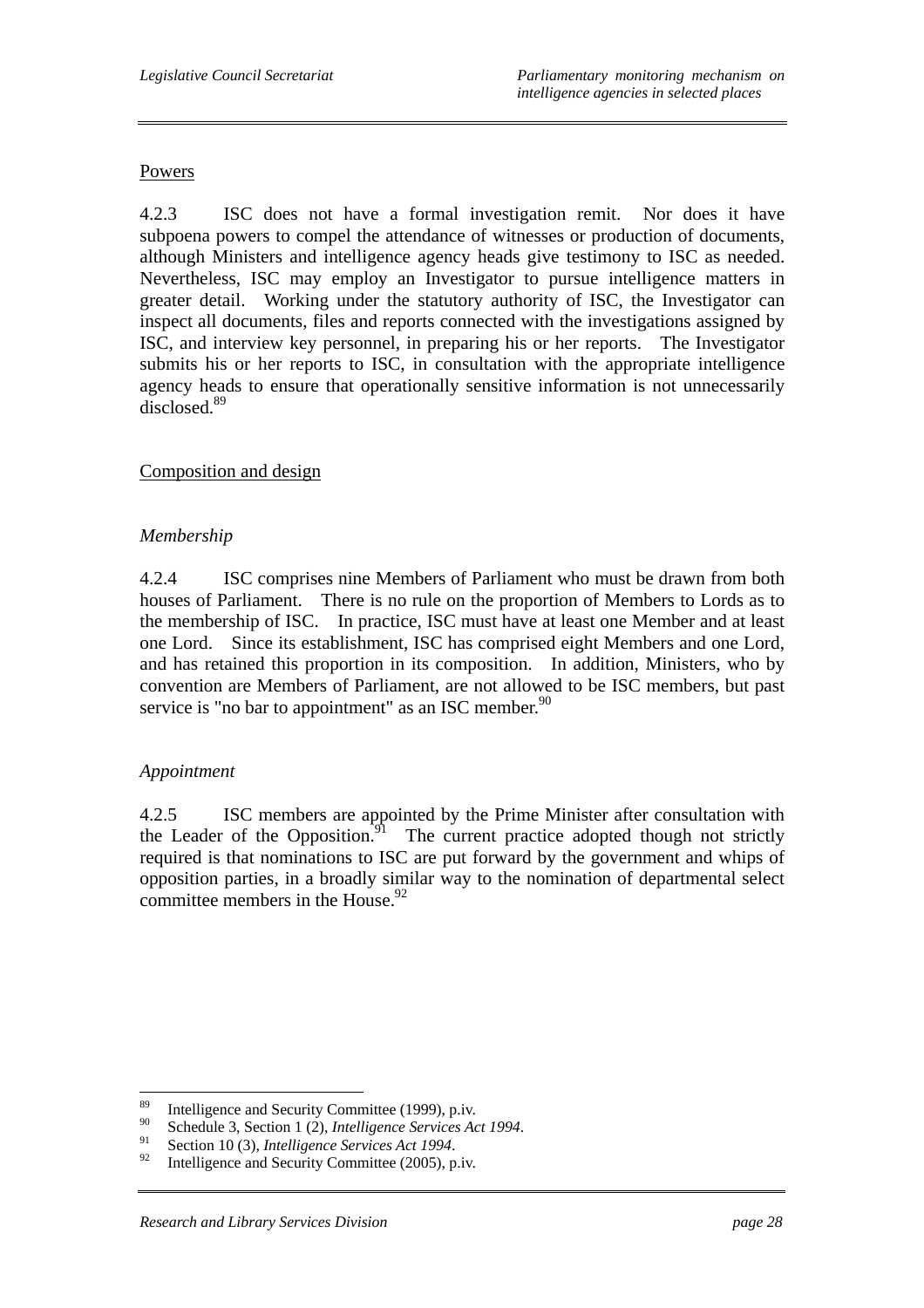# *Chairmanship*

4.2.6 The ISC chair is appointed by the Prime Minister from among the ISC members. If on any matter there is an equality of voting among the ISC members, the chair has a casting vote. In his or her absence, the chair may appoint one of the ISC members to act as the chair at any ISC meeting, but the chair so appointed does not have a casting vote.

# *Tenure*

4.2.7 The *Intelligence Services Act 1994* does not spell out the tenure of ISC members or the circumstances in which the Prime Minister may require an ISC member to step down. The Act only states that an ISC member may resign at any time by notice to the Prime Minister. $93$ 

# *Differences from parliamentary committees*

4.2.8 While ISC comprises Members of Parliament, it is designed as a statutory committee instead of a parliamentary committee in that:

- (a) members are appointed by the Prime Minister instead of Parliament;
- (b) its remit is similar in terms to that of the House's departmental select committees which "examine the expenditure, administration and policy of the principal government departments",<sup>94</sup> but it has none of the powers of such select committees, such as sending for persons, papers or records; $^{95}$  and
- (c) it primarily reports to the Prime Minister instead of Parliament.

4.2.9 According to the House's Home Affairs Committee, being a statutory instead of parliamentary committee is an "obvious drawback" for ISC, and "the principle of parliamentary, as opposed to statutory, scrutiny of the intelligence and security services has not yet been conceded" by the government.<sup>96</sup> The Home Affairs Committee recommended in 1999 that ISC be replaced by a parliamentary inter-departmental select committee, which could report to Parliament instead of the Prime Minister. However, the majority of ISC did not support the recommendation.<sup>97</sup>

 $Q<sub>3</sub>$ 

<sup>&</sup>lt;sup>93</sup> Section 1(3), Schedule 3, *Intelligence Services Act 1994*.<br>
Standing Order 152(1), House of Commons of the UK Parliament.

<sup>&</sup>lt;sup>95</sup> Standing Order 152(4), House of Commons of the UK Parliament.

<sup>&</sup>lt;sup>96</sup> Select Committee on Home Affairs (1999).

Intelligence and Security Committee (1999).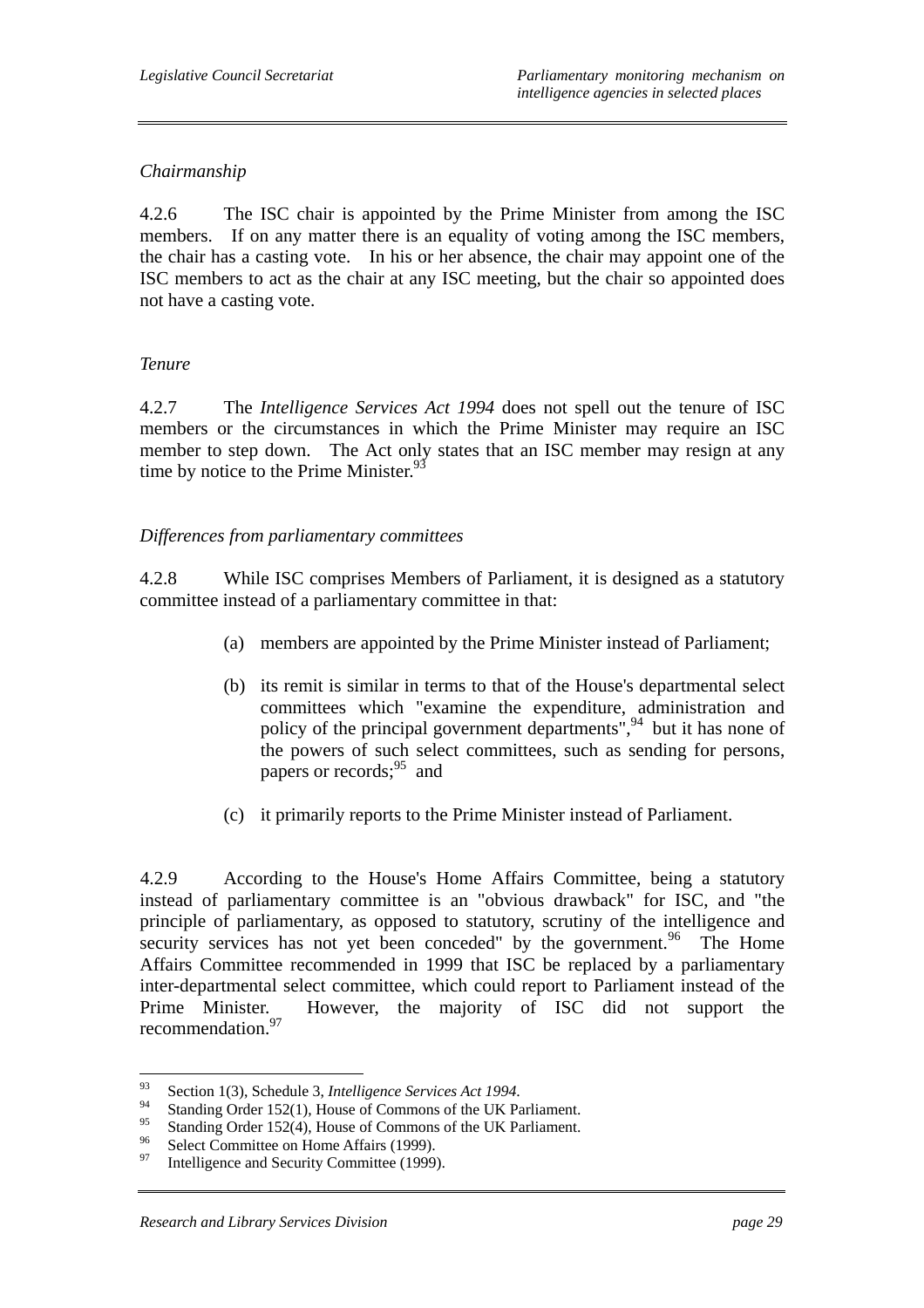#### Administration and procedure

4.2.10 For security reasons, ISC meets and takes evidence in the Cabinet Office where a small Secretariat under the Clerk to ISC is also based. ISC meets roughly weekly while Parliament is sitting, and the meetings are not open to the public. ISC does not hold public hearings. The *Intelligence Services Act 1994* empowers ISC to determine its own procedures. The quorum of ISC is three.

#### Accountability to Parliament

4.2.11 ISC is required to provide to the Prime Minister an annual report on the discharge of its functions. The Prime Minister is then required to lay the report before the House. In addition, ISC may produce ad hoc reports on specific topics to the Prime Minister from time to time.<sup>98</sup>

#### Access to sensitive information

4.2.12 ISC may have access to sensitive information from the heads of MI5, MI6 or GCHQ, if the agency head concerned considers it "safe to disclose" such information, or if the responsible Minister considers it "desirable in the public interest" even when the agency head concerned considers that such information should not be made available to ISC.<sup>99</sup> According to ISC, it can see "significant amounts of classified material in carrying out its duties and it takes evidence from Cabinet Ministers and senior officials", and all the information is used to formulate its reports.100

4.2.13 The information to be made available to ISC is subject to and in accordance with arrangements approved by the responsible Minister.<sup>101</sup> "Sensitive information" is statutorily defined as: $102$ 

> (a) information which "might lead to the identification of, or provide details of, sources of information, other assistance or operational methods" available to MI5, MI6 or GCHQ;

<sup>98</sup> Since its commencement of operation, ISC has produced nine annual reports to the Prime Minister and seven ad hoc reports. Its annual reports cover the expenditure and resources, administration and policies relating to the intelligence agencies, while its ad hoc reports cover a wide range of subjects, such as rendition, terrorist attacks, weapons of mass destruction, and policies and

procedures for the handling of information.<br>
Sections 3(1), (2) and (3), Schedule 3, *Intelligence Services Act 1994*.<br>
<sup>100</sup> Intelligence and Security Committee (1999), p.iv.<br>
<sup>101</sup> Schedule 3, Section 3 (1), *Intelligen*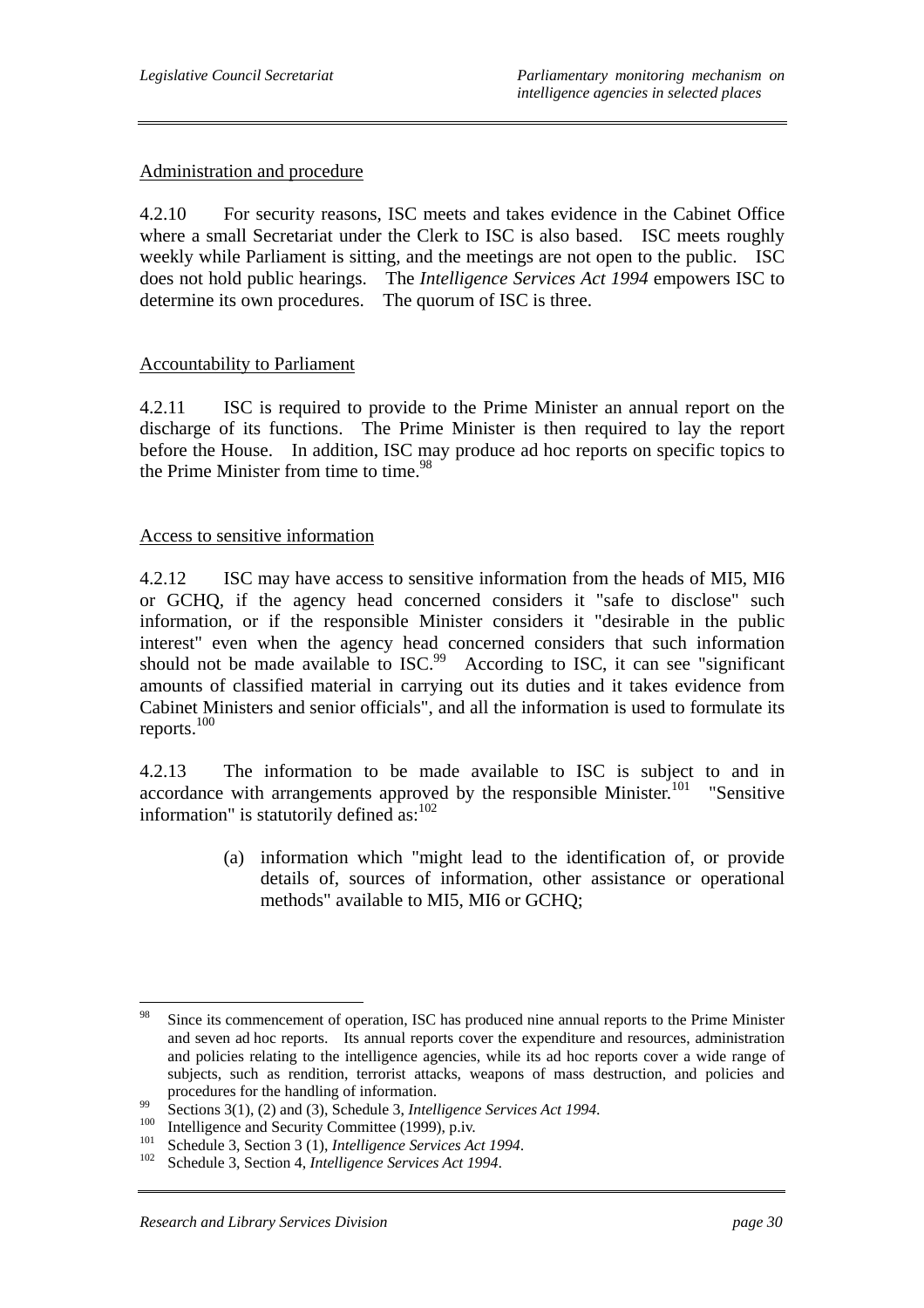- (b) information about "particular operations which have been, are being or are proposed to be undertaken" in pursuance of any of the functions of MI5, MI6 or GCHQ; and
- (c) information provided by the government (or its agencies) of a territory outside the UK where the government does not consent to the disclosure of the information.

4.2.14 The intelligence agency heads are required to inform ISC, if the information requested by ISC cannot be disclosed either because it is "sensitive" or because the responsible Minister has determined that it should not be disclosed.<sup>103</sup> The Minister's determination of not disclosing information to ISC can only be made if the Minister considers that, if requested to produce such information before a departmental select committee of the House, he or she would not think it proper to do so.<sup>104</sup> The Minister cannot make such a determination "on the grounds of national security alone".<sup>105</sup>

#### Restrictions on disclosure of sensitive information

4.2.15 ISC members are subject to the relevant restrictions on disclosure of information under the *Official Secrets Act 1989*, and therefore are required to operate within "the ring of secrecy".<sup>106</sup> Specifically, under the *Intelligence Security Act 1994*, if it appears to the Prime Minister, after consultation with ISC that the publication of any matter in a report "would be prejudicial to the continued discharge of the functions" of MI5, MI6 or GCHQ, the Prime Minister may exclude that matter from the report as laid before Parliament.<sup>107</sup> The excluded parts of the report are indicated by  $**\ast$  in the text.

<sup>103</sup> 

<sup>&</sup>lt;sup>103</sup> Section 3(1), Schedule 3, *Intelligence Services Act 1994*.<br><sup>104</sup> Jeffs et al. (1994) p.31. Information deemed not proper for disclosure to departmental select committees includes advice given by the Law Officers (who are the chief legal advisers to the government and responsible for all crown litigations) and confidential information about the private matters of individuals.<br><sup>105</sup> Section 3(4), Schedule 3, *Intelligence Services Act 1994*.<br><sup>106</sup> ISC members are subject to section 1(b) of the *Official Secrets Act 1989*, which states that "[a]

person who is or has been a person notified that he is subject to the provision of this subsection is guilty of an offence if without lawful authority he discloses any information, document or other article relating to security or intelligence which is or has been in his possession by virtue of his position as a member of any of those services or in the course of his work while the notification is

or was in force". 107 Section 10 (7), *Intelligence Security Act 1994*.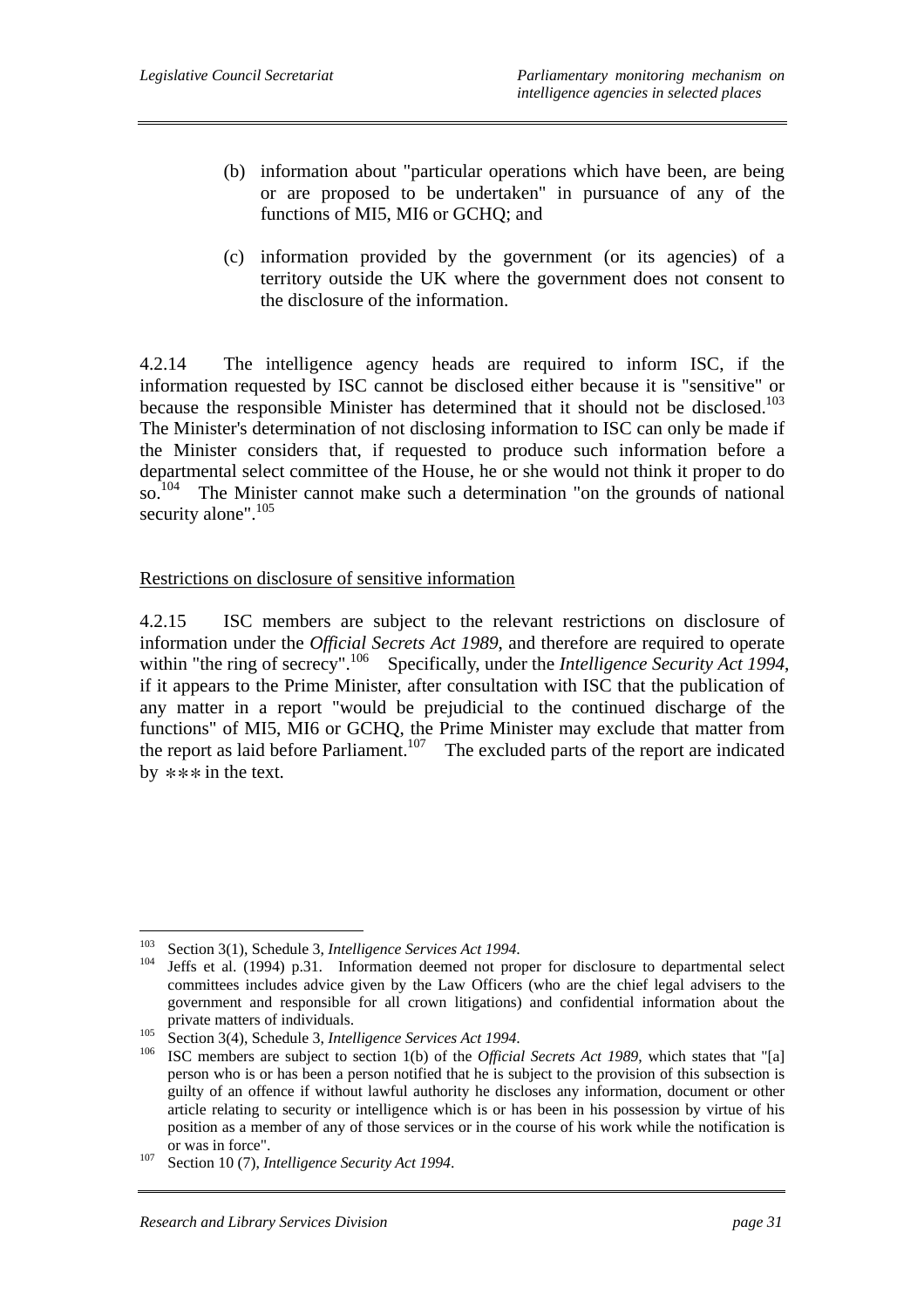4.2.16 In practice, while the Prime Minister is required to lay before the House an ISC report on the discharge of its functions, the Prime Minister may:

- (a) determine the timing of publishing the report or laying the report before the House,<sup>108</sup> although ISC may ask the Prime Minister to lay it before the House as soon as possible;
- (b) publish the report and the government's response to the report simultaneously; $^{109}$  and
- (c) make a statement, accompanying the report, on "whether any matter has been excluded from that copy".<sup>110</sup>

## **4.3 Public consultation on Intelligence and Security Committee**

4.3.1 In July 2007, the UK government indicated in a Green Paper, *The Governance of Britain*, that it would consider legislation to maximize the effectiveness of ISC and, in the interim, propose changes to improve its transparency and resourcing.<sup>111</sup> In particular, the government consulted the public on how the statutory basis of ISC should be amended to "bring the way in which it is appointed, operates and reports as far as possible into line with that of other select committees [of the House], while maintaining the necessary arrangements for access to, and safeguarding of, highly-classified information on which effective security depends". $^{112}$ 

4.3.2 The government also proposed that some interim changes could be made within the existing legislation, including: $113$ 

- (a) greater transparency on how ISC members are appointed, using similar processes of consultation between the major parties as those for the selection of Members to the House's select committees;
- (b) giving ISC the option to meet in public and in the House;

<sup>108</sup> 108 For example, in March 2006, ISC submitted the *Report into the London Terrorist Attacks on 7 July 2005* to the Prime Minister, who did not lay the report before the House until May 2006.

<sup>109</sup> For example, in May 2006, the Prime Minister laid ISC's *Report into the London Terrorist Attacks on 7 July 2005* and the *Government Response to the Intelligence and Security Committee's Report*  into the London Terrorist Attacks on 7 July 2005 before the House simultaneously.<br>
<sup>110</sup> Section 10 (6), *Intelligence Security Act 1994*.<br>
<sup>111</sup> The Governance of Britain p.7.<br>
<sup>112</sup> The Governance of Britain p.32.<br>
<sup>113</sup>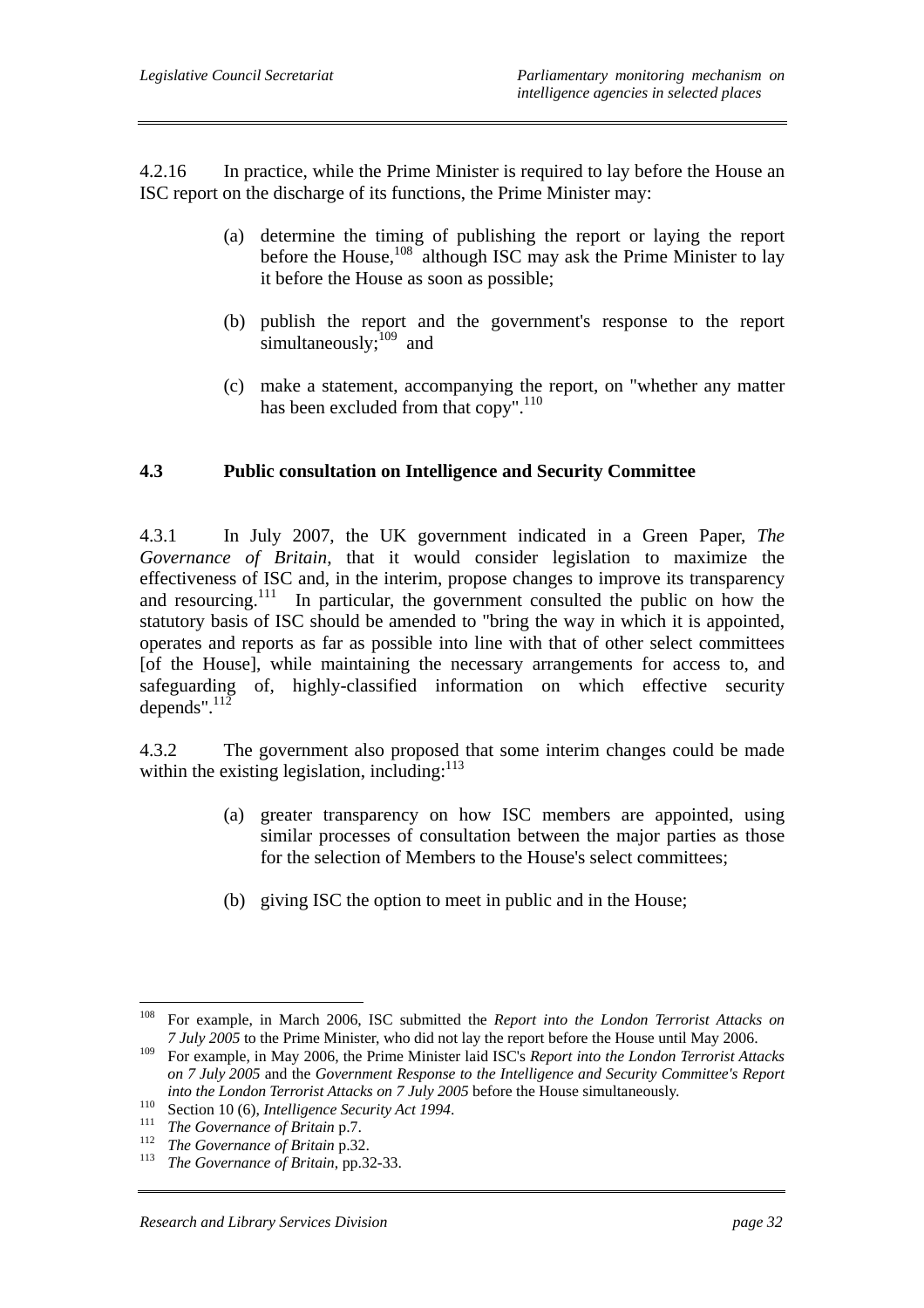- (c) the House debates on ISC reports to be led by the chair of ISC rather than a Minister, with those reports also being debated in the House of Lords;
- (d) strengthening the secretariat to ISC and making the secretariat clearly separate from the staff of the Cabinet Office; and
- (e) seeking advice from the chair of ISC on how to maximize the effectiveness of the existing scrutiny role of ISC, such as strengthening the relationship of ISC with Parliament and its select committees relevant to intelligence and security.

4.3.3 According to the Secretary of State for Justice and Lord Chancellor, who made a statement to the House on the Green Paper in late October 2007, the government would announce in due course the new rules governing "a more open approach to the working" of  $ISC$ .<sup>114</sup>

<sup>114</sup> Statement to the House of Commons by the Secretary of State for Justice and Lord Chancellor, 25 October 2007.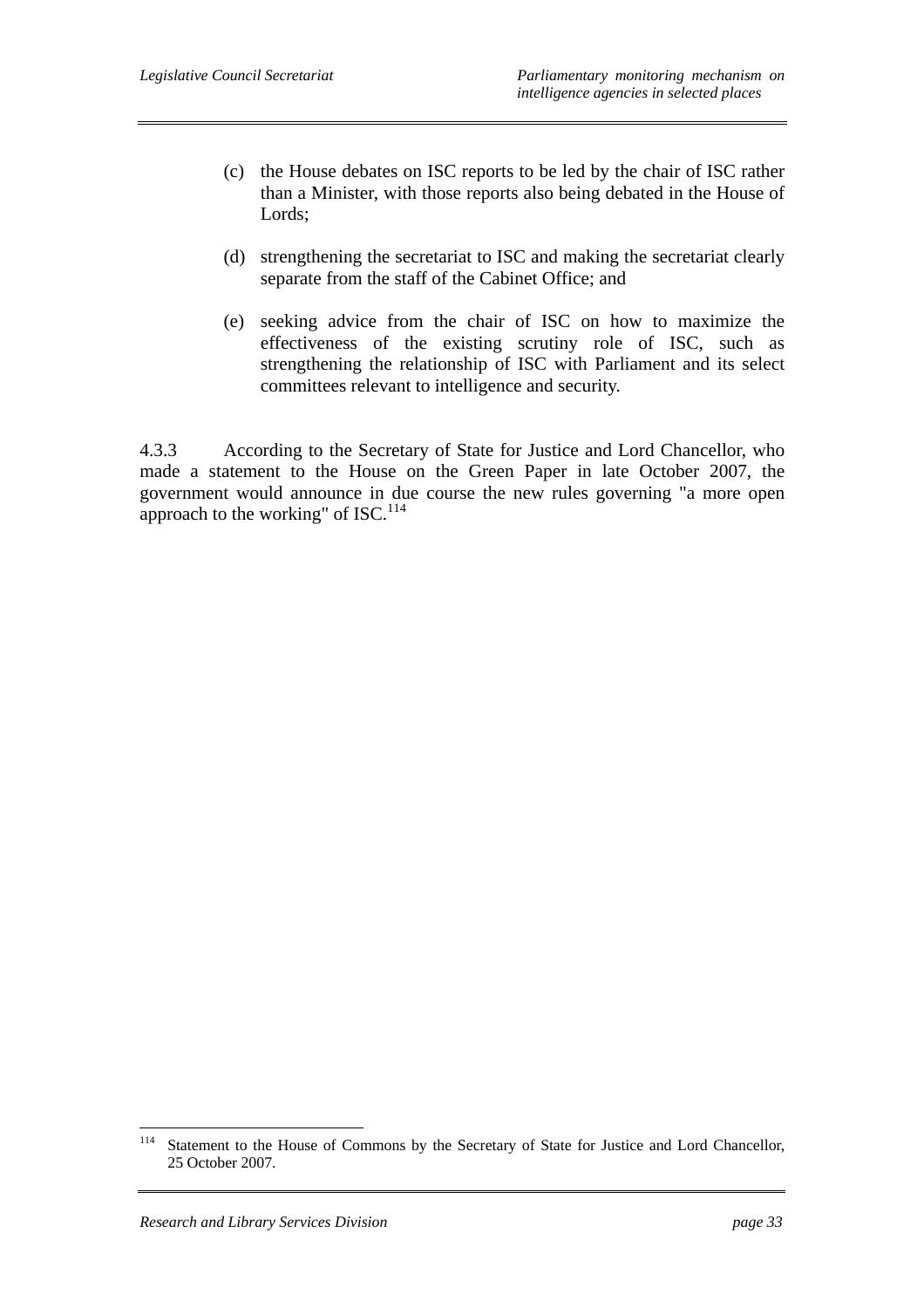# **Chapter 5 – House of Commons of the Parliament of Canada**

### **5.1 Background**

#### Government intelligence agencies

5.1.1 In Canada, the federal government has the following key intelligence agencies:

- (a) the Canadian Security Intelligence Service (CSIS), which is the national civilian intelligence agency responsible for collecting, analyzing and retaining intelligence about activities that may be suspected of constituting threats to the security of Canada, and reporting to and advising the government:  $115$
- (b) the Royal Canadian Mounted Police (RCMP), which is the national police service responsible for conducting law enforcement operations against organized crime and terrorism;  $11\overline{6}$  and
- (c) the Communications Security Establishment (CSE), which is the national cryptologic agency responsible for providing the government with information technology security and foreign signals intelligence services, and providing technical and operational assistance to federal law enforcement and security agencies.<sup>117</sup>

Parliamentary monitoring on intelligence agencies

5.1.2 Before the enactment of the *Canadian Security Intelligence Service Act* (the CSIS Act) in 1984 when CSIS was created, the federal government's primary intelligence agency, the Security Service (SS), had been subsumed within RCMP and without distinct statutory basis. Although in 1975 the government gave SS an explicit mandate, which consisted of a cabinet directive in broad terms,  $118$  the monitoring of the Parliament of Canada on SS or government intelligence activities was minimal. The practice was that sensitive information about intelligence and security ought not to be disclosed to Parliament and questions about such matters were seldom discussed in Parliament.<sup>119</sup>

<sup>115</sup> 

<sup>&</sup>lt;sup>115</sup> Section 12, the CSIS Act.<br>
<sup>116</sup> Royal Canadian Mounted Police (2007).<br>
<sup>117</sup> Section 273.64, the *Anti-terrorism Act*.<br>
<sup>118</sup> Rosen (2000).<br>
<sup>119</sup> Eor instance in 1973, the severnment t

<sup>119</sup> For instance, in 1973, the government tabled in the House its views that government papers or documents should be exempt from production to the House, if the release of such papers "would be detrimental to the security" of Canada or "might be detrimental to the future conduct of Canada's foreign relations". *Beauchesne's: Parliamentary Rules & Forms of the House of Commons of Canada* (1989) pp.129-130.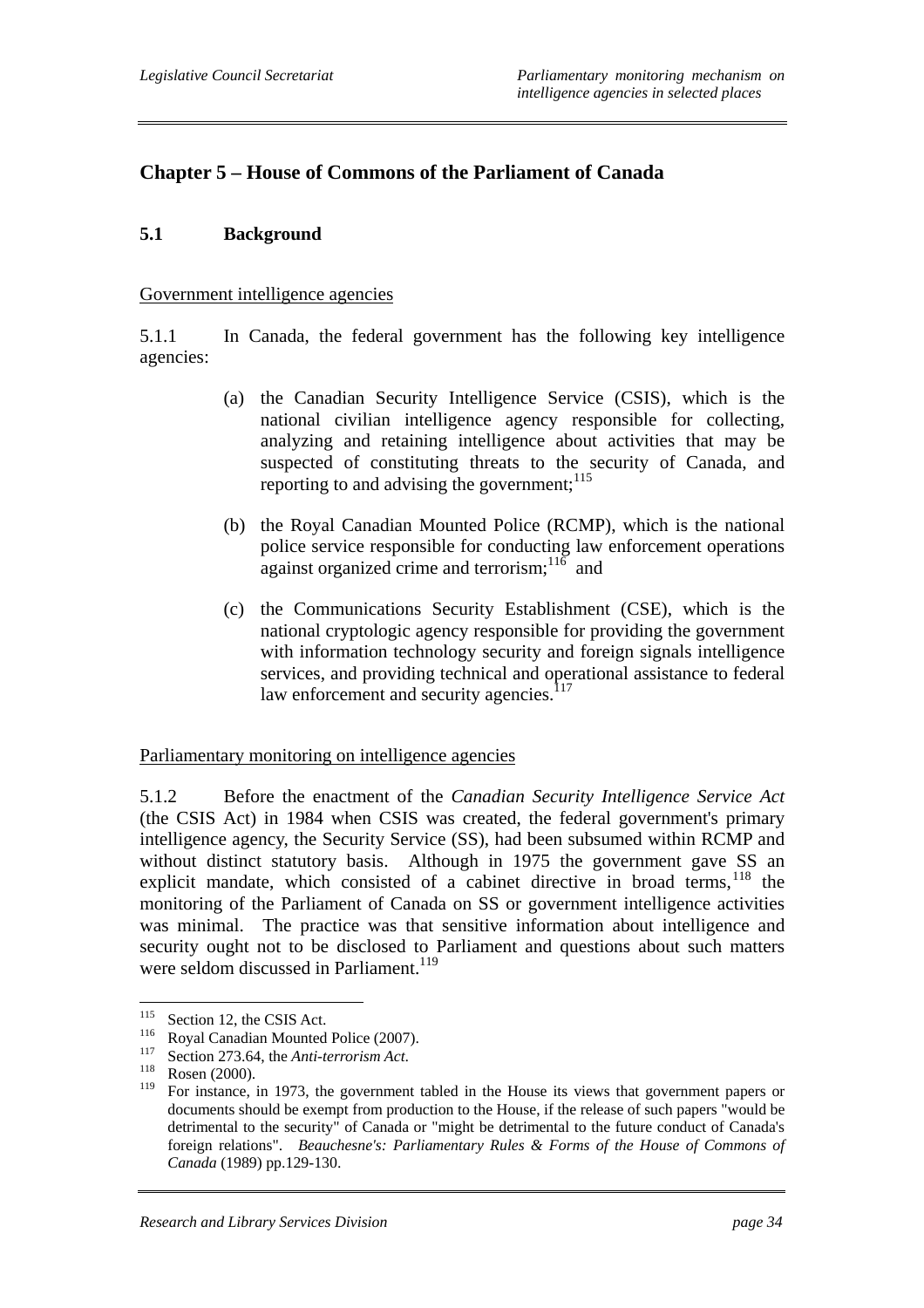5.1.3 During the 1960s and 1970s, with its extensive intelligence activities directed at left-wing and radical groups nationwide, particularly the Quebec separatist movement, SS was increasingly accused of committing illegal and improper acts, and became an issue of public concern. From 1966 to 1981, the government formed six major commissions of inquiry into the allegations of SS wrongdoing. In particular, the federal Commission of Inquiry Concerning Certain Activities of the Royal Canadian Mounted Police (commonly known as the McDonald Commission), which was formed in 1977 and led by Judge David C. McDonald, published its report in 1981 recommending the tightening of accountability over SS. The McDonald Commission recommended that a domestic civilian intelligence agency separate from RCMP be established and the new agency's activities be governed by an Act of Parliament, which would define its functions and powers, the conditions for the use of its powers, and its organizational structure. The McDonald Commission also recommended both the House and the Senate to form a special joint parliamentary committee to monitor the new intelligence agency.

# *Creation of Security Intelligence Review Committee*

5.1.4 The government accepted most of the McDonald Commission's recommendations. In particular, it introduced the CSIS Act to replace SS with CSIS. However, the government did not support the establishment of a special joint parliamentary committee to exercise direct parliamentary monitoring on CSIS, although opposition parties argued that the setting up of the committee would assure Parliament of CSIS being operated legally and properly. Instead, the government established the Security Intelligence Review Committee (SIRC) to monitor CSIS. Governed by the same CSIS Act, SIRC is Canada's "only independent external review body with a legal mandate" given by Parliament to review the activities of CSIS.<sup>120</sup> The "independent" and "external" status of SIRC means that SIRC is "at arm's-length from the Government and does not report to any Minister but, rather, directly to Parliament".<sup>121</sup> SIRC has "the absolute authority" to examine all information about CSIS activities, except for Cabinet confidences. Nevertheless, SIRC is authorized to examine only past CSIS activities. The key features of SIRC are explained in **section 5.2**.

<sup>120</sup> 

Security Intelligence Review Committee (2007b) p.57.<br>This comment was made by Susan Pollak, Executive Director of SIRC, in 2005, see Pollak (2005).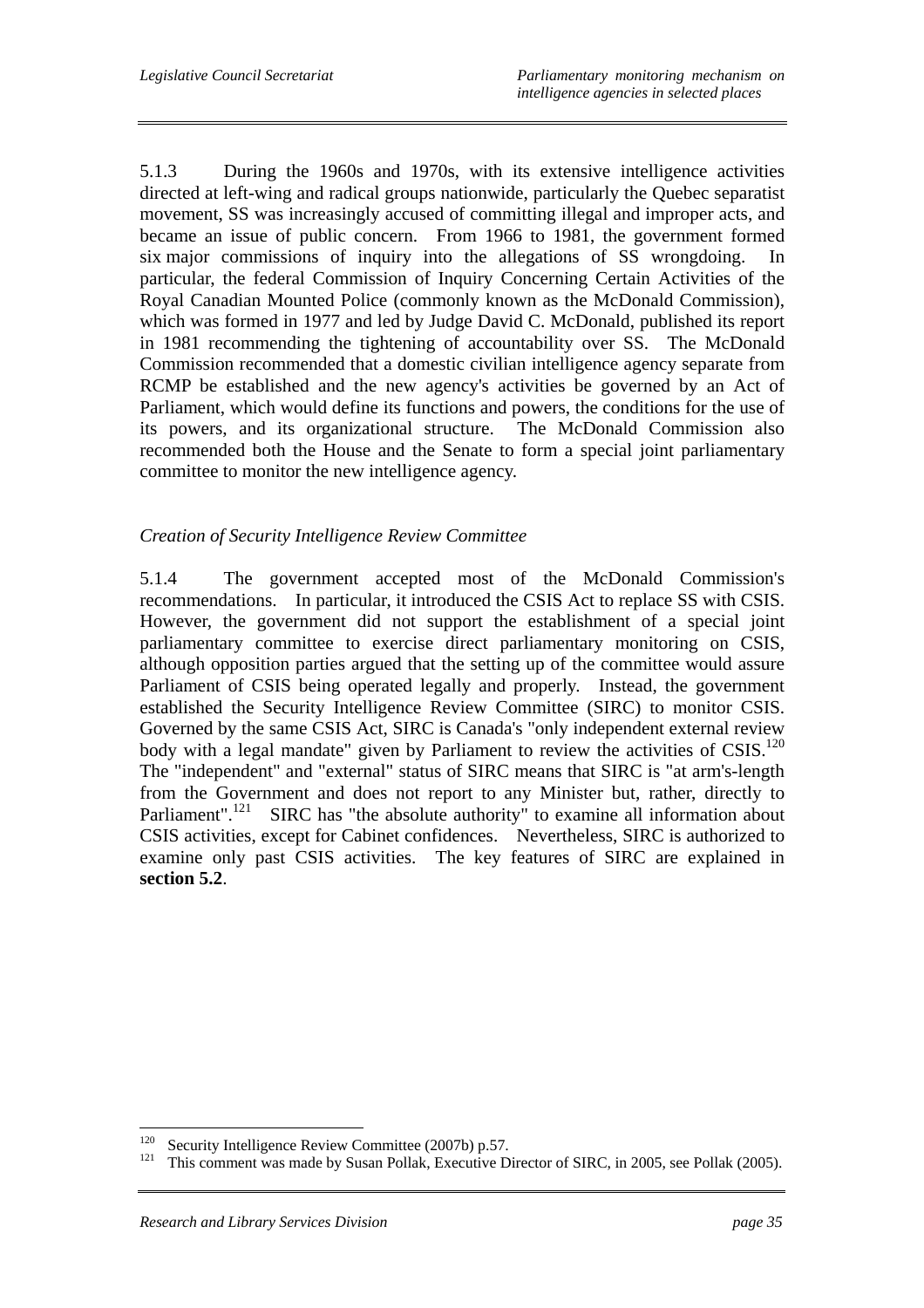5.1.5 While SIRC reviews only past CSIS activities, current CSIS activities are monitored by the statutory Inspector General, who provides review reports to SIRC through the Minister of Public Safety.<sup>122</sup> Meanwhile, SIRC does not review the activities of RCMP and CSE. RCMP is monitored by the Commission for Public Complaints Against the RCMP, which is an administrative tribunal empowered to conduct external and independent reviews of public complaints concerning the conduct of RCMP members in the course of carrying out their duties.<sup>123</sup> As to CSE, it is monitored by the Communications Security Establishment Commissioner established in 1996 under the *Inquiries Act*. The Commissioner is responsible for reviewing the activities of CSE to ensure their compliance with the law and investigating complaints against CSE.124

5.1.6 The House of Commons has the set-up of a standing committee, the Committee on Public and National Security, which has a mandate covering matters relating to security generally. However, it does not have legislative mandate to review and investigate the activities of intelligence agencies, and access their sensitive information. It only provides a limited basis for substantive and direct parliamentary monitoring on intelligence. With the legislative mandate given by Parliament, SIRC remains the key monitoring mechanism on government intelligence agencies in Canada.

# **5.2 Security Intelligence Review Committee**

## Statutory basis

5.2.1 SIRC is a statutory committee, which is not part of Parliament and therefore not subject to the rules and practices of Parliament. Its statutory basis is provided by the CSIS Act, which defines its composition, functions, powers and administration, and empowers it to determine the procedures to be followed in performing its functions.

<sup>122</sup> Established under the CSIS Act and appointed by the Governor in Council, the Inspector General is responsible for monitoring CSIS's compliance with its "operational policies" and reviewing CSIS's "operational activities". The Inspector General has the same access to sensitive information as SIRC. It does not report to Parliament, but submits its reports to the Minister of Public Safety, who provides them to SIRC. At the request of SIRC, the Inspector General may conduct a review of specific activities of CSIS and provide the review report to SIRC directly.

The Inspector General may make recommendations, which are not binding on CSIS.<br><sup>123</sup> Raaflaub (2006). The Commission chair reports annually to Parliament through the government's Solicitor General. The Commission may convene public hearings and make recommendations,

which are not binding on RCMP.<br><sup>124</sup> Raaflaub (2006). The Commissioner reports the review results to the Minister of National Defence but does not disclose the results to the public. Reviews conducted are listed every year in the Commissioner's annual report to the Minister, which is subsequently tabled before Parliament. The Commissioner has access to all CSE information holdings, but may not convene public hearings. The Commissioner may make recommendations, which are not binding on CSE. While the *National Defence Act* empowers the Commissioner to undertake any investigation that he or she considers necessary in response to a complaint, only complaints made by Canadian citizens and permanent residents, including CSE employees, are accepted.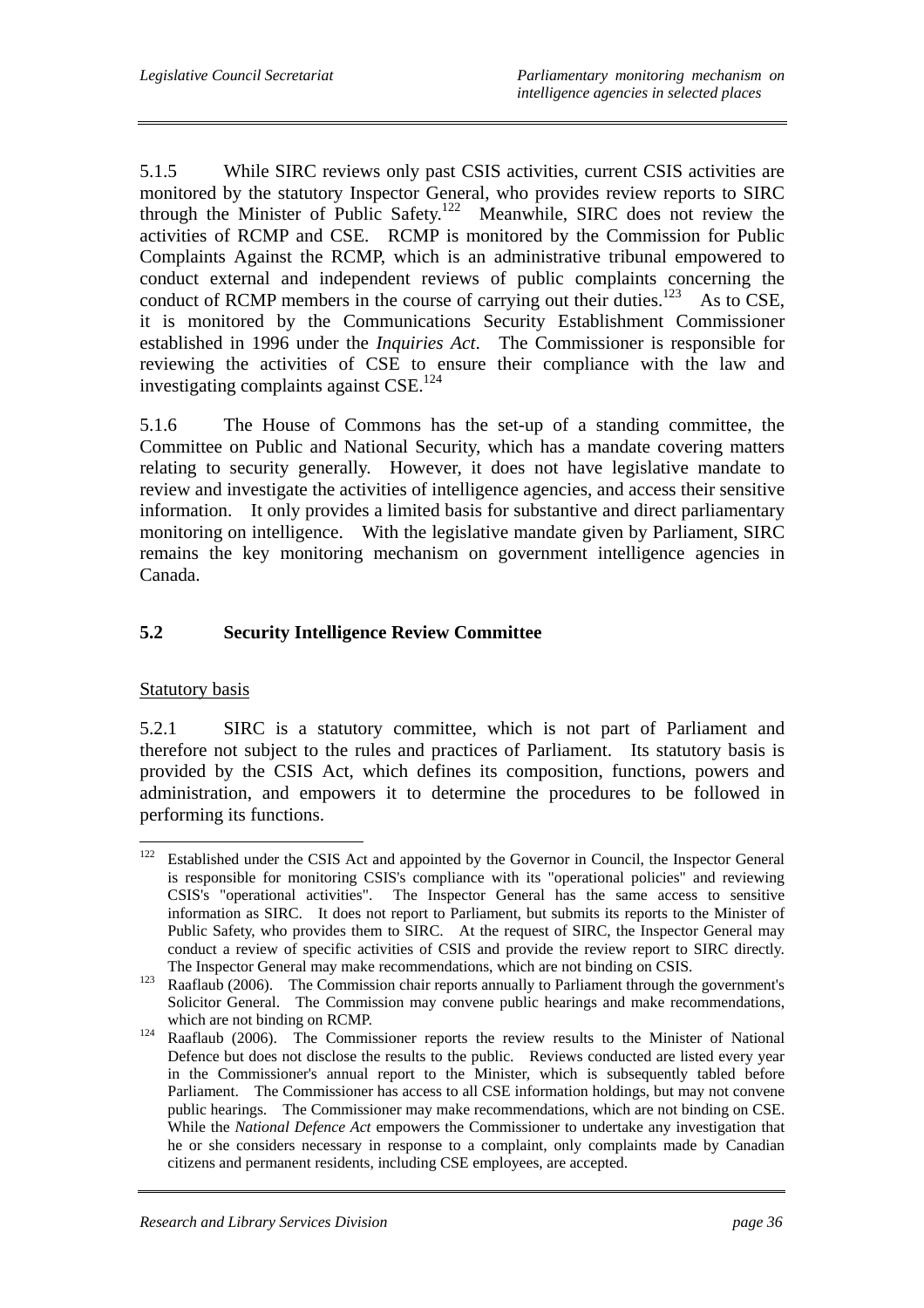#### Functions

5.2.2 The statutory functions of SIRC are to "review generally" CSIS's past performance of its duties and functions, including:<sup>125</sup>

- (a) reviewing the periodic reports of the Director of CSIS on the operational activities of CSIS submitted to the Minister of Public Safety, and the certificates submitted by the Inspector General to the Minister on whether the Inspector General is satisfied with those reports and whether any act or thing done by CSIS is considered by the Inspector General as being unauthorized by the CSIS Act, contravening any directions issued by the Minister, or any unreasonable or unnecessary exercise of CSIS's powers;<sup>126</sup>
- (b) reviewing the directions issued to CSIS by the Minister of Public Safety, and monitoring any request made to CSIS by the Minister of National Defence or the Minister of Foreign Affairs;
- (c) reviewing the arrangements authorizing CSIS to provide security assessments, and the provision of information and intelligence according to those arrangements: $127$
- (d) reviewing all CSIS internal regulations and policies; and
- (e) compiling and analyzing statistics on the operational activities of CSIS.

5.2.3 In addition, SIRC can investigate complaints from members of the public against any act or thing done by CSIS, provided that: $128$ 

- (a) the complainant has made a complaint to the Director of CSIS and has not received a response within such period of time as SIRC considers reasonable or is dissatisfied with the response given;
- (b) SIRC is satisfied that the complaint is not "trivial, frivolous, vexatious or made in bad faith"; and

<sup>125</sup> 

<sup>&</sup>lt;sup>125</sup> Section 38, the CSIS Act.<br><sup>126</sup> Sections 33 (1), (2), (3), the CSIS Act.<br><sup>127</sup> Sections 38 (a)(iii) and (iv), 13 (2) and (3), and 17(1). Such arrangements are those entered into by CSIS with a federal government department, a provincial government, a police force in a province responsible for policing in the province, a foreign government or an international organization of states.<br>
<sup>128</sup> Section 41, the CSIS Act.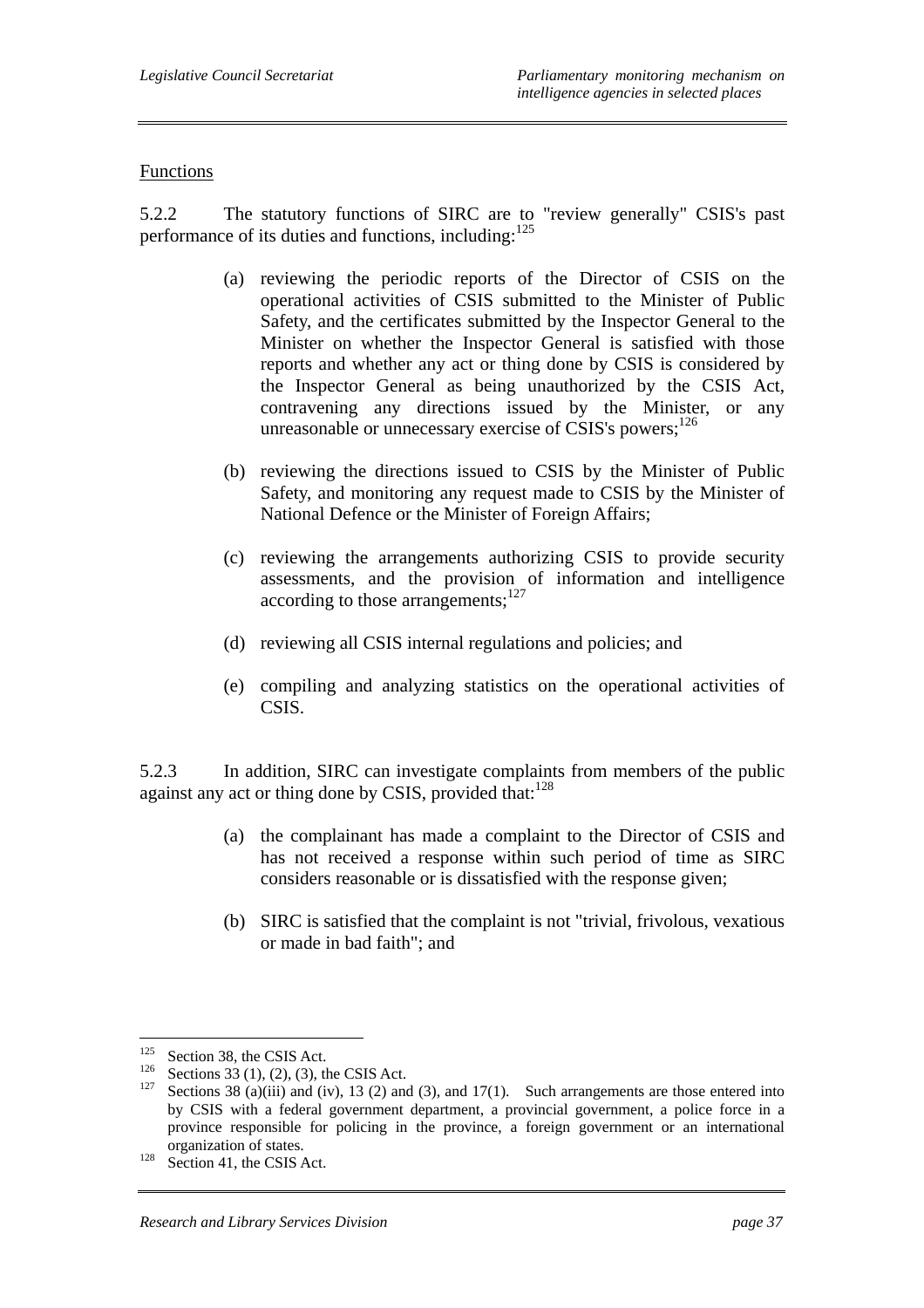(c) the complainant is not entitled to seek redress through a grievance procedure established under the CSIS Act or the *Public Service Labour Relations Act*.

5.2.4 To perform its functions, SIRC may "direct" CSIS or the Inspector General to "conduct a review of specific activities of CSIS" and provide SIRC with the review report.129 If SIRC considers that a review by CSIS or the Inspector General "would be inappropriate", it may "conduct such a review itself".<sup>130</sup> In practice, SIRC has occasionally directed the Inspector General, but not CSIS, to conduct such reviews. For the most part, SIRC has carried out reviews itself.<sup>131</sup>

5.2.5 It should be noted that SIRC is designed as a review body examining past CSIS activities only. SIRC is not an oversight agency, which monitors, on a continual basis, what is taking place inside an intelligence agency, or has the mandate to evaluate current investigations or works in real time.<sup>132</sup> According to SIRC, the advantage of review in comparison to oversight is that SIRC "can make a full assessment of CSIS's past performance, without being compromised by any involvement in its day-to-day operational decisions and activities".<sup>133</sup>

Powers

- 5.2.6 SIRC has power to:  $134$ 
	- (a) summon and enforce the appearance of persons before SIRC, and compel them to give oral or written evidence on oath and produce such documents and things as SIRC deems requisite to the full investigation and consideration of a complaint "in the same manner and to the same extent as a superior court of record";<sup>135</sup>
	- (b) administer oaths; and

 $129$ 

<sup>&</sup>lt;sup>129</sup> Sections 38 (b) and 40, the CSIS Act.<br>
<sup>130</sup> Section 40, the CSIS Act.<br>
<sup>131</sup> Office of the Auditor General of Canada (1996).<br>
<sup>132</sup> Security Intelligence Review Committee (2007b).<br>
<sup>133</sup> Security Intelligence Revie (1996). In the 1996 Report, which covered the control and accountability of the Canadian Intelligence Community, the Auditor General of Canada considered that "the creation of SIRC was an innovative and unique response to the need to provide independent external review and a measure of public accountability for CSIS while avoiding the difficulties involved in making classified information regularly available to parliamentarians".<br>
<sup>134</sup> Section 50, the CSIS Act.<br>
<sup>135</sup> Ibid.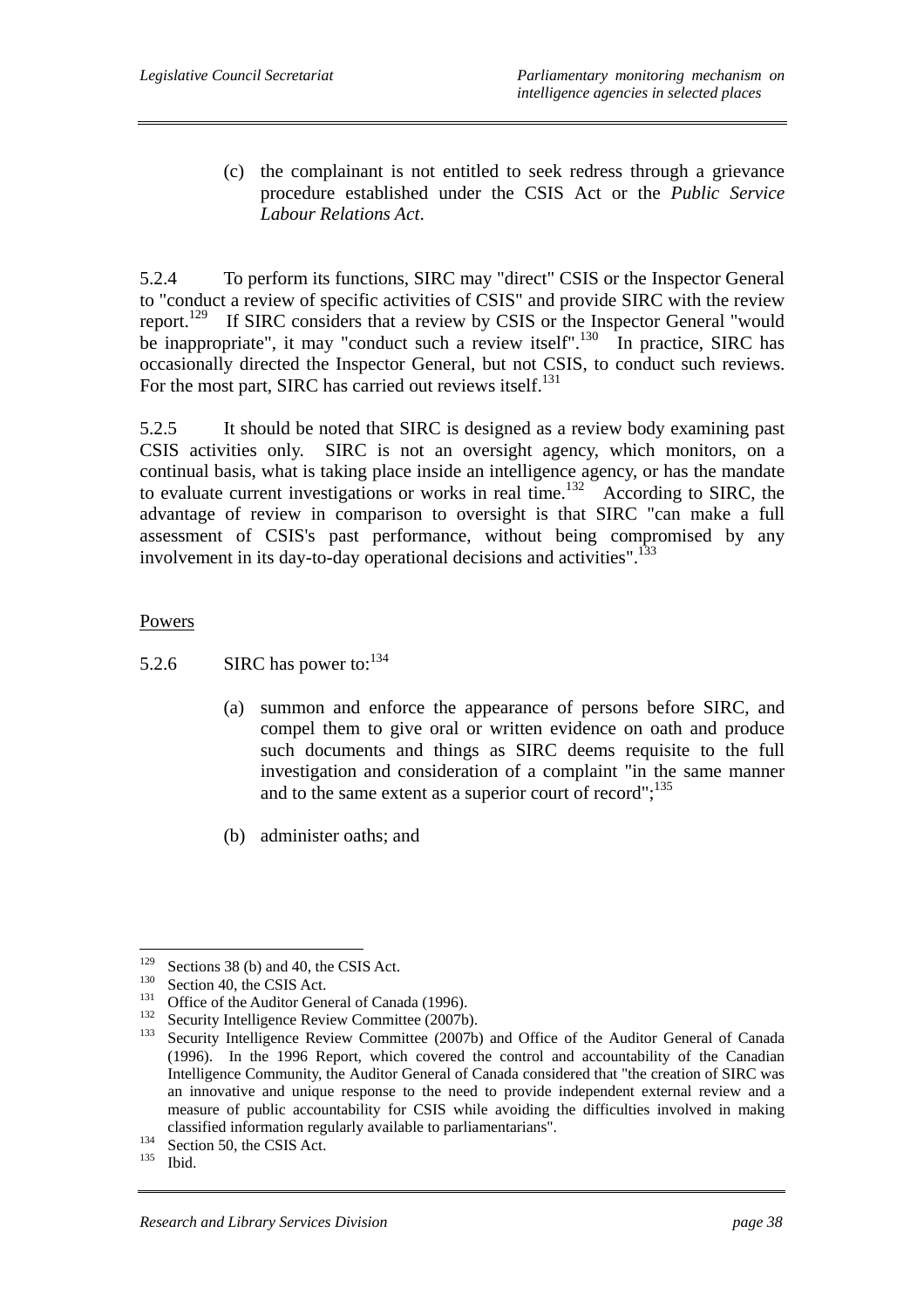(c) receive and accept such evidence and other information, whether on oath or by affidavit or otherwise, as SIRC sees fit, whether or not that evidence or information is or would be admissible in a court of law.

5.2.7 While SIRC has powers to make recommendations to CSIS, the Supreme Court of Canada has held that such recommendations are not binding on the government.<sup>136</sup> In addition, SIRC cannot hold public hearings.

#### Composition and design

#### *Membership*

5.2.8 SIRC comprises a chair and not fewer than two and not more than four other members. All must be members of the Queen's Privy Council for Canada (i.e. Privy Councillors) who are not serving Members of the House of Commons or Senators.<sup>137</sup> According to SIRC, the restricted membership is to "ensure the independence of SIRC".

#### *Appointment*

5.2.9 All SIRC members are appointed by the Governor in Council after consultation by the Prime Minister with the Leader of the Opposition in the House of Commons and the leader of each party having at least 12 Members in the House.<sup>138</sup> The implication of this consultation is that the membership of SIRC "should broadly reflect the makeup of the House". <sup>139</sup> Nevertheless, mirror representation of Parliament has not always been the case in practice, because some SIRC members are without past political affiliation.<sup>140</sup>

<sup>136</sup> 136 Commission of Inquiry into the Actions of Canadian Officials in Relation to Maher Arar (2006), footnote 200 p.279. 137 Section 34(1), the CSIS Act, and Commission of Inquiry into the Actions of Canadian Officials in

Relation to Maher Arar (2006), footnote 200, p.301. In practice, some SIRC members are named Privy Councillors in order to assume office. Established under the *Constitution Act 1867*, the Privy Council is to advise the Crown. It includes all past and present Cabinet Ministers and a number of distinguished persons. Privy Councillors are appointed for life by the Governor

General on the Prime Minister's recommendation.<br><sup>138</sup> Section 34(1), the CSIS Act. "Governor in Council" means that the Governor General, who is Canada's head of state, acts on the advice of the Federal Cabinet led by the Prime Minister.

<sup>&</sup>lt;sup>139</sup> Commission of Inquiry into the Actions of Canadian Officials in Relation to Maher Arar (2006), footnote 201 pp.301-302. 140 Ibid.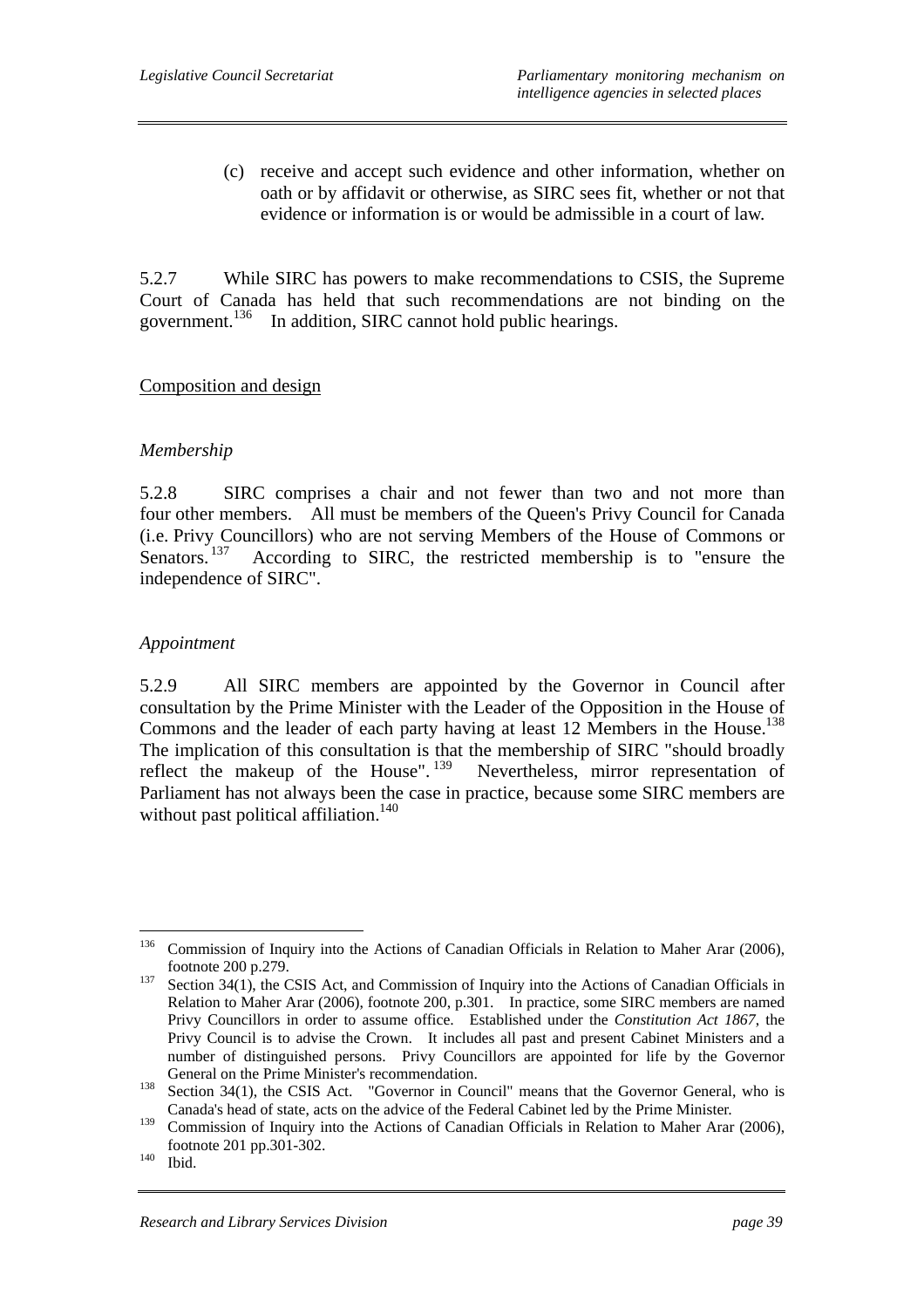## *Chairmanship*

5.2.10 The CSIS Act does not provide for how the chair of SIRC is selected. According to SIRC, the chair is appointed by the Prime Minister. In the event of his or her absence or incapacity, the chair may designate another member of SIRC to act as the chair. If no such designation is in force or the chair's office is vacant, the Minister of Public Safety may designate a SIRC member to act as the chair.<sup>141</sup>

## *Tenure*

5.2.11 A SIRC member is appointed for a term not exceeding five years, and can be re-appointed for one more term.<sup>142</sup>

#### Administration and procedure

5.2.12 With the approval of the government's Treasury Board, SIRC may engage a secretary and such other staff as it requires, and determine and pay their remuneration and expenses. Since much of the information accessed by SIRC is sensitive, SIRC is required to conduct its reviews on site. CSIS has provided a separate office and computers at its headquarters for the exclusive use of  $SIRC$ <sup>143</sup>

5.2.13 SIRC members work on a part-time basis. Each member is entitled to be paid for each day that the member performs his or her statutory duties and functions. Such remuneration is fixed by the Governor in Council.<sup>144</sup> According to SIRC, given their part-time status, SIRC members may pursue other interests, but are bound by the same ethics rules governing public office holders.

## Accountability to Parliament

5.2.14 SIRC reports annually to Parliament through the Minister of Public Safety. Under the CSIS Act, SIRC is required to submit, no later than 30 September of a fiscal year, a report of its activities during the preceding fiscal year. The Minister is required to lay the report before each House of Parliament on any of the first 15 days when that House is sitting after the day when the Minister receives it. $145$ 

<sup>141</sup> 

<sup>&</sup>lt;sup>141</sup> Sections 34(2) and (3), the CSIS Act.<br><sup>142</sup> Security Intelligence Review Committee (2007b).<br><sup>144</sup> Section 34(4), the CSIS Act.<br><sup>145</sup> Section 53, the CSIS Act.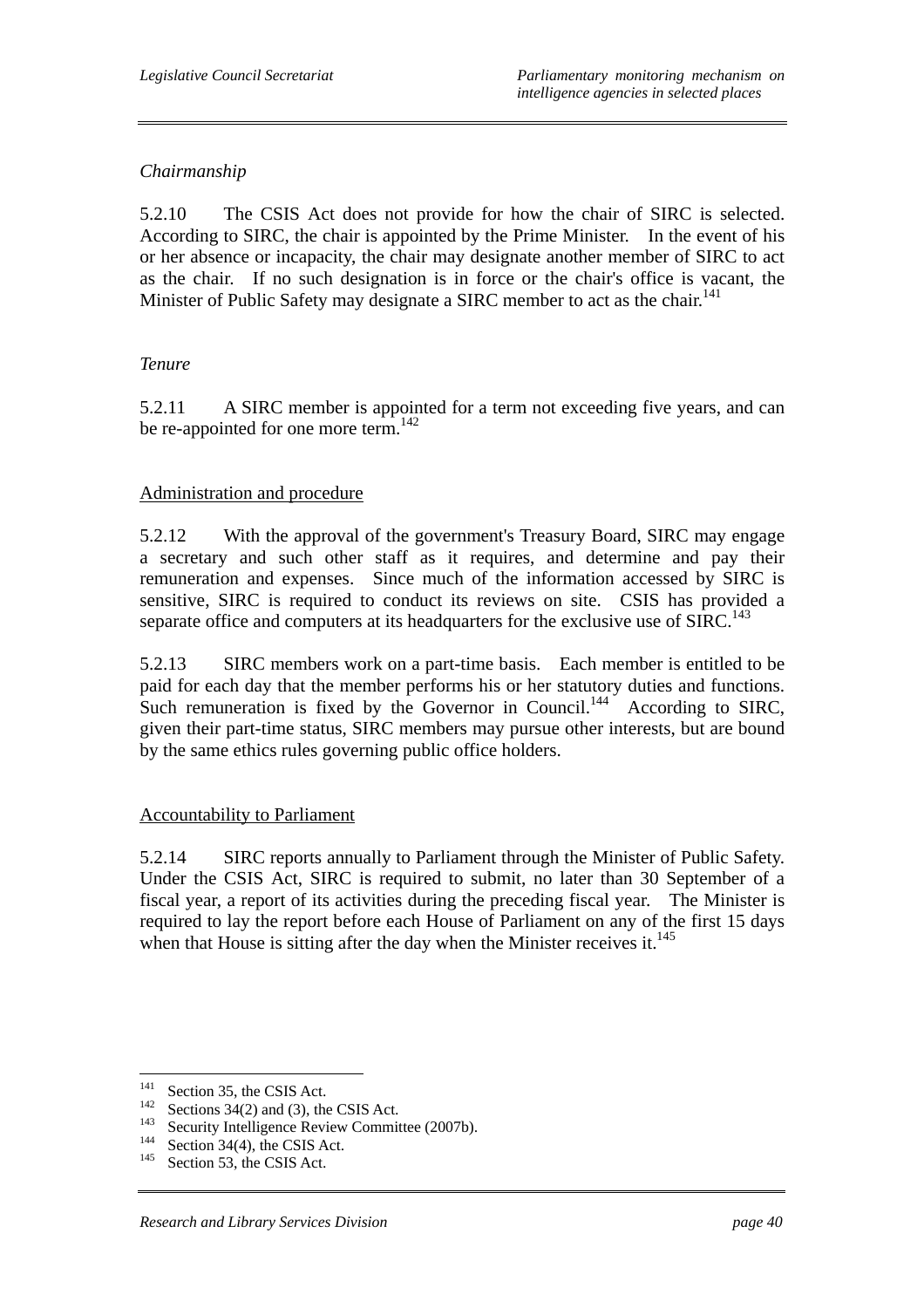#### Access to sensitive information

#### 5.2.15 SIRC is entitled to:  $146$

- (a) have access to any information under the control of CSIS or of the Inspector General that relates to the performance of the duties and functions of SIRC, and receive from the Inspector General and the Director and employees of CSIS such information, reports and explanations as SIRC deems necessary for the performance of its duties and functions; and
- (b) during any investigation have access to any information under the control of CSIS that is relevant to the investigation.

5.2.16 Accordingly, SIRC has the "absolute authority" to examine all the records of CSIS, "no matter how sensitive and no matter how classified that information may be".<sup>147</sup> The sole exception is Cabinet confidences, which are records, or any information in records, that describe the individual or collective decisions and policy-making process of Ministers or Cabinet. According to SIRC, the exception is "quite common in Westminster-style parliamentary democracies". Further, "for the decision-making process to be fully effective and to foster Cabinet solidarity, it is essential that Ministers be able to have full and frank exchanges between and among themselves, and have the assurance that these exchanges will be protected".

#### Restrictions on disclosure of sensitive information

5.2.17 The CSIS Act does not impose specific restrictions on SIRC's disclosure of sensitive information. It only requires all SIRC members and every person engaged by SIRC "to comply with all security requirements" and "take the oath of secrecy".<sup>148</sup> SIRC is also required to consult the Director of CSIS to ensure such compliance.<sup>149</sup>

<sup>146</sup> 

<sup>&</sup>lt;sup>146</sup> Section 39 (2), the CSIS Act.<br>
<sup>147</sup> Security Intelligence Review Committee (2007b).<br>
<sup>148</sup> Section 37, the CSIS Act.<br>
<sup>149</sup> Section 55, the CSIS Act.

Section 55, the CSIS Act.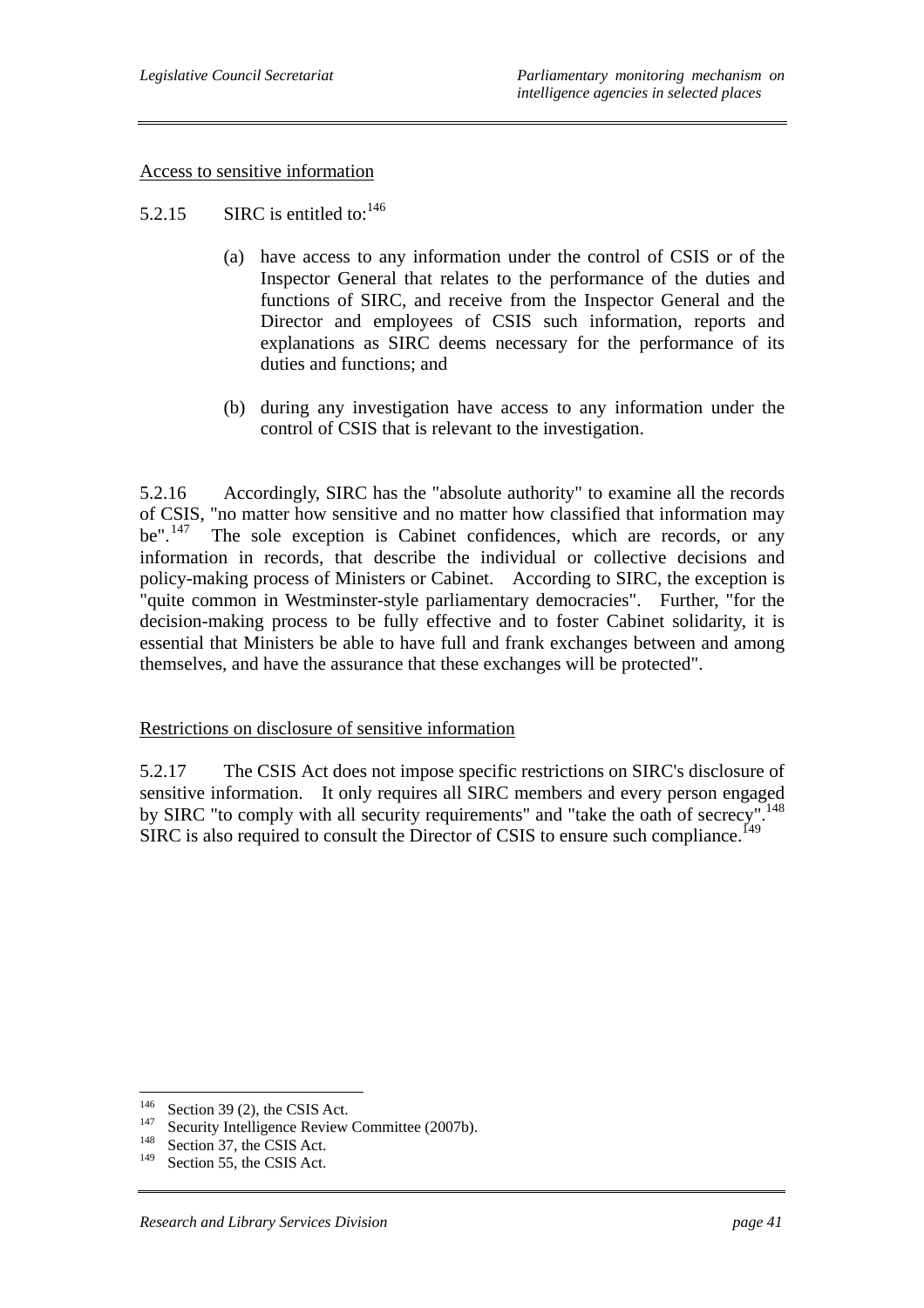# **Chapter 6 – Analysis**

#### **6.1 Introduction**

6.1.1 The previous four chapters present the monitoring mechanisms on government intelligence agencies adopted in four selected overseas places, namely:

- (a) the House Permanent Select Committee on Intelligence (HPSCI) of the House of Representatives of the United States (US) Congress;
- (b) the Parliamentary Joint Committee on Intelligence and Security (PJCIS) of the Parliament of Australia;
- (c) the Intelligence and Security Committee (ISC) of the United Kingdom (UK); and
- (d) the Security Intelligence Review Committee (SIRC) of Canada.

6.1.2 This chapter highlights the following aspects of these committees to facilitate Members' deliberation on how the Legislative Council (LegCo) may monitor the Government's intelligence activities in Hong Kong:

- (a) nature, functions and powers;
- (b) composition and appointment;
- (c) accountability to the legislature;
- (d) access to sensitive information; and
- (e) public disclosure of sensitive information.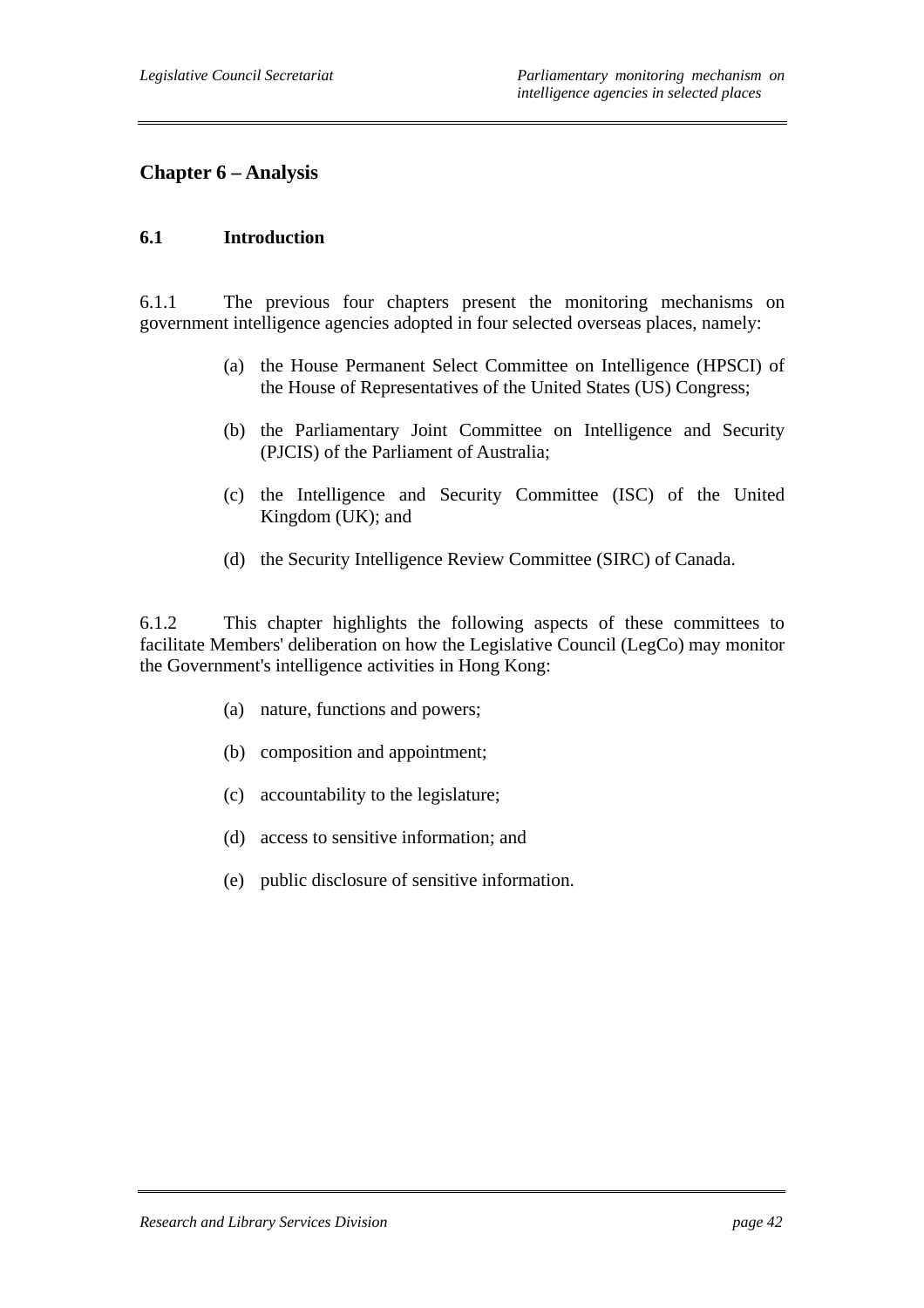6.1.3 In Hong Kong, LegCo does not have a committee or any mechanism with statutory functions and powers to monitor government departments involved in intelligence activities. While the Panel on Security of LegCo has a function of monitoring and examining "government policies and issues of public concern relating to security, public order, public safety, corruption-related matters, nationality and immigration",  $150$  it has no power to review and investigate the activities of government departments involved in intelligence. The Panel can "receive briefings and formulate views on any major legislative or financial proposals in respect of the above policy areas" prior to their formal introduction to LegCo or its Finance Committee which is responsible for scrutinizing and approving public expenditure proposals put forward by the Government. However, the Panel cannot access sensitive information on intelligence matters held by the Government. Whether such information can be disclosed to the Panel or LegCo is determined by the Government, unless the Panel or LegCo seeks authorization by a resolution of the Council to exercise the power to order attendance of witnesses and production of documents in accordance with the relevant provisions of the Legislative Council (Powers and Privileges) Ordinance.<sup>151</sup>

6.1.4 Outside LegCo, there is the statutory Commissioner on Interception of Communications and Surveillance, who is responsible for overseeing whether certain government law enforcement agencies and their officers comply with the requirements under the Interception of Communications and Surveillance Ordinance (ICSO).152 Established by ICSO, the Commissioner is appointed by the Chief Executive of the Hong Kong Special Administrative Region (HKSAR), who is the head of the HKSAR. The Commissioner's remit concerns the law enforcement agencies specified by ICSO, namely the Customs and Excise Department (C&ED), the Hong Kong Police Force and the Independent Commission Against Corruption (ICAC) in relation to interception, and C&ED, Police, ICAC and the Immigration Department in relation to surveillance.<sup>153</sup> Nevertheless, the Commissioner is concerned with neither persons other than public officers of those specified law enforcement agencies who may engage in interception and surveillance, nor any forms of surveillance not within the definition of that term under ICSO.<sup>154</sup> The Commissioner is not required to attend meetings of LegCo or its committees (such as the Panel on Security) to brief Members on the performance of his or her functions. The Commissioner is only required to submit reports to the Chief Executive, who is required to table such reports in LegCo. It is incumbent upon the Commissioner to consider what should be disclosed in such reports as well as to the public to avoid prejudicing the prevention or detection of crime or the protection of public security.155 In addition, the Chief Executive may exclude any matter in such reports, the publication of which he or she considers would result in the prejudice being caused.<sup>156</sup>

<sup>150</sup> 

<sup>&</sup>lt;sup>150</sup> Panel on Security (2008).<br>
<sup>151</sup> Sections 9, 13 and 14, *Legislative Council (Powers and Privileges) Ordinance*.<br>
<sup>152</sup> Section 40, ICSO. ICSO came into force on 9 August 2006.<br>
<sup>153</sup> Schedule 1 to ICSO.<br>
<sup>154</sup> The (2007) pp.4-5.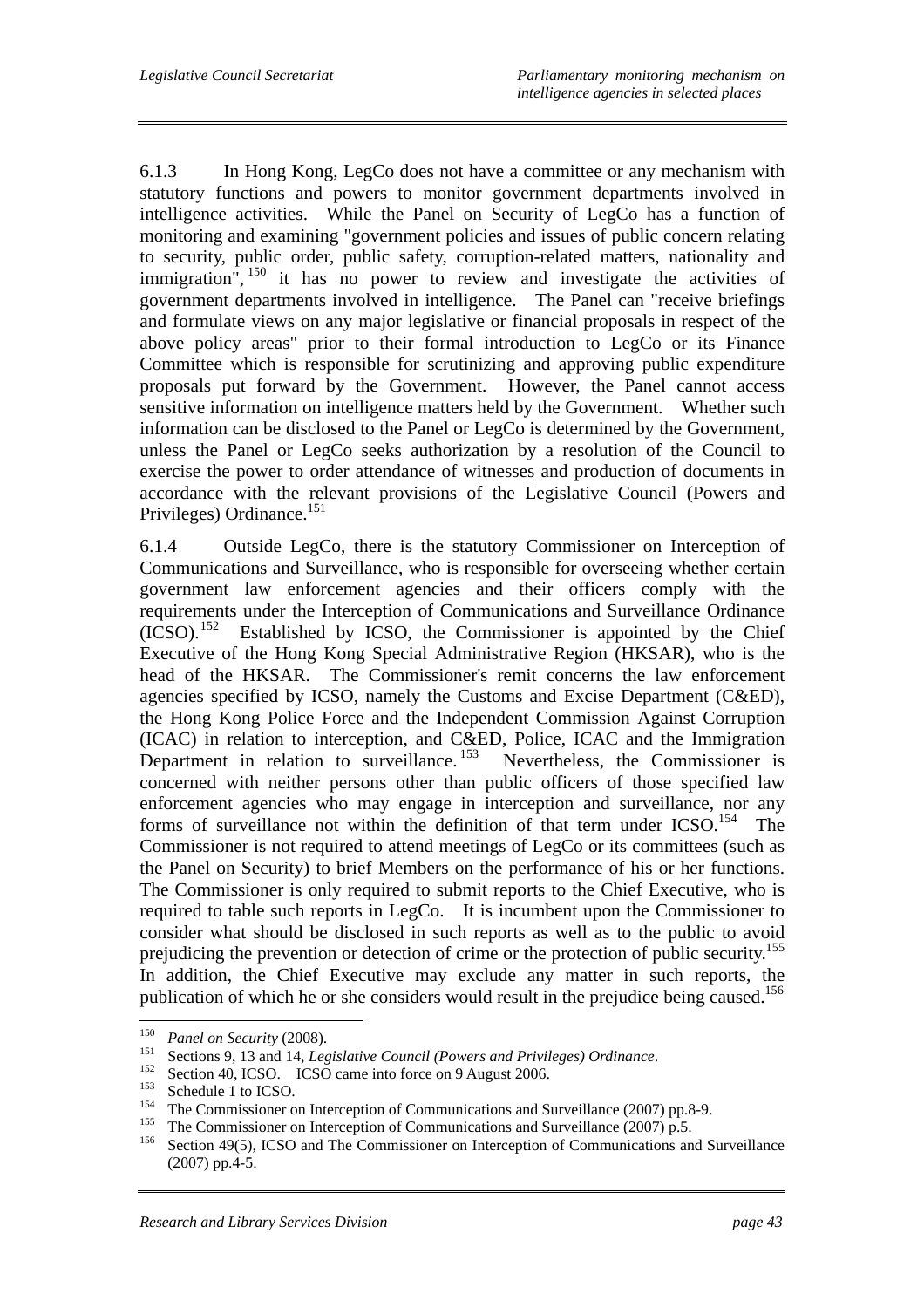6.1.5 For Members' reference, the **Appendix** compares the main features of the arrangements for monitoring government intelligence activities in the four selected places and Hong Kong.

## Nature

6.1.6 While all of the four selected places have established parliamentary or statutory committees to monitor government intelligence agencies, the nature of those committees is not identical with each other.

6.1.7 Both HPSCI of the US House of Representatives and PJCIS of the Parliament of Australia are parliamentary committees with statutory functions and powers to monitor government intelligence agencies. They are appointed by the legislature, and report directly to the legislature. Besides rules and practices of the legislature, they are governed by specific legislation. HPSCI is empowered by various US statutes, primarily the *National Security Act of 1947* as amended and the *Intelligence Oversight Act of 1980*, to hold intelligence agencies accountable. In Australia, the establishment and operation of PJCIS are governed by the *Intelligence Services Act 2001* as amended. Where the Act is silent, the powers and functions of PJCIS are no different from those of the other committees of Parliament.

6.1.8 The UK House of Commons and the Canadian House of Commons do not have their own committees monitoring government intelligence agencies. Both the UK's ISC and Canada's SIRC are statutory committees as they are not established by the legislature but by legislation. ISC is established by the *Intelligence Services Act 1994*, while SIRC is established by the *Canadian Security Intelligence Service Act*. The two committees are not part of the legislature and therefore not subject to the rules and practices of the legislature. In any event, they report directly to the responsible Ministers who are required to lay their reports before the legislature.

6.1.9 In Hong Kong, LegCo does not have any committee or mechanism with statutory functions and powers to monitor government departments involved in intelligence activities. Nor is there a statutory committee on intelligence in which Members can take part. The Government has established the statutory Commissioner on Interception of Communications and Surveillance, who is responsible for overseeing whether certain law enforcement agencies involved in interception and surveillance comply with law. The Commissioner is independent of LegCo, and is not required to report to LegCo directly.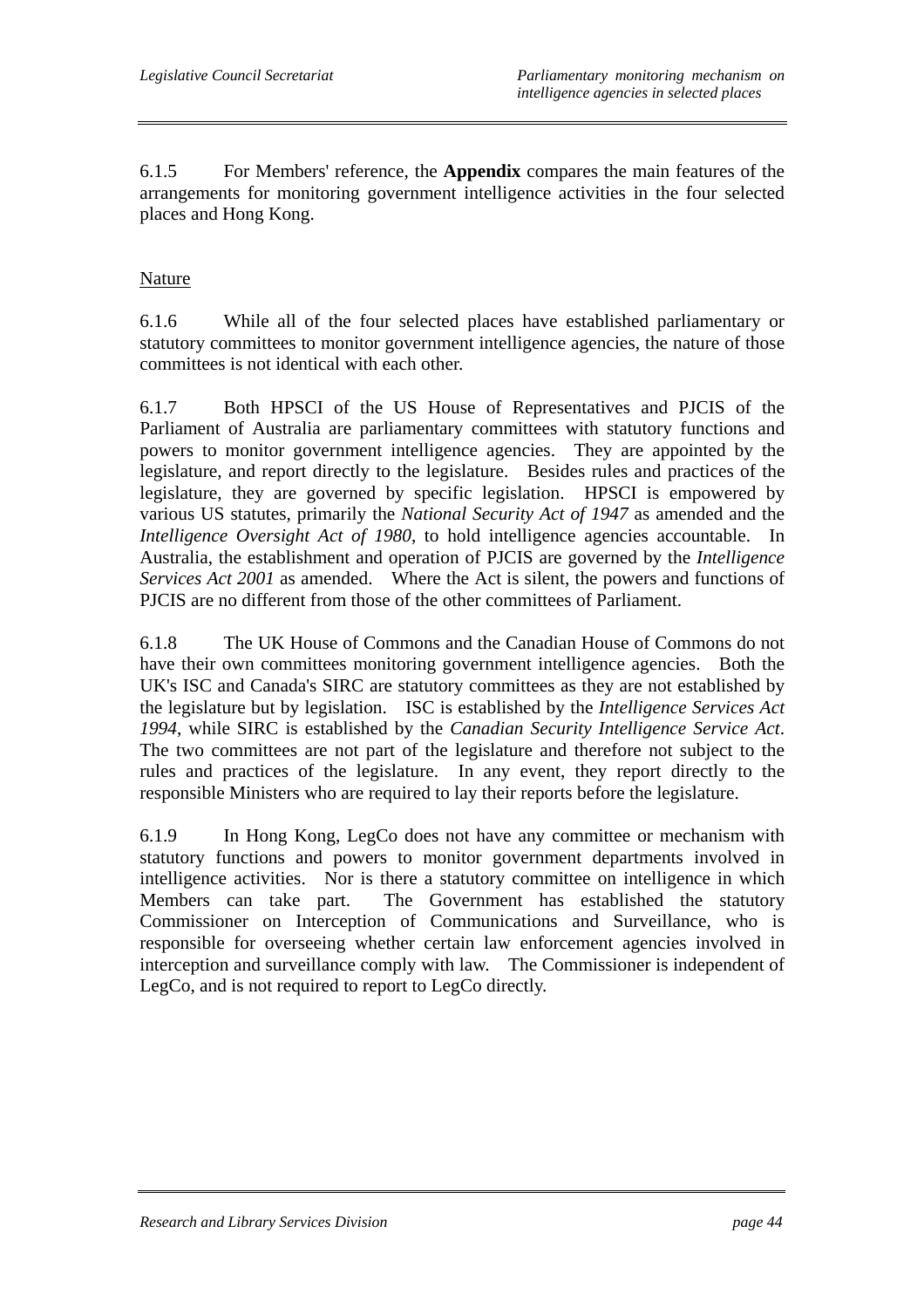### Functions

## *Scope of monitoring*

6.1.10 All of the selected committees on intelligence have statutory functions to monitor government intelligence agencies, but the scope of monitoring by each committee varies.

6.1.11 In the US, HPSCI monitors a wide range of activities of all intelligence agencies, which not only include the budgets and organization or reorganization of those agencies, but also their intelligence and intelligence-related activities, such as related policies and covert or clandestine operations.

6.1.12 In the UK, ISC monitors three particular areas of all intelligence agencies, namely expenditure, administration and policy. However, unlike HPSCI, it does not monitor the operational matters of those agencies.

6.1.13 Compared to HPSCI and ISC, PJCIS monitors only the expenditure and administration of all intelligence agencies in Australia, but does not monitor their policies. In addition, like ISC, PJCIS does not monitor those agencies' operational matters. Such matters are monitored by the statutory Inspector-General of Intelligence and Security appointed by the Governor-General (the head of state) upon the recommendation of the Prime Minister, who must consult the House's Leader of the Opposition before making the recommendation.

6.1.14 Unlike the selected committees in the US, UK and Australia, Canada's SIRC monitors only the past activities of the Canadian Security Intelligence Service (CSIS), which is Australia's primary intelligence agency, although its monitoring may cover CSIS's past operational activities and is not confined to the agency's expenditure and administration. The current activities of CSIS are monitored by the statutory Inspector General appointed by the Governor in Council, i.e. the Governor General as the head of state acting on the advice of the Federal Cabinet led by the Prime Minister. The Inspector General reports to the Minister of Public Safety, who is statutorily responsible for CSIS and required to provide the reports by the Inspector General to SIRC.

6.1.15 In addition, unlike the arrangements in the US, the UK and Australia, not all intelligence agencies in Canada are monitored by SIRC. SIRC monitors CSIS only. The other two intelligence agencies, the Royal Canadian Mounted Police (RCMP) and the Communications Security Establishment, are monitored by an administrative tribunal, the Commission for Public Complaints Against the RCMP, and a statutory reviewer, the Communications Security Establishment Commissioner, respectively.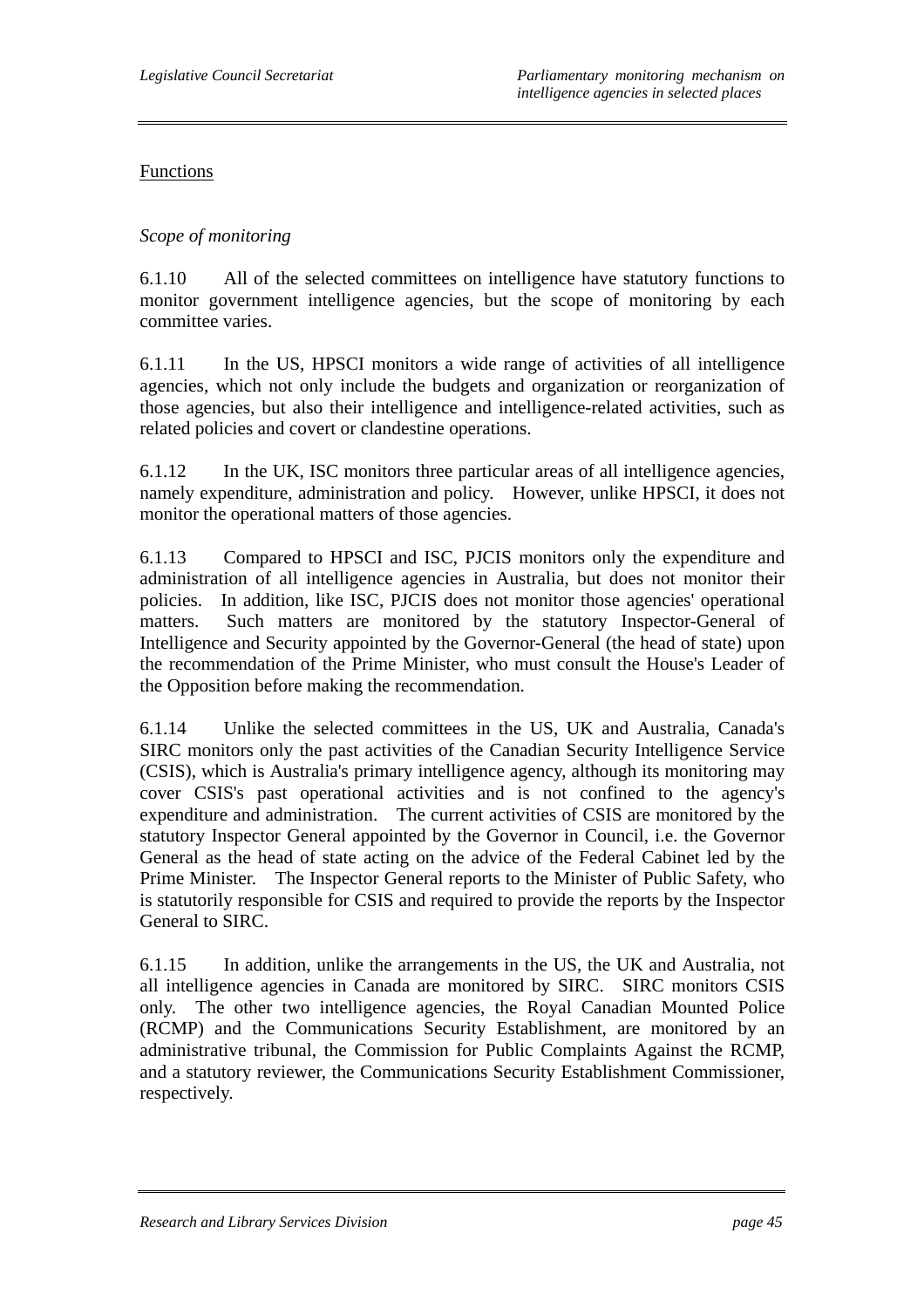6.1.16 In Hong Kong, the Panel on Security of LegCo monitors and examines government policies and issues relating to security, public order, public safety, corruption-related matters, nationality and immigration, but has no power to review or investigate the activities of government departments involved in intelligence.

## *Scrutinizing bills relating to intelligence matters*

6.1.17 Among the four selected committees on intelligence, only the US's HPSCI has a legislative function to scrutinize bills relating to intelligence matters. In the UK, Australia and Canada, the functions of the selected committees are restricted to monitoring or reviewing specified activities of intelligence agencies or related government departments. The scrutiny of bills relating to intelligence matters rests with the legislature or its relevant committee in those places. In Hong Kong, the Panel on Security of LegCo does not scrutinize bills relating to intelligence matters. Such bills may be scrutinized by bills committees in LegCo.

## *Authorizing funding for intelligence agencies*

6.1.18 Among the selected committees on intelligence, only the US's HPSCI is empowered to authorize appropriations for intelligence agencies. While the selected committees in Australia, the UK and Canada can monitor the expenditure of intelligence agencies, they cannot authorize funding for them. In Hong Kong, the Panel on Security of LegCo does not have such appropriation power either. The scrutiny and approval of the Government's public expenditure proposals, including those relating to departments involved in intelligence matters, rest with the Finance Committee of LegCo.

## *Investigating complaints*

6.1.19 Canada's SIRC is the only selected committee having a function of investigating complaints, including those filed by members of the public, against any act or thing done by an intelligence agency. Similar to those committees in the US, Australia and the UK, the Panel on Security of LegCo in Hong Kong does not have power to investigate such complaints.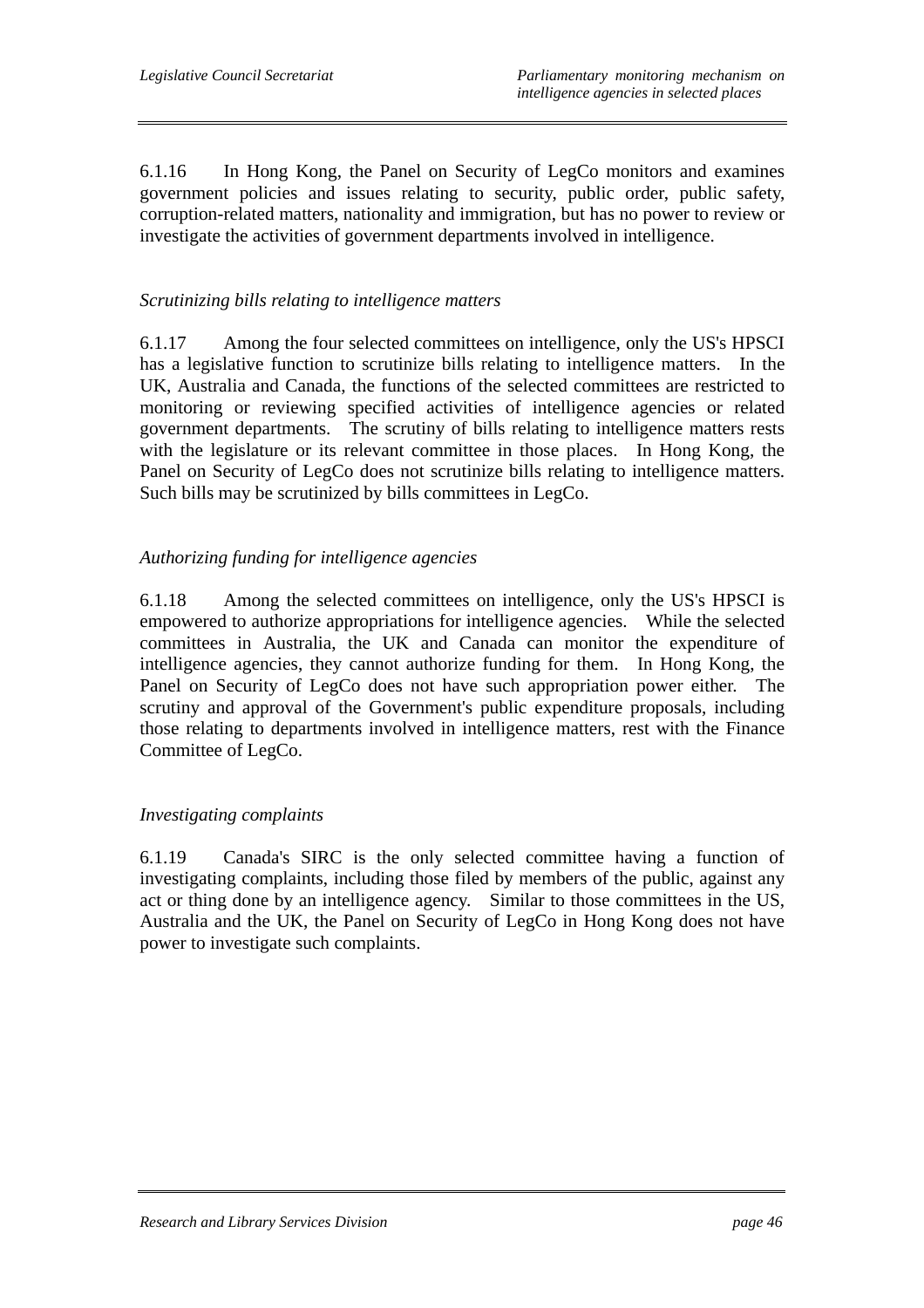#### Powers

6.1.20 Among the four selected committees on intelligence, only the US's HPSCI and Canada's SIRC have power to compel the attendance of witnesses and the production of documents to them. In the UK, without a formal investigation remit, ISC cannot compel the attendance of witnesses or the production of documents, although Ministers and intelligence agency heads give testimony as needed. In Australia, while PJCIS can require witnesses to give evidence or produce documents, such evidence or documents must not reveal the intelligence agencies' operationally sensitive information, such as sources of information, operational methods and particular operations. In Hong Kong, the Panel on Security of LegCo cannot compel the attendance of witnesses or production of documents, unless it is authorized by a resolution of the Council pursuant to the relevant provisions of the Legislative Council (Powers and Privileges) Ordinance.

6.1.21 Canada's SIRC is the only selected committee having a statutory power to direct an intelligence agency to conduct a review of specific activities of the agency and provide it with the review report. In Hong Kong, the Panel on Security of LegCo does not have such power.

#### Composition and appointment

## *Eligibility requirements*

6.1.22 Among the four selected committees on intelligence, those in the US, Australia and the UK must comprise serving Members of the legislature. Canada's SIRC is the only selected committee which is not allowed to have any serving Member of the legislature. All SIRC members must be Privy Councillors who are not serving Members of the House or Senators. Privy Councillors are appointed by the Governor General on the Prime Minister's recommendation. The Privy Council is a constitutional body comprising distinguished people, including past Cabinet Ministers.

6.1.23 HPSCI is the only selected committee which must have some members drawn from other designated congressional standing committees with certain monitoring functions relating to intelligence matters. HPSCI is also the only selected committee which must have the House's Speaker and the Minority Leader as ex officio members, although they do not have a vote and cannot be counted for determining a quorum.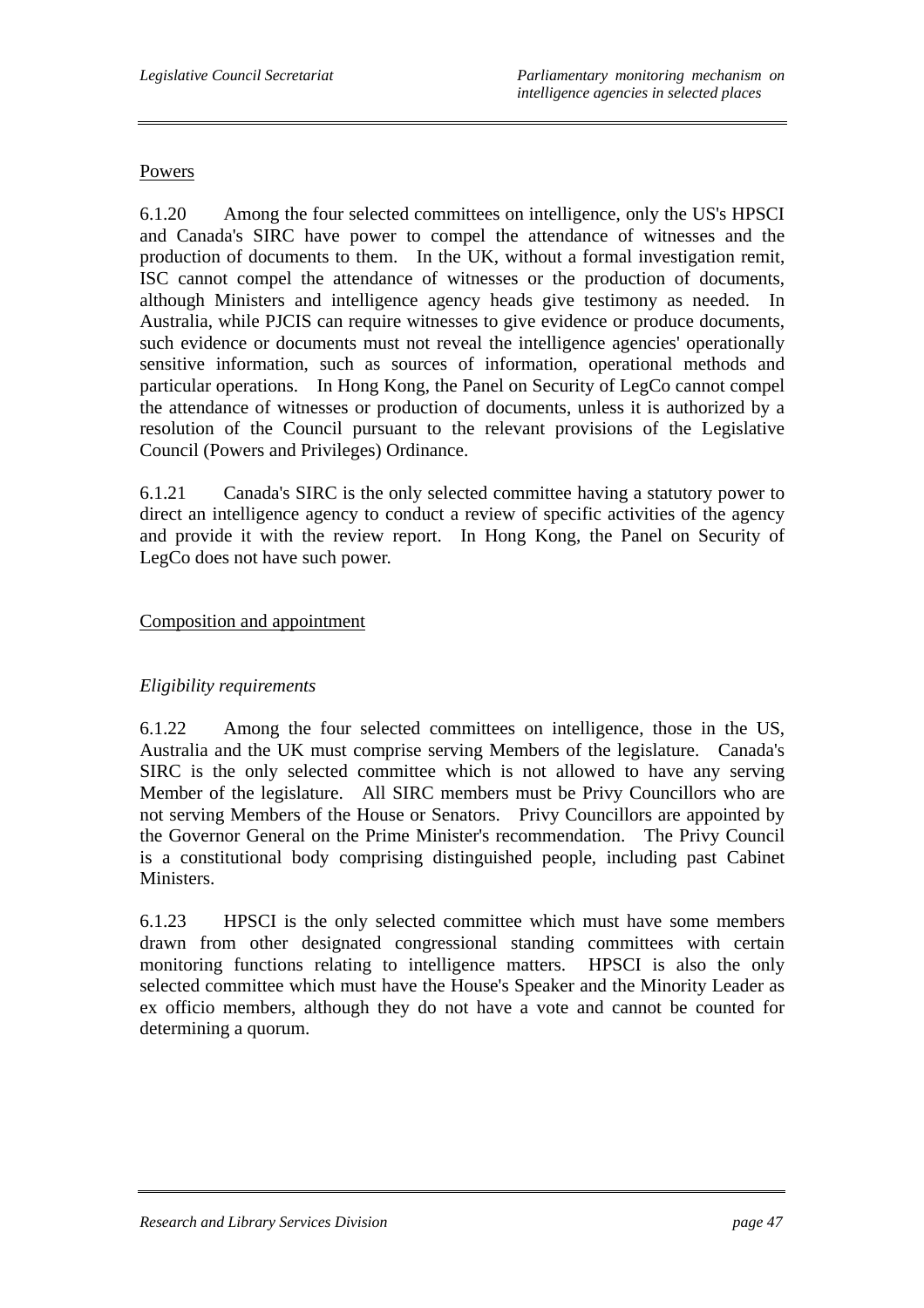#### *Majority-minority party ratio*

6.1.24 The membership of the selected committees on intelligence matters in the US and Australia is structured according to a majority-minority party ratio, which is in favour of the majority or government party. In the US, of the 21 HPSCI members, the majority has been from the majority party in practice. In Australia, under legislation, a majority (i.e. at least five) of the nine PJCIS members must be from the government party. On the other hand, neither the UK's ISC nor Canada's SIRC is required by law or parliamentary rules to have its membership bisected by a majority-minority party ratio.

#### *Appointing authority*

6.1.25 The US's HPSCI and Australia's PJCIS are committees of the legislature, with their members being appointed by resolution of the legislature. On the other hand, the UK's ISC and Canada's SIRC are statutory instead of parliamentary committees, with their members being appointed by the head of government or the head of state instead of the legislature. ISC members are appointed by the Prime Minister, while SIRC members are appointed by the Governor in Council.

#### *Consultation on nomination of committee members*

6.1.26 In Australia, the UK and Canada, the executive branch is statutorily required to consult the minority or opposition parties in the legislature as to the nomination of members to the respective committees on intelligence. In Australia, before nominating Members of Parliament to PJCIS, the Prime Minister must consult the Leaders of each recognized political party that is represented in the House and does not form part of the government. In the UK, before appointing ISC members, the Prime Minister must consult the Leader of the Opposition of the House on the nominations of such members. In Canada, before the appointment of SIRC members by the Governor in Council, the Prime Minister making the nominations must consult the Leader of the Opposition in the House and the leader of each party having at least 12 Members in the House.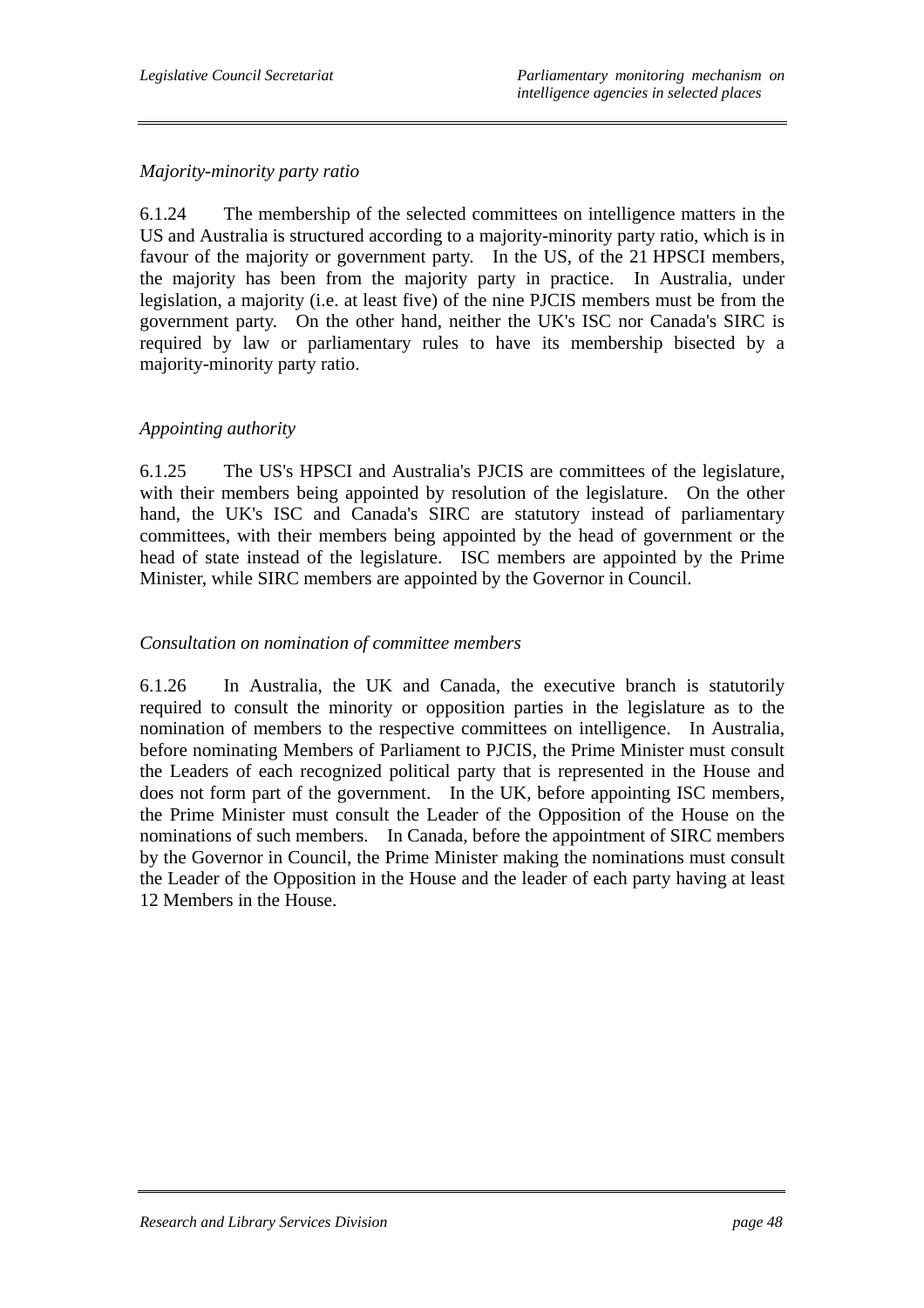#### Accountability to the legislature

6.1.27 Among the four selected committees on intelligence, only the US's HPSCI and Australia's PJCIS, which are committees of the legislature, report directly to the legislature. In the US, under the Rules of the House, HPSCI must provide reports to the House regularly on the nature and extent of the intelligence and intelligence-related activities of various government departments and agencies. It must also promptly inform the House or any other appropriate committee of any matter requiring the attention of the House or the committee concerned. In Australia, PJCIS is statutorily required to provide an annual report on its activities to Parliament as soon as practicable after the end of each year. In the UK and Canada, both ISC and SIRC provide their reports on intelligence agencies to the responsible Ministers, who are statutorily required to lay such reports before the legislature.

6.1.28 In Hong Kong, government departments involved in intelligence activities are not statutorily required to provide LegCo with annual reports on such activities. LegCo can only receive from the Chief Executive reports on interception and surveillance activities prepared by the Commissioner on Interception of Communications and Surveillance.

### Access to sensitive information

#### *Scope of sensitive information that can be accessed*

6.1.29 In this study, it is noted that the US's HPSCI and Canada's SIRC have wider access to sensitive information on intelligence matters than the UK's ISC and Australia's PJCIS.

6.1.30 In the US, HPSCI can access most finished intelligence products that are circulated within the executive branch. It can obtain from the heads of intelligence agencies annual reports, which review the intelligence and intelligence-related activities of such agencies. In addition, it can occasionally, but not routinely, access certain sensitive information, such as identities of intelligence sources, intelligence methods, raw intelligence obtained through spying, interception of communication and photo intelligence, and written intelligence products specifically provided to the President and high-level policy makers. In Canada, SIRC is statutorily empowered to access any information held by CSIS, no matter how sensitive and classified that information may be. The only exception is that SIRC cannot access Cabinet confidences, which are records on individual or collective decisions and policy-making process of Ministers or Cabinet.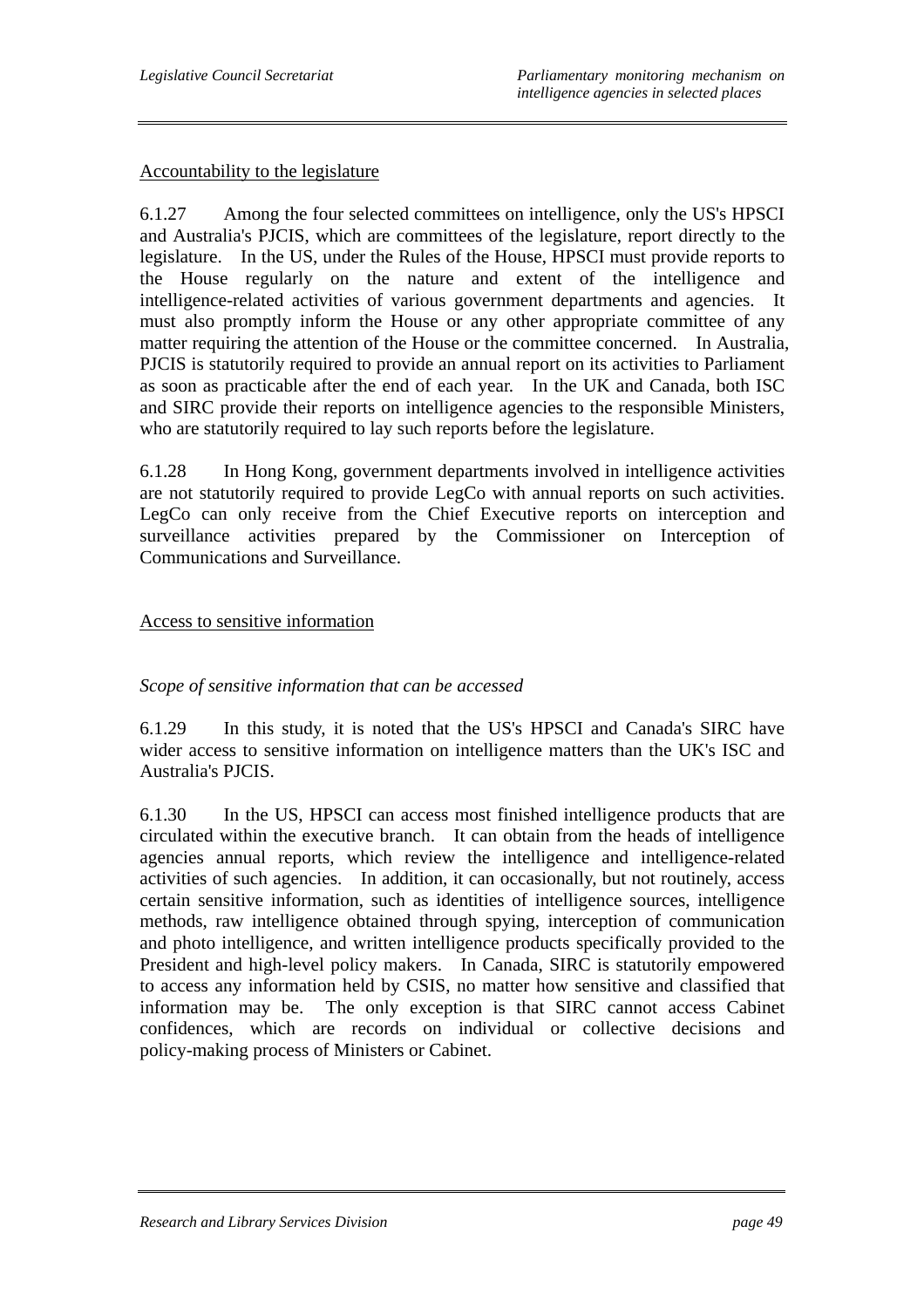6.1.31 In the UK, under legislation, the scope of sensitive information that can be accessed by ISC is similar to that by HPSCI. The scope covers sources of information, operational methods, particular operations and information provided by foreign governments. Nonetheless, ISC may access sensitive information held by an intelligence agency, only when the agency head concerned considers it safe to disclose such information or if the Minister responsible for the agency considers it desirable in the public interest.

6.1.32 In Australia, the scope of sensitive information that PJCIS can access is significantly narrower than that can be accessed by the selected committees in the US, Canada and the UK. Under legislation, while PJCIS may request briefings by intelligence agency heads and the statutory Inspector General of Intelligence and Security, who reviews the operation matters of all Australian intelligence agencies, it cannot obtain operationally sensitive information, including sources of information, operational methods, particular operations and information provided by foreign governments which do not consent to the public disclosure of the information. In addition, the executive branch may prevent witnesses to give evidence or produce documents before PJCIS so as to keep such information from disclosure.

6.1.33 In Hong Kong, neither the Panel on Security nor LegCo is empowered to access sensitive information held by government departments involved in intelligence activities, unless the Panel or LegCo seeks authorization by a resolution of the Council to exercise the power to order attendance of witnesses or production of documents in accordance with the relevant provisions of the Legislative Council (Powers and Privileges) Ordinance.

## Public disclosure of sensitive information

## *Information not allowed for public disclosure*

6.1.34 All of the selected committees on intelligence in the US, Australia, the UK and Canada are subject to certain parliamentary or statutory restrictions on the public disclosure of sensitive information on intelligence matters, but the specifics of such restrictions vary significantly.

6.1.35 In the US, HPSCI is not allowed to disclose certain particular types of sensitive information in its reports to the public. Specified in the Rules of the House, such types of information include the names of persons engaged in intelligence or intelligence-related activities for the US; the intelligence methods used, the sources of information; and the amount of funds authorized to be appropriated for intelligence and intelligence-related activities. In Australia, the legislation disallows PJCIS to publicly disclose certain types of sensitive information, which is similar to those applicable to HPSCI in the US.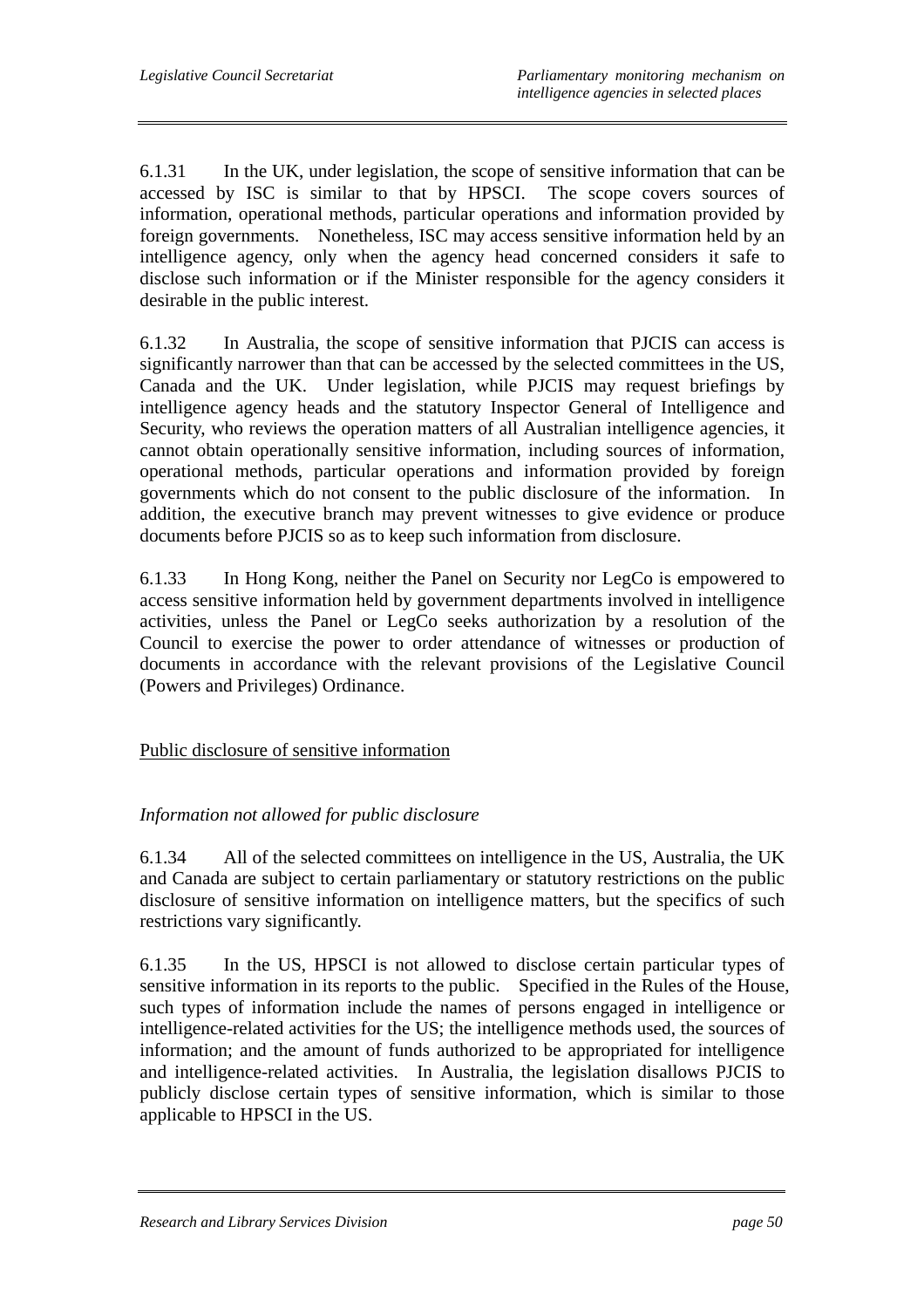6.1.36 Unlike the specific restrictions on the selected committees in the US and Australia, those on the UK's ISC and Canada's SIRC are rather general. In the UK, the legislation only provides that before laying an ISC report before Parliament, the Prime Minister can exclude any matter from the report if the Prime Minister, after consultation with ISC, considers that the disclosure would be prejudicial to the continued discharge of the functions of intelligence agencies. Compared to ISC, Canada's SIRC is subject to an even more general statutory restriction on the public disclosure of sensitive information on intelligence matters. The legislation does not specify what types of sensitive information SIRC can disclose publicly; it only requires SIRC to consult the intelligence agency head concerned.

6.1.37 In Hong Kong, neither the Panel on Security nor LegCo is statutorily empowered to publicly disclose sensitive information held by government departments involved in intelligence activities.

## *Determining the public disclosure of sensitive information*

6.1.38 The US's HPSCI is the only selected committee having discretion to disclose publicly any information in its possession, if it determines that the disclosure serves the public interest. Nevertheless, the US President may object to the disclosure on the ground that the threat posed by the disclosure to the national interest outweighs the public interest. In this case, HPSCI must have leave of the House before publicly disclosing such information. In Australia, the UK and Canada, whether the selected committees on intelligence may publicly disclose sensitive information is ultimately determined by the executive branch.

6.1.39 The arrangement in Hong Kong is similar to those adopted by Australia, the UK and Canada in that the disclosure of sensitive information held by government departments involved in intelligence activities is determined by the Government.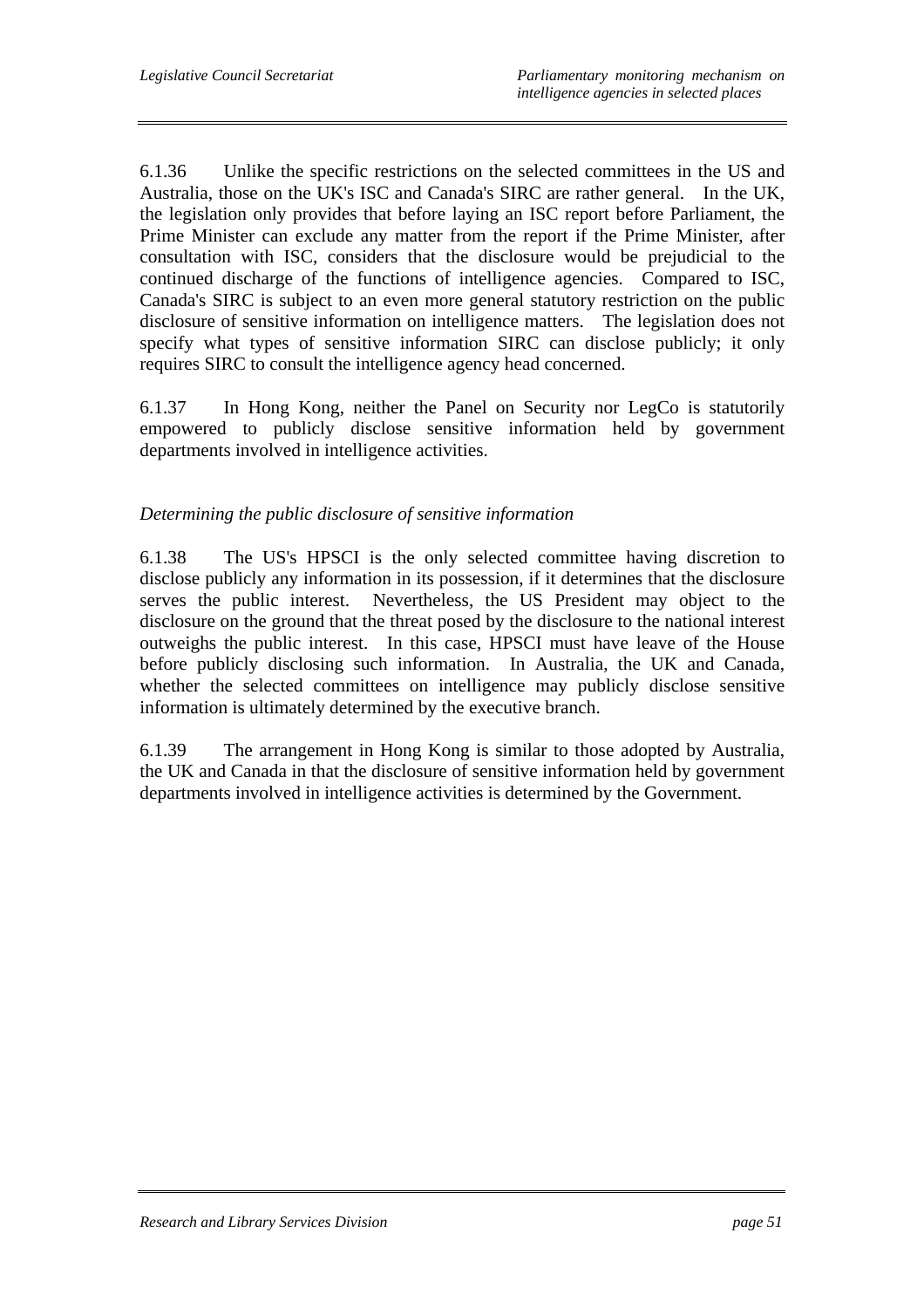### **Appendix**

|                        | <b>Hong Kong</b><br><b>Legislative Council</b><br>(LegCo)                                                                                                                                                                                                                   | <b>House Permanent</b><br><b>Select Committee on</b><br>Intelligence (HPSCI) of<br>the United States                                                                                  | <b>Parliamentary</b><br><b>Joint Committee on</b><br><b>Intelligence and</b><br><b>Security (PJCIS) of</b><br><b>Australia</b>                                         | <b>Intelligence and</b><br><b>Security Committee</b><br>(ISC) of the<br><b>United Kingdom</b>                                                                       | <b>Security Intelligence</b><br><b>Review Committee</b><br>(SIRC) of Canada                                                                                     |
|------------------------|-----------------------------------------------------------------------------------------------------------------------------------------------------------------------------------------------------------------------------------------------------------------------------|---------------------------------------------------------------------------------------------------------------------------------------------------------------------------------------|------------------------------------------------------------------------------------------------------------------------------------------------------------------------|---------------------------------------------------------------------------------------------------------------------------------------------------------------------|-----------------------------------------------------------------------------------------------------------------------------------------------------------------|
| <b>Nature</b>          | LegCo does not have a<br>specific committee or<br>mechanism to monitor or<br>investigate the activities<br>of government<br>departments involved in<br>intelligence.                                                                                                        | HPSCI is a congressional<br>permanent committee of<br>the House of<br>Representatives of<br>Congress.                                                                                 | PJCIS is a joint<br>parliamentary standing<br>committee under the<br>authority of the House of<br>Representatives and the<br>Senate of the Parliament<br>of Australia. | ISC is a statutory instead<br>of parliamentary<br>committee, the operation<br>of which is independent<br>of the United Kingdom<br>Parliament and the<br>government. | SIRC is a statutory<br>instead of parliamentary<br>committee, the operation<br>of which is independent<br>of the Parliament of<br>Canada and the<br>government. |
| <b>Statutory basis</b> | Neither the Panel on<br>Security nor LegCo has<br>specific statutory<br>functions and powers to<br>monitor government<br>departments involved in<br>intelligence activities.<br>Nor is there a statutory<br>committee on intelligence<br>in which Members can<br>take part. | The statutory basis of<br>HPSCI is provided by<br>various statutes,<br>including the National<br>Security Act of 1947 as<br>amended and the<br>Intelligence Oversight<br>Act of 1980. | The statutory basis of<br>PJCIS is provided by the<br><b>Intelligence Services Act</b><br>2001 as amended.                                                             | The statutory basis of<br>ISC is provided by the<br>Intelligence Services Act<br>1994.                                                                              | The statutory basis of<br>SIRC is provided by the<br>Canadian Security<br>Intelligence Service Act.                                                             |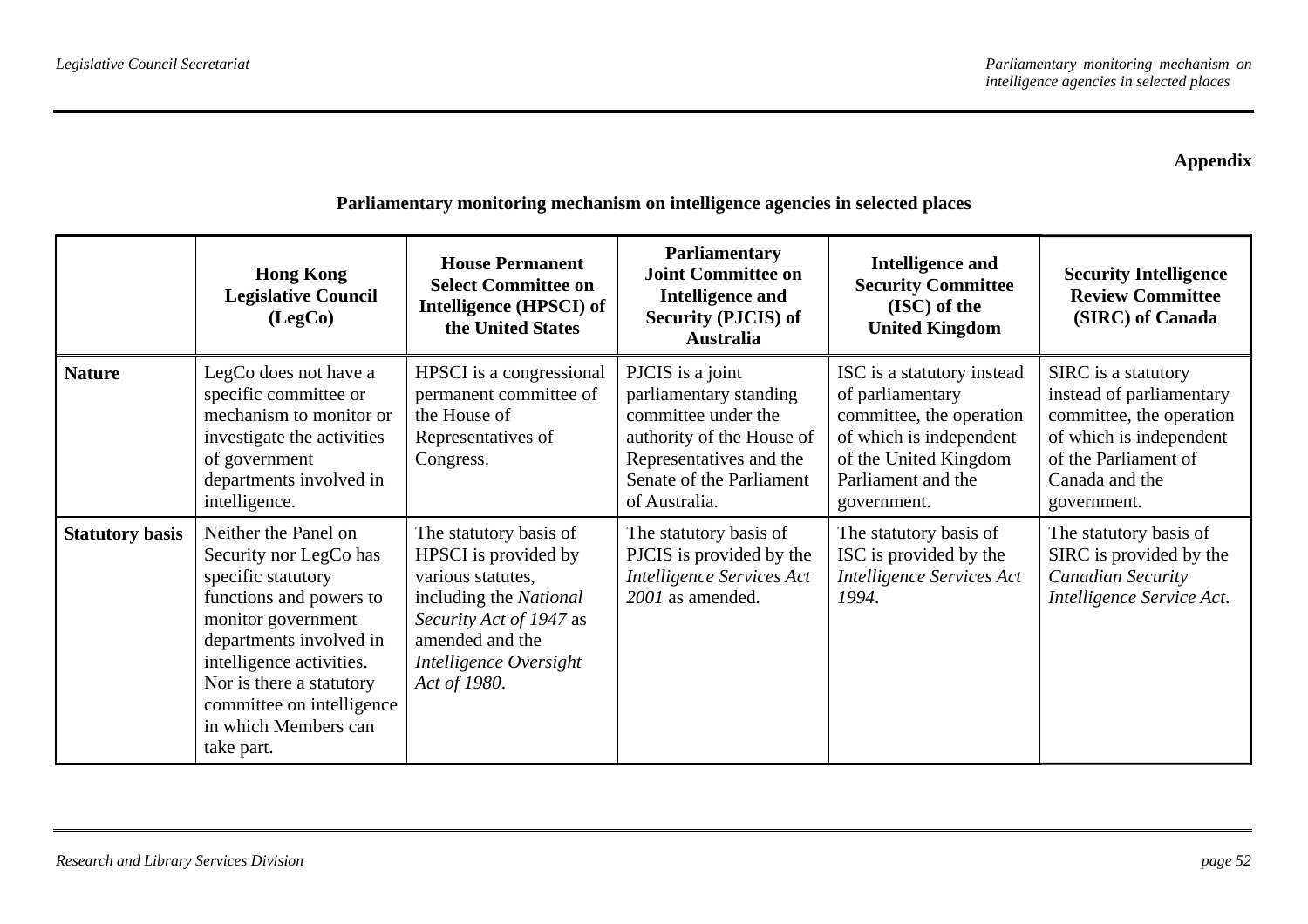|                                            | <b>Hong Kong</b><br><b>Legislative Council</b><br>(LegCo)                                                                                                                                                                                                                                                                                                  | <b>House Permanent</b><br><b>Select Committee on</b><br>Intelligence (HPSCI) of<br>the United States                                                                                                                   | <b>Parliamentary</b><br><b>Joint Committee on</b><br><b>Intelligence and</b><br><b>Security (PJCIS) of</b><br><b>Australia</b>                                                                             | <b>Intelligence and</b><br><b>Security Committee</b><br>(ISC) of the<br><b>United Kingdom</b>                                                                                 | <b>Security Intelligence</b><br><b>Review Committee</b><br>(SIRC) of Canada                                                                                                                                                                                                                                                                                                                                                                                                                  |
|--------------------------------------------|------------------------------------------------------------------------------------------------------------------------------------------------------------------------------------------------------------------------------------------------------------------------------------------------------------------------------------------------------------|------------------------------------------------------------------------------------------------------------------------------------------------------------------------------------------------------------------------|------------------------------------------------------------------------------------------------------------------------------------------------------------------------------------------------------------|-------------------------------------------------------------------------------------------------------------------------------------------------------------------------------|----------------------------------------------------------------------------------------------------------------------------------------------------------------------------------------------------------------------------------------------------------------------------------------------------------------------------------------------------------------------------------------------------------------------------------------------------------------------------------------------|
| <b>Statutory functions</b>                 |                                                                                                                                                                                                                                                                                                                                                            |                                                                                                                                                                                                                        |                                                                                                                                                                                                            |                                                                                                                                                                               |                                                                                                                                                                                                                                                                                                                                                                                                                                                                                              |
| Scope of<br>activities under<br>monitoring | LegCo's Panel on<br>Security generally<br>monitors and examines<br>government policies and<br>issues relating to<br>security, public order,<br>public safety,<br>corruption-related<br>matters, nationality and<br>immigration but has no<br>power to review or<br>investigate the activities<br>of government<br>departments involved in<br>intelligence. | <b>HPSCI</b> monitors all<br>government intelligence<br>agencies, and its<br>monitoring covers a<br>wide range of activities,<br>including their<br>expenditure,<br>administration, policies<br>and operation matters. | PJCIS monitors all<br>government intelligence<br>agencies but its<br>monitoring covers their<br>expenditure and<br>administration only. It<br>does not monitor their<br>policies and operation<br>matters. | ISC monitors all<br>government intelligence<br>agencies in three aspects:<br>expenditure;<br>administration and<br>policy. It does not<br>monitor their operation<br>matters. | SIRC monitors only the past<br>activities of one intelligence<br>agency, the Canadian<br>Security Intelligence<br>Service (CSIS), and its<br>monitoring covers the<br>agency's expenditure,<br>administration, policies and<br>operation matters.<br>The current activities of<br>CSIS are monitored by the<br>statutory Inspector General.<br>The activities of other<br>government intelligence<br>agencies are monitored by<br>an administrative tribunal or<br>a statutory commissioner. |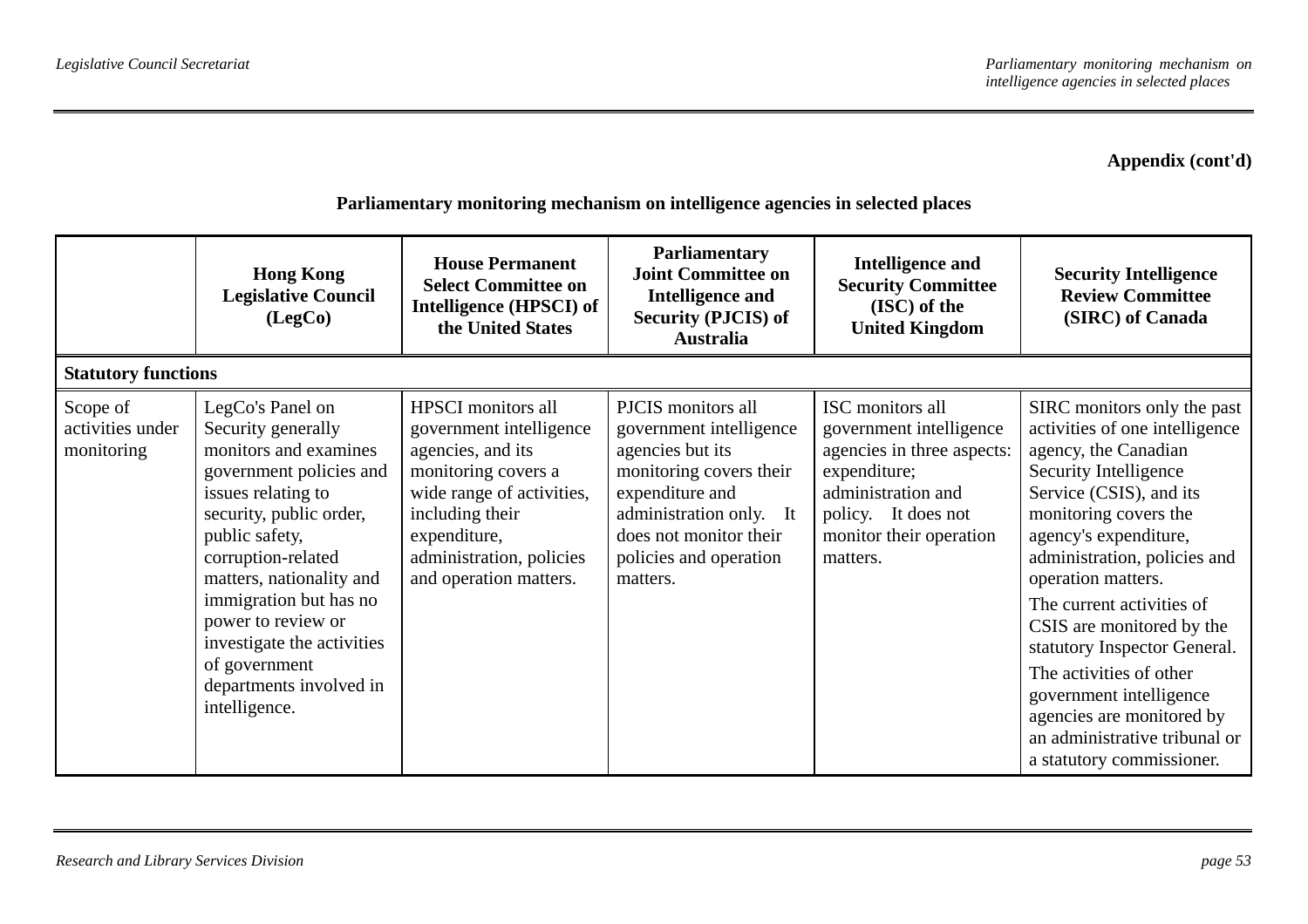| Parliamentary monitoring mechanism on intelligence agencies in selected places |  |  |  |
|--------------------------------------------------------------------------------|--|--|--|
|                                                                                |  |  |  |

|                                                                             | <b>Hong Kong</b><br><b>Legislative Council</b><br>(LegCo)                                                                                                                                                                                                              | <b>House Permanent</b><br><b>Select Committee on</b><br>Intelligence (HPSCI) of<br>the United States | Parliamentary<br><b>Joint Committee on</b><br><b>Intelligence and</b><br><b>Security (PJCIS) of</b><br>Australia                                                      | <b>Intelligence and</b><br><b>Security Committee</b><br>(ISC) of the<br><b>United Kingdom</b>                                                                         | <b>Security Intelligence</b><br><b>Review Committee</b><br>(SIRC) of Canada                                                                 |
|-----------------------------------------------------------------------------|------------------------------------------------------------------------------------------------------------------------------------------------------------------------------------------------------------------------------------------------------------------------|------------------------------------------------------------------------------------------------------|-----------------------------------------------------------------------------------------------------------------------------------------------------------------------|-----------------------------------------------------------------------------------------------------------------------------------------------------------------------|---------------------------------------------------------------------------------------------------------------------------------------------|
| <b>Statutory functions (cont'd)</b>                                         |                                                                                                                                                                                                                                                                        |                                                                                                      |                                                                                                                                                                       |                                                                                                                                                                       |                                                                                                                                             |
| Scrutinizing<br>bills relating to<br>intelligence<br>matters                | The Panel on Security does not<br>scrutinize bills relating to intelligence<br>Such bills may be scrutinized<br>matters.<br>by bills committees in LegCo.                                                                                                              | HPSCI can scrutinize bills<br>relating to intelligence<br>matters.                                   | PJCIS does not scrutinize<br>bills relating to intelligence<br>matters.*                                                                                              | ISC does not scrutinize bills<br>relating to intelligence<br>matters.*                                                                                                | SIRC does not scrutinize<br>bills relating to intelligence<br>matters.*                                                                     |
| Authorizing<br>funding for<br>intelligence<br>agencies                      | The Panel on Security does not<br>authorize funding for government<br>departments involved in intelligence<br>activities. This function rests with the<br>Finance Committee of LegCo.                                                                                  | HPSCI can authorize<br>funding for intelligence<br>agencies.                                         | PJCIS does not authorize<br>funding for intelligence<br>agencies.*                                                                                                    | ISC does not authorize<br>funding for intelligence<br>agencies.*                                                                                                      | SIRC does not authorize<br>funding for intelligence<br>agencies.*                                                                           |
| Investigating<br>complaints<br>against<br>intelligence<br>agencies          | The Panel on Security does not have<br>statutory power to investigate<br>complaints against the activities of<br>government departments involved in<br>intelligence.                                                                                                   | HPSCI does not investigate<br>complaints against the<br>activities of intelligence<br>agencies.      | PJCIS does not investigate<br>complaints against the<br>activities of intelligence<br>agencies.                                                                       | ISC does not investigate<br>complaints against the<br>activities of intelligence<br>agencies.                                                                         | SIRC can receive and<br>investigate complaints,<br>including those filed by<br>members of the public,<br>against the activities of<br>CSIS. |
| Powers to<br>require witness<br>attendance or<br>production of<br>documents | The Panel on Security cannot compel<br>the attendance of witnesses or<br>production of documents, unless it is<br>authorized by a resolution of the<br>Council pursuant to the relevant<br>provisions of the Legislative Council<br>(Powers and Privileges) Ordinance. | HPSCI can compel the<br>attendance of witnesses or<br>production of documents.                       | PJCIS can require witnesses<br>to give evidence or produce<br>documents, but such<br>evidence or documents must<br>not reveal operationally<br>sensitive information. | ISC cannot compel the<br>attendance of witnesses or<br>production of documents,<br>but Ministers and<br>intelligence agency heads<br>may give testimony as<br>needed. | SIRC can compel the<br>attendance of witnesses or<br>production of documents.                                                               |

Remark: \* This function is performed by the legislature or its relevant committee.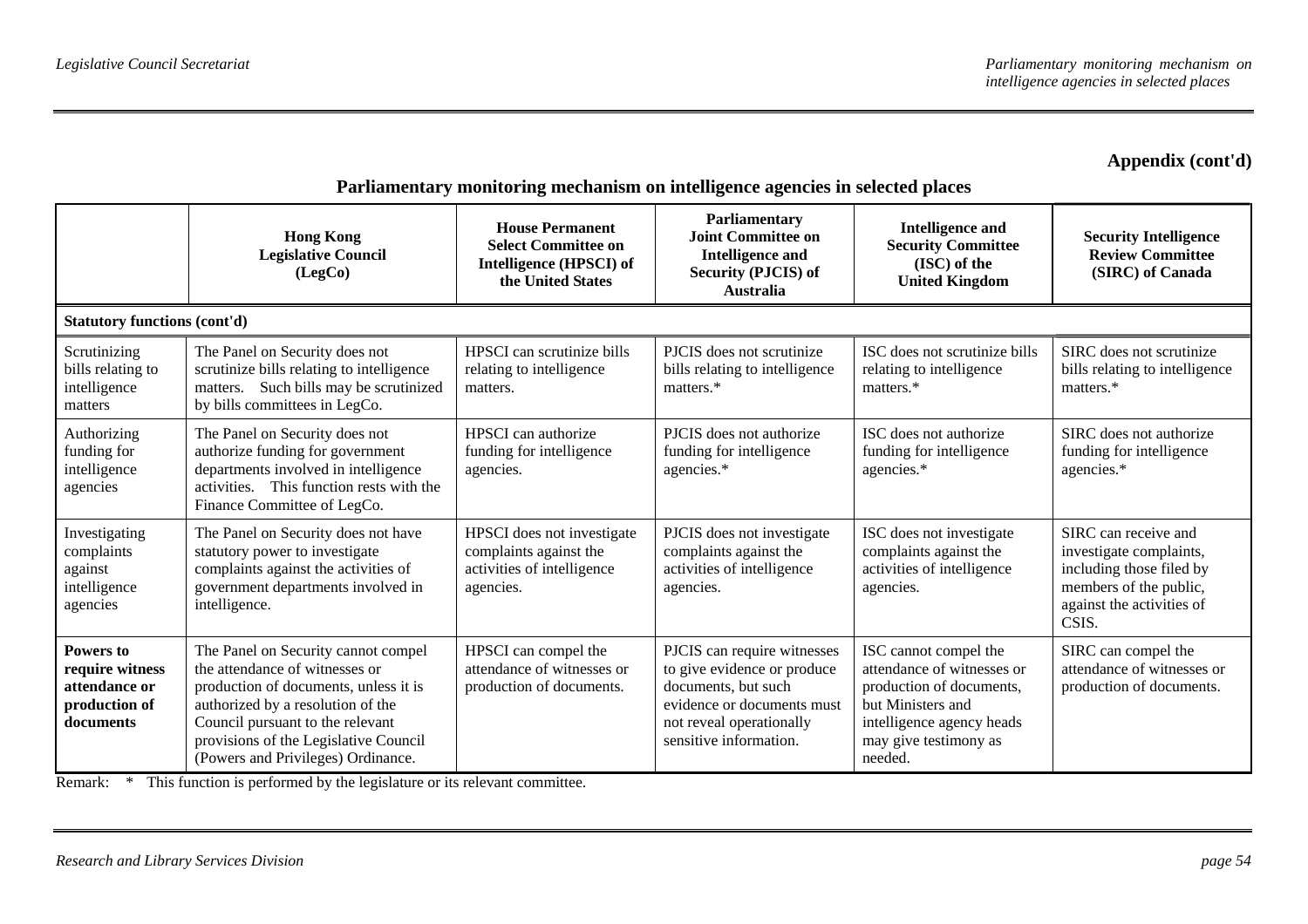|                                    | <b>Hong Kong</b><br><b>Legislative Council</b><br>(LegCo) | <b>House Permanent</b><br><b>Select Committee on</b><br><b>Intelligence (HPSCI) of</b><br>the United States | <b>Parliamentary</b><br><b>Joint Committee on</b><br><b>Intelligence and</b><br><b>Security (PJCIS) of</b><br><b>Australia</b> | <b>Intelligence and</b><br><b>Security Committee</b><br>(ISC) of the<br><b>United Kingdom</b> | <b>Security Intelligence</b><br><b>Review Committee</b><br>(SIRC) of Canada                                                                                     |
|------------------------------------|-----------------------------------------------------------|-------------------------------------------------------------------------------------------------------------|--------------------------------------------------------------------------------------------------------------------------------|-----------------------------------------------------------------------------------------------|-----------------------------------------------------------------------------------------------------------------------------------------------------------------|
| <b>Composition and appointment</b> |                                                           |                                                                                                             |                                                                                                                                |                                                                                               |                                                                                                                                                                 |
| Eligibility                        | Not applicable.                                           | HPSCI must comprise<br>serving Members of the<br>House.                                                     | PJCIS must comprise<br>serving Members of<br>Parliament.                                                                       | ISC must comprise<br>serving Members of<br>Parliament.                                        | SIRC must comprise<br>Privy Councillors who<br>are not serving Members<br>of Parliament.                                                                        |
| Party ratio                        | Not applicable.                                           | Of the 21 HPSCI<br>members, up to 12 have<br>been from the House's<br>majority party in practice.           | Of the nine PJCIS<br>members, the majority<br>must be from the<br>government party.                                            | ISC is not subject to a<br>majority-minority party<br>ratio.                                  | SIRC is not subject to a<br>majority-minority party<br>ratio.                                                                                                   |
| Appointing<br>authority            | Not applicable.                                           | <b>HPSCI</b> members are<br>appointed by the House.                                                         | PJCIS members are<br>appointed by Parliament.                                                                                  | ISC members are<br>appointed by the Prime<br>Minister, the head of<br>government.             | SIRC members are<br>appointed by the<br>Governor General (the<br>head of state) acting on<br>the advice of the Federal<br>Cabinet led by the Prime<br>Minister. |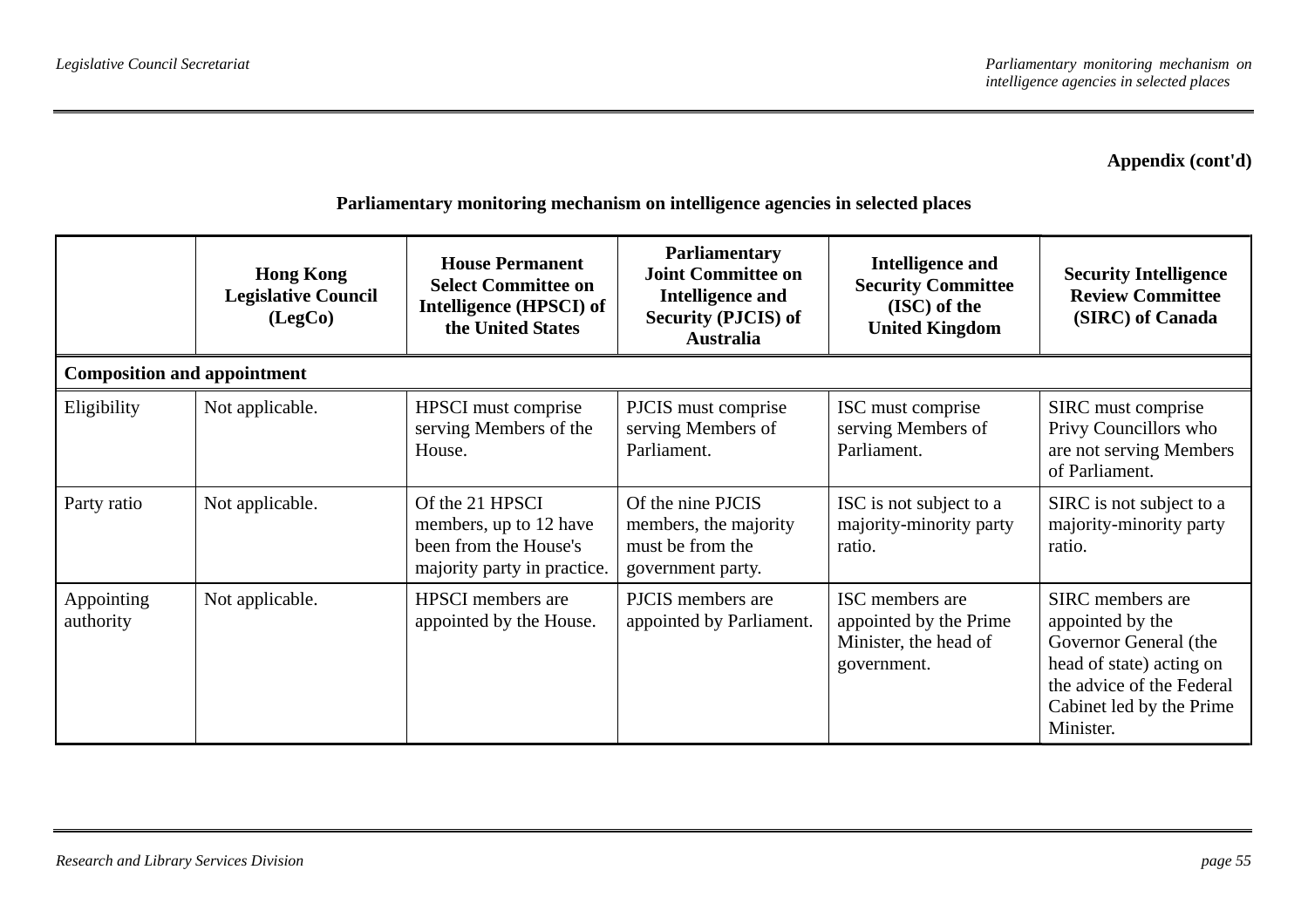|                                             | <b>Hong Kong</b><br><b>Legislative Council</b><br>(LegCo)                                                                                                                            | <b>House Permanent</b><br><b>Select Committee on</b><br>Intelligence (HPSCI) of<br>the United States                                                                                                                                                                                                                           | Parliamentary<br><b>Joint Committee on</b><br><b>Intelligence and</b><br><b>Security (PJCIS) of</b><br><b>Australia</b>                                                                                                                                         | <b>Intelligence and</b><br><b>Security Committee</b><br>(ISC) of the<br><b>United Kingdom</b>                                                                  | <b>Security Intelligence</b><br><b>Review Committee</b><br>(SIRC) of Canada                                                                                                                                       |
|---------------------------------------------|--------------------------------------------------------------------------------------------------------------------------------------------------------------------------------------|--------------------------------------------------------------------------------------------------------------------------------------------------------------------------------------------------------------------------------------------------------------------------------------------------------------------------------|-----------------------------------------------------------------------------------------------------------------------------------------------------------------------------------------------------------------------------------------------------------------|----------------------------------------------------------------------------------------------------------------------------------------------------------------|-------------------------------------------------------------------------------------------------------------------------------------------------------------------------------------------------------------------|
|                                             | Composition and appointment (cont'd)                                                                                                                                                 |                                                                                                                                                                                                                                                                                                                                |                                                                                                                                                                                                                                                                 |                                                                                                                                                                |                                                                                                                                                                                                                   |
| Consultation on<br>nomination of<br>members | Not applicable.                                                                                                                                                                      | The executive branch is not<br>involved in the consultation on<br>nomination of Members to HPSCI.                                                                                                                                                                                                                              | The executive branch,<br>which nominates<br><b>Members of Parliament</b><br>to PJCIS, must consult<br>the leaders of each<br>recognized political<br>party that is represented<br>in the House or the<br>Senate and does not<br>form part of the<br>government. | Before appointing<br><b>Members of Parliament</b><br>to ISC, the Prime<br>Minister must consult<br>the Leaders of the<br>Opposition of the House.              | The Prime Minister, who<br>nominates Privy<br>Councillors to SIRC,<br>must consult the Leader<br>of the Opposition in the<br>House and the leader of<br>each party having at<br>least 12 Members in the<br>House. |
| <b>Accountability</b><br>to legislature     | Government<br>departments involved in<br>intelligence are not<br>statutorily required to<br>provide the Panel on<br>Security or LegCo with<br>annual reports on those<br>activities. | HPSCI reports to the House directly.<br>It must provide regular and periodic<br>reports to the House on the nature<br>and extent of the intelligence and<br>intelligence-related activities of<br>government agencies and<br>departments, and must promptly<br>inform the House of matters<br>requiring the House's attention. | PJCIS reports to<br>Parliament directly. It<br>must provide an annual<br>report on its activities to<br>Parliament as soon as<br>practicable after the end<br>of each year.                                                                                     | ISC does not report to<br>Parliament directly, but<br>must provide its reports<br>to the Prime Minister,<br>who must lay such<br>reports before<br>Parliament. | SIRC does not report to<br>Parliament directly, but<br>must provide its reports<br>to the Minister of Public<br>Safety, who must lay<br>such reports before<br>Parliament.                                        |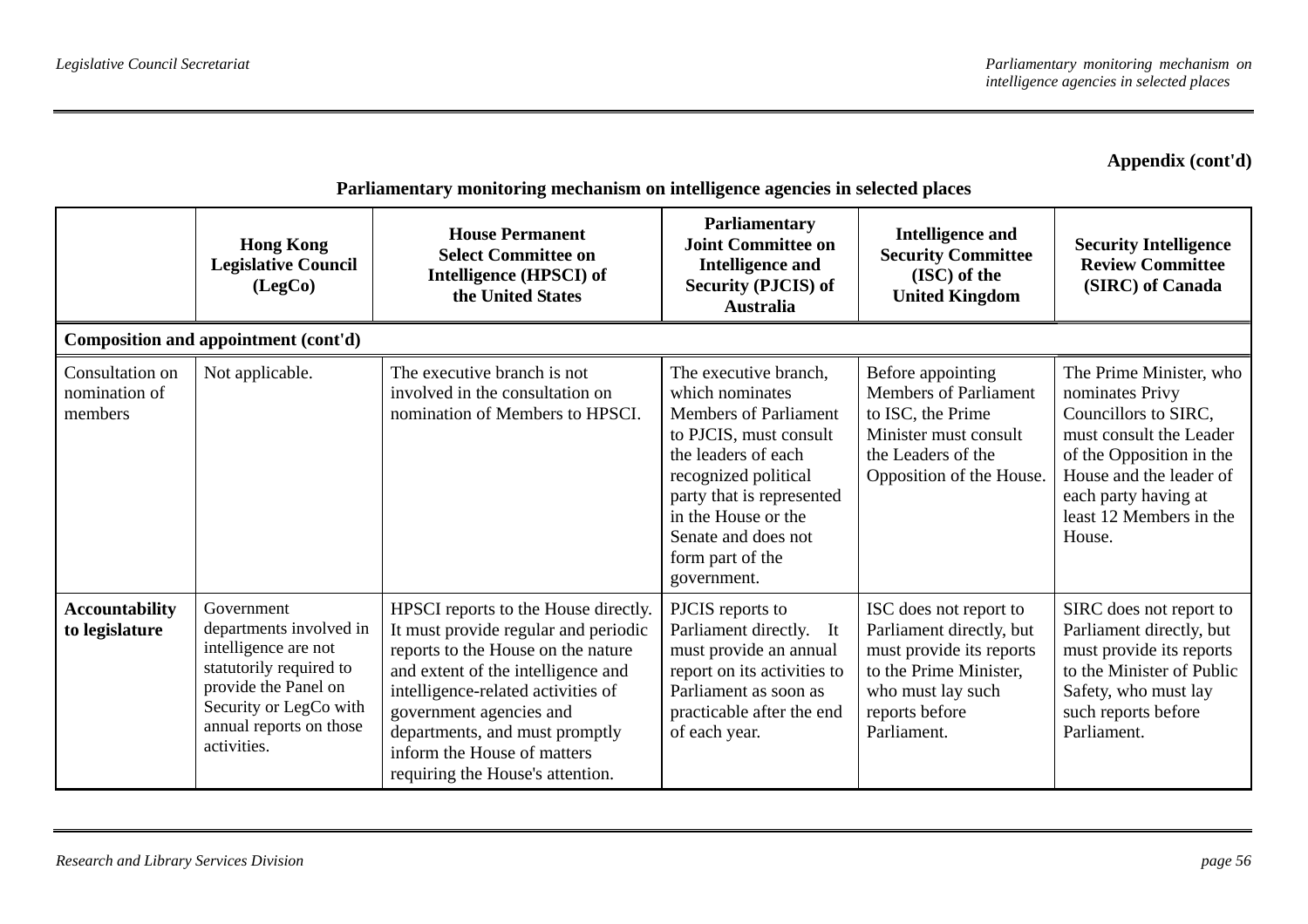|                                                              | <b>Hong Kong</b><br><b>Legislative Council</b><br>(LegCo)                                                                                                                                                                                                                                                                                                                                                                                                              | <b>House Permanent</b><br><b>Select Committee on</b><br>Intelligence (HPSCI) of<br>the United States                                                                                                                                                                                                                                                                               | <b>Parliamentary</b><br><b>Joint Committee on</b><br><b>Intelligence and</b><br><b>Security (PJCIS) of</b><br><b>Australia</b>                                                                                                                                                                                                                                                                                                               | <b>Intelligence and</b><br><b>Security Committee</b><br>(ISC) of the<br><b>United Kingdom</b>                                                                                                                                                                                   | <b>Security Intelligence</b><br><b>Review Committee</b><br>(SIRC) of Canada                                                                                |
|--------------------------------------------------------------|------------------------------------------------------------------------------------------------------------------------------------------------------------------------------------------------------------------------------------------------------------------------------------------------------------------------------------------------------------------------------------------------------------------------------------------------------------------------|------------------------------------------------------------------------------------------------------------------------------------------------------------------------------------------------------------------------------------------------------------------------------------------------------------------------------------------------------------------------------------|----------------------------------------------------------------------------------------------------------------------------------------------------------------------------------------------------------------------------------------------------------------------------------------------------------------------------------------------------------------------------------------------------------------------------------------------|---------------------------------------------------------------------------------------------------------------------------------------------------------------------------------------------------------------------------------------------------------------------------------|------------------------------------------------------------------------------------------------------------------------------------------------------------|
|                                                              | Access to sensitive information on intelligence matters                                                                                                                                                                                                                                                                                                                                                                                                                |                                                                                                                                                                                                                                                                                                                                                                                    |                                                                                                                                                                                                                                                                                                                                                                                                                                              |                                                                                                                                                                                                                                                                                 |                                                                                                                                                            |
| Scope of<br>sensitive<br>information that<br>can be accessed | Neither the Panel on<br>Security nor LegCo is<br>empowered to access<br>sensitive information<br>held by government<br>departments involved in<br>intelligence activities,<br>unless the Panel or<br>LegCo is authorized by a<br>resolution of the Council<br>to exercise the power to<br>order attendance of<br>witnesses or production<br>of documents pursuant to<br>the relevant provisions of<br>the Legislative Council<br>(Powers and Privileges)<br>Ordinance. | <b>HPSCI</b> can access most<br>finished intelligence<br>products that are<br>circulated within the<br>executive branch, and can<br>occasionally assess such<br>sensitive information as<br>identities of intelligence<br>sources, intelligence<br>methods, raw intelligence<br>and written intelligence<br>products provided to the<br>President and high-level<br>policy makers. | While PJCIS may request<br>briefings by intelligence<br>agency heads and the<br>statutory Inspector<br>General of Intelligence<br>and Security, who<br>reviews the operation<br>matters of all intelligence<br>agencies, it cannot obtain<br>operationally sensitive<br>information, including<br>sources of information,<br>operational methods,<br>particular operations, and<br>secret information<br>provided by foreign<br>governments. | Subject to the approval of<br>the executive branch, the<br>scope of information that<br>ISC can access covers<br>sources of information,<br>operational methods,<br>information about<br>particular operations and<br>secret information<br>provided by foreign<br>governments. | SIRC can access any<br>information held by<br>CSIS, no matter how<br>sensitive or classified that<br>information may be,<br>except Cabinet<br>confidences. |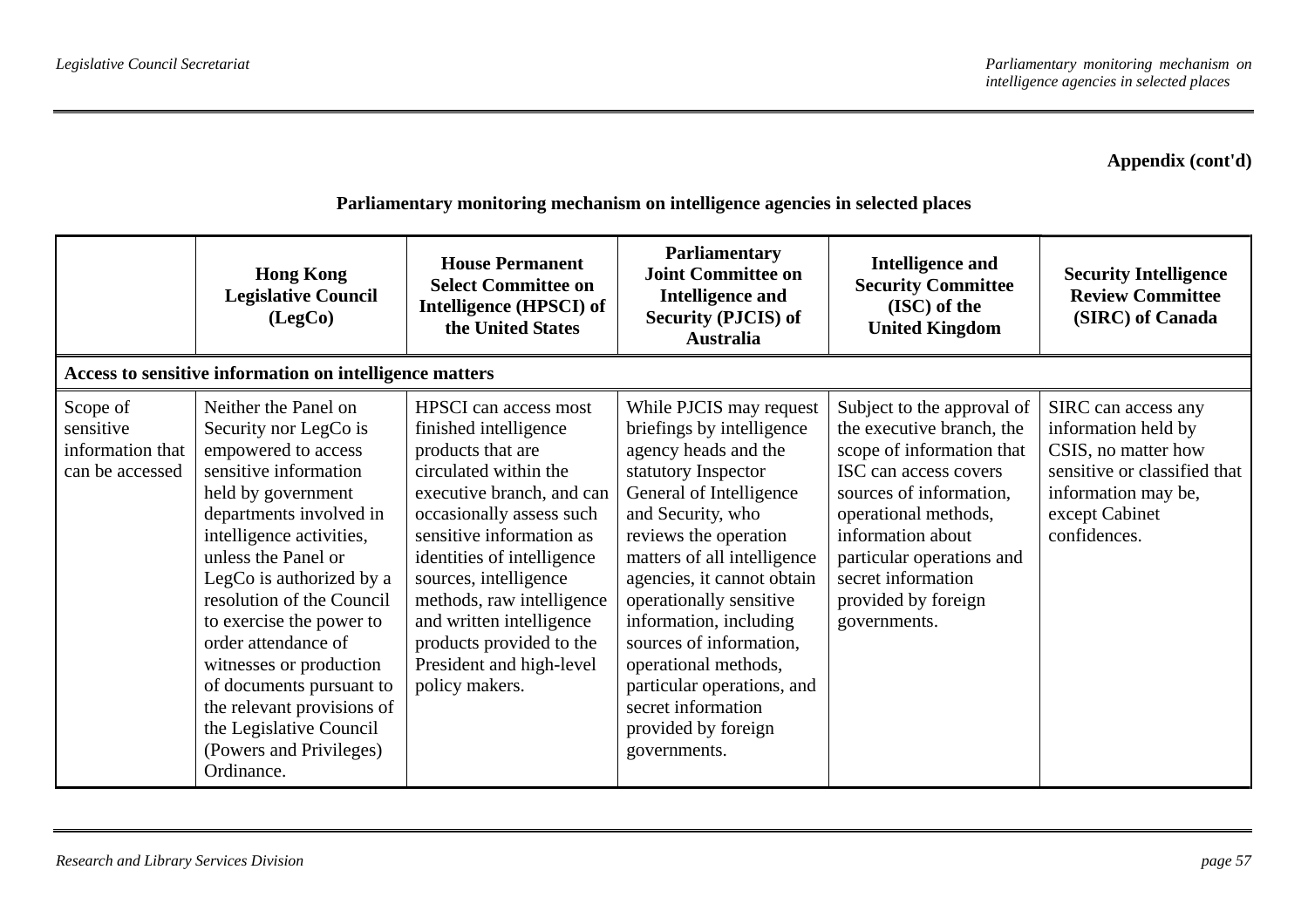|                                                                                                                | <b>Hong Kong</b><br><b>Legislative Council</b><br>(LegCo)                                                                                                 | <b>House Permanent</b><br><b>Select Committee on</b><br>Intelligence (HPSCI) of<br>the United States                                                                                                                                                                                                       | Parliamentary<br><b>Joint Committee on</b><br><b>Intelligence and</b><br><b>Security (PJCIS) of</b><br>Australia                                                                                                                                                     | <b>Intelligence and</b><br><b>Security Committee</b><br>(ISC) of the<br><b>United Kingdom</b>                                                                                                                                                                                                                                                             | <b>Security Intelligence</b><br><b>Review Committee</b><br>(SIRC) of Canada                                                                                                                                        |
|----------------------------------------------------------------------------------------------------------------|-----------------------------------------------------------------------------------------------------------------------------------------------------------|------------------------------------------------------------------------------------------------------------------------------------------------------------------------------------------------------------------------------------------------------------------------------------------------------------|----------------------------------------------------------------------------------------------------------------------------------------------------------------------------------------------------------------------------------------------------------------------|-----------------------------------------------------------------------------------------------------------------------------------------------------------------------------------------------------------------------------------------------------------------------------------------------------------------------------------------------------------|--------------------------------------------------------------------------------------------------------------------------------------------------------------------------------------------------------------------|
|                                                                                                                |                                                                                                                                                           | Restrictions on public disclosure of sensitive information on intelligence matters                                                                                                                                                                                                                         |                                                                                                                                                                                                                                                                      |                                                                                                                                                                                                                                                                                                                                                           |                                                                                                                                                                                                                    |
| Information on<br>intelligence<br>matters not<br>allowed for<br>public disclosure                              | Not applicable.                                                                                                                                           | Under the Rules of the<br>House, HPSCI cannot<br>disclose certain particular<br>types of intelligence<br>information, including names<br>of persons, intelligence<br>methods, sources of<br>information and the amount<br>of funds authorized to be<br>appropriated for intelligence<br>activities.        | The legislation does not<br>allow PJCIS to disclose such<br>intelligence information as<br>persons' identities,<br>operationally sensitive<br>information and information<br>that would or might<br>prejudice Australia's national<br>security or foreign relations. | The legislation only provides<br>that before laying an ISC<br>report before Parliament, the<br>Prime Minister may exclude<br>any matter from the report if<br>the Prime Minister, after<br>consultation with ISC,<br>considers that the disclosure<br>would be prejudicial to the<br>continued discharge of the<br>functions of intelligence<br>agencies. | The legislation does not<br>specify what<br>information is not<br>allowed for public<br>disclosure. It only<br>requires SIRC to consult<br>the intelligence agency<br>head.                                        |
| Discretion in<br>determining<br>public disclosure<br>of sensitive<br>information on<br>intelligence<br>matters | Whether sensitive<br>information relating to<br>intelligence matters can be<br>publicly disclosed is<br>ultimately determined by the<br>executive branch. | HPSCI has discretion to<br>publicly disclose any<br>information in its possession<br>if it determines that the<br>disclosure serves the public<br>The President can<br>interest.<br>object to the disclosure. In<br>this case, HPSCI must have<br>leave of the House before<br>disclosing the information. | PJCIS has no discretion in<br>determining the public<br>disclosure of sensitive<br>information. Whether such<br>information can be publicly<br>disclosed is ultimately<br>determined by the executive<br>branch.                                                     | ISC has no discretion in<br>determining the public<br>disclosure of sensitive<br>information. Whether such<br>information can be publicly<br>disclosed is ultimately<br>determined by the executive<br>branch.                                                                                                                                            | SIRC has no discretion<br>in determining the<br>public disclosure of<br>sensitive information.<br>Whether such<br>information can be<br>publicly disclosed is<br>ultimately determined<br>by the executive branch. |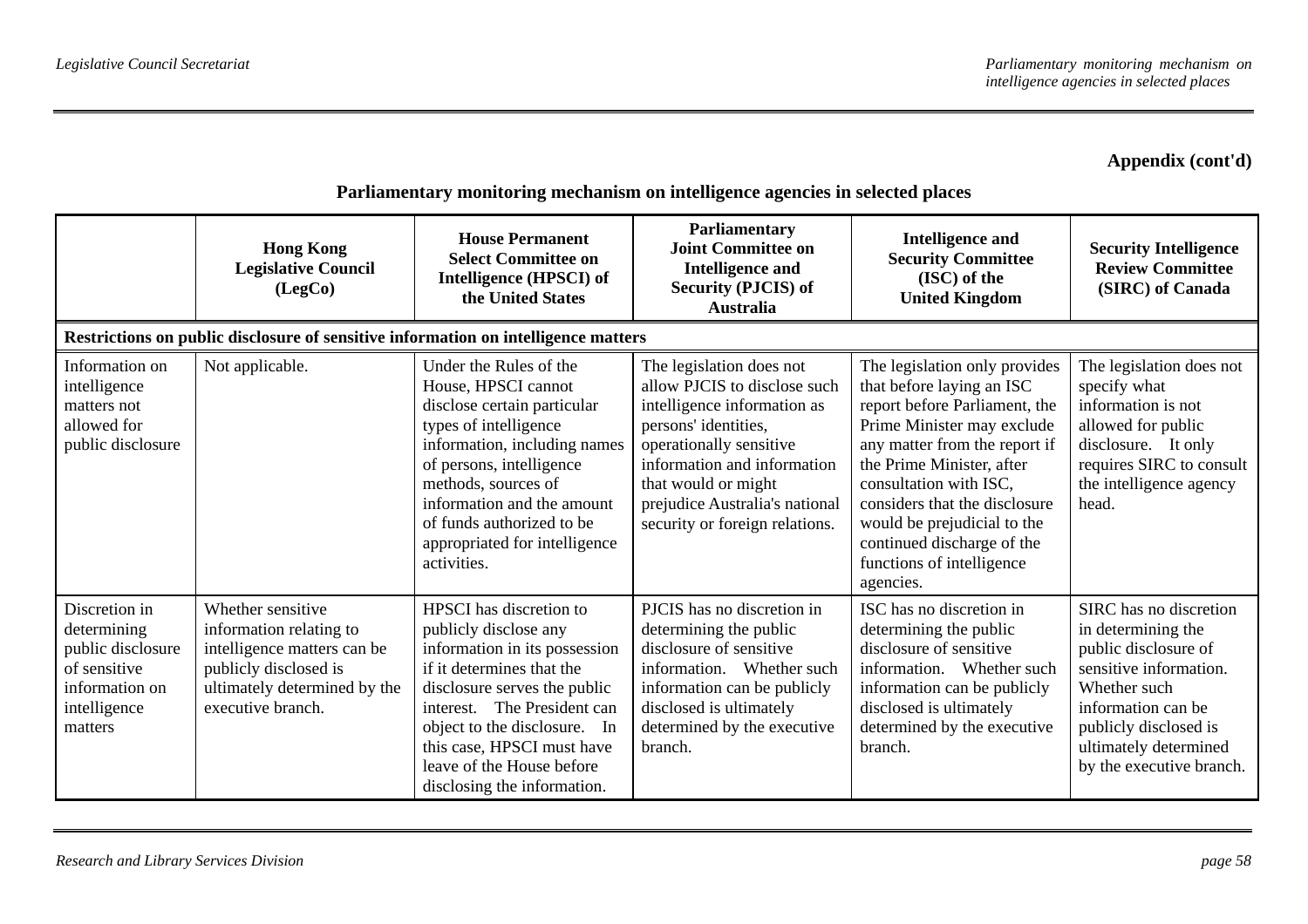#### **References**

#### The United States

- 1. *An Overview of the United States Intelligence Community.* (2007) USA, Office of the Director of National Intelligence.
- 2. Best, R. (2004) *CRS Report for Congress: Proposals for Intelligence Reorganization, 1949-2004.* Congressional Research Service.
- 3. Best, R. (2007a) *CRS Report for Congress: Intelligence Issues for Congress.* Congressional Research Service.
- 4. Best, R. (2007b) *CRS Report for Congress: Intelligence Spending: Public Disclosure Issues.* Congressional Research Service.
- 5. Best, R. (2007c) *CRS Report for Congress: Sharing Law Enforcement and Intelligence Information: The Congressional Role.* Congressional Research Service.
- 6. Carr, T. (2003) *CRS Report for Congress: Committee Types and Roles.* Congressional Research Service.
- 7. Central Intelligence Agency. *Critics and Defenders: A Review of Congressional Oversight.* Available from: http://bss.sfsu.edu/fischer/IR%20360/Readings/Review%20of%20Oversight.htm [Accessed January 2008].
- 8. Committee on Appropriations. (2007) *Jurisdiction of the Committee on Appropriations.* House of Representatives of the United States Congress. Available from: http://appropriations.house.gov/jurisdiction.shtml [Accessed January 2008].
- 9. Committee on Armed Services. (2007) *Rules of the Committee on Armed Services.* House of Representatives, 110<sup>th</sup> Congress. Available from: http://armedservices.house.gov/rules.shtml [Accessed January 2008].
- 10. Cumming, A. (2005) *Congress as a Consumer of Intelligence Information.* Congressional Research Service. Available from: http://feinstein.senate.gov/crs-intel.htm [Accessed January 2008].
- 11. Cumming, A. (2006) *Statutory Procedures under which Congress is to be Informed of U.S. Intelligence Activities, Including Covert Actions.* Congressional Research Service.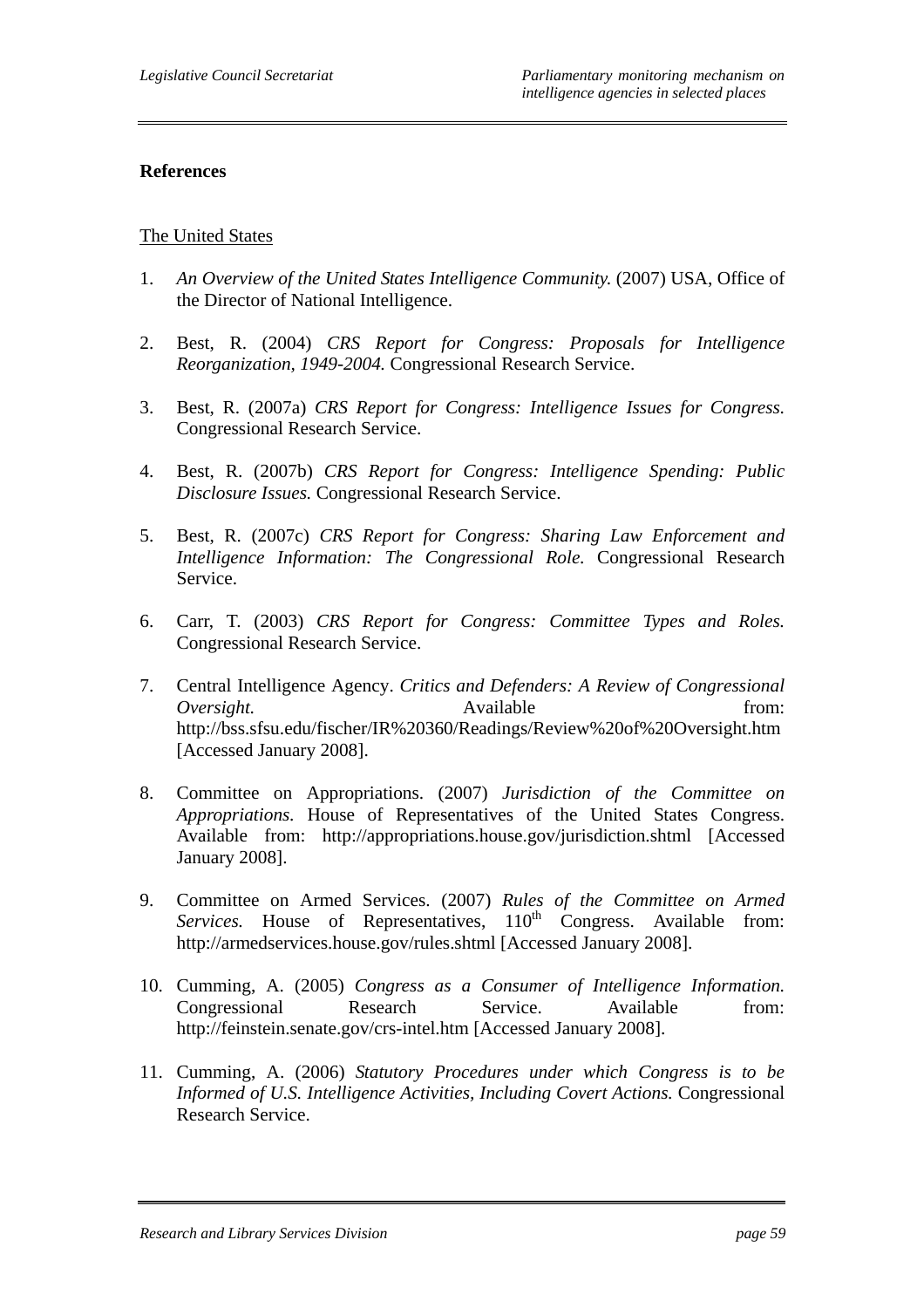- 12. Davis, C. (2004) *CRS Report for Congress: 9/11 Commission Recommendations: Joint Committee on Atomic Energy – A Model for Congressional Oversight?* Congressional Research Service.
- 13. *Executive Order 12333 United States intelligence Activities.* 4 December 1981. Available from: http://www.archives.gov/federal-register/codification/executive-order/12333.htm l [Accessed January 2008].
- 14. Find Law. (2002) *Joint Inquiry into Intelligence Community Activities before and after the Terrorist Attacks of September 11, 2001: Report of the U.S. Senate Select Committee on Intelligence and U.S. House Permanent Select Committee on Intelligence.*
- 15. Kaiser, F. (1992) *The Postreform Congress: Chapter 14 Congress and the Intelligence Community: Taking the Road Less Traveled.* New York, St. Martin's Press.
- 16. Kaiser, F. (2007a) *CRS Report for Congress: Congressional Oversight of Intelligence: Current Structure and Alternatives.* Congressional Research Service.
- 17. Kaiser, F. (2007b) *CRS Report for Congress: Protection of Classified Information by Congress: Practices and Proposals.* Congressional Research Service.
- 18. Knight, J. (2007) *Intelligence, United States Congressional Oversight of Judson Knight.* **Available** *Knight. Company Company Company Company Company Company Company Company Company Company Company Company Company Company Company Compan* http://www.espionageinfo.com/In-Int/Intelligence-United-States-Congressional-Oversight-of.html [Accessed January 2008].
- 19. National Commission on Terrorist Attacks Upon the United States. (2004) *The 9/11 Commission Report: Final Report of the National Commission on Terrorist Attacks Upon the United States.* Available from: http://govinfo.library.unt.edu/911/report/911Report\_Exec.pdf [Accessed January 2008].
- 20. National Commission on Terrorist Attacks Upon the United States. (2007) *Rules of the House of Representatives: One Hundred Tenth Congress.* Available from: http://www.rules.house.gov/ruleprec/110th.pdf [Accessed February 2008].
- 21. *National Security Act of 1947.* Available from: http://www.intelligence.gov/0-natsecact 1947.shtml [Accessed February 2008].
- 22. Office of the Director of National Intelligence. (2007) *History of the Office of the Director of National Intelligence.* Available from: http://www.dni.gov/aboutODNI/history.htm [Accessed January 2008].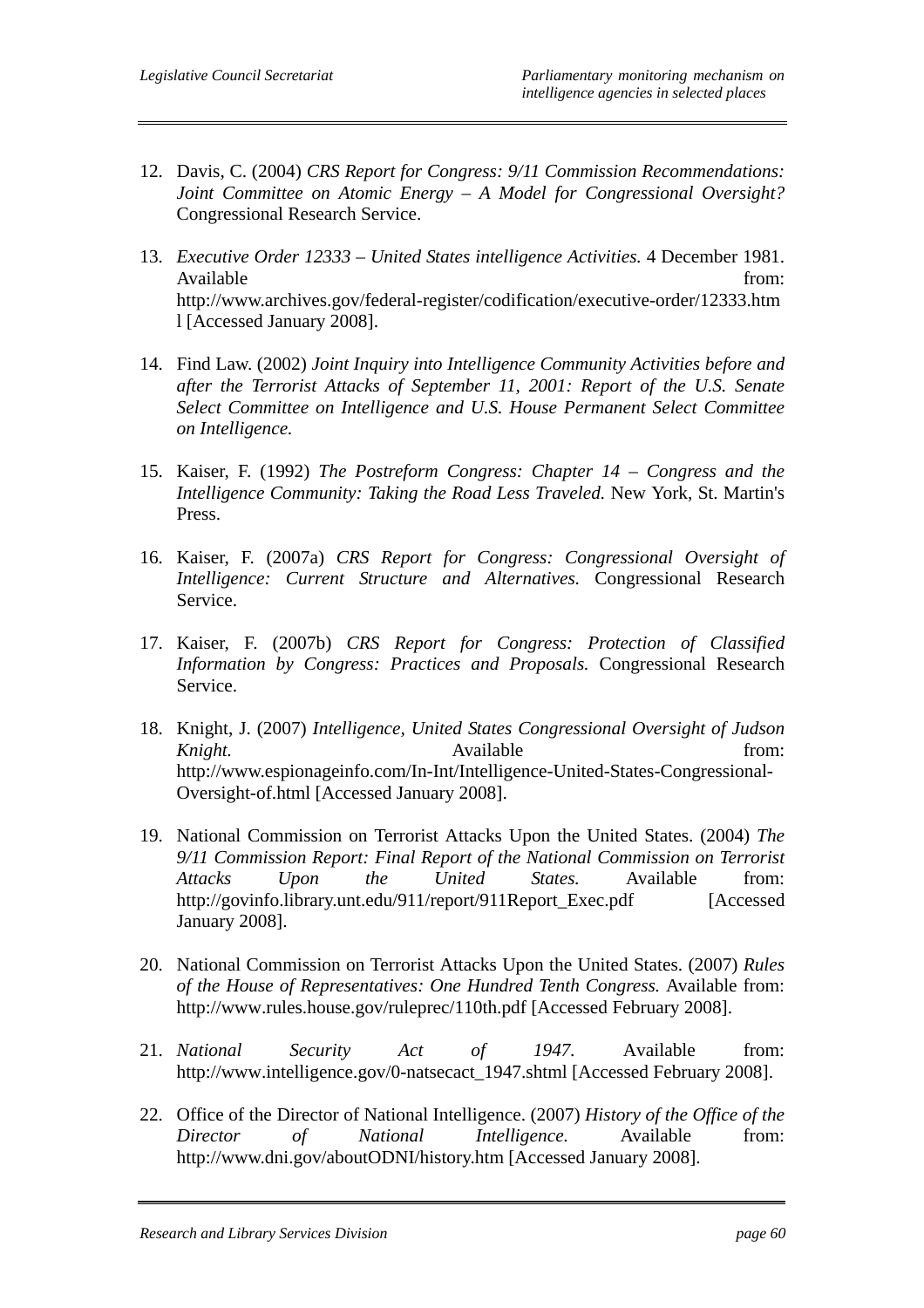- 23. *Rules of Procedure for the Permanent Select Committee on Intelligence.* (2007) House of Representatives –  $110^{th}$  Congress.
- 24. *Rules of Procedure for the Select Committee on Intelligence.* (2007) Senate, United States Congress.
- 25. *Rules of the House of Representatives 110th Congress.* (2007) Available from: http://www.house.gov/house/Orgops.shtml [Accessed January 2008].
- 26. Schneider, J. (2004) *CRS Report for Congress: Senate Select Committee on Intelligence: Term Limits and Assignment Limitations.* Congressional Research Service.
- 27. Schneider, J. (2005) *CRS Report for Congress: House Select Committee on Intelligence: Leadership and Assignment Limitations.* Congressional Research Service.
- 28. Smist, F.J. (1990) *Congress Oversees the United States Intelligence Community, 1947-1989.* The United States, The University of Tennessee Press.
- 29. Streeter, S. (2004) *CRS Report for Congress: Consolidating Intelligence Appropriation and Authorization in a Single Committee: 9/11 Commission Recommendation and Alternatives.* Congressional Research Service.
- 30. Sturtevant, M. (1992) *Congressional Oversight of Intelligence: One Perspective.* Available from: http://www.fas.org/irp/eprint/sturtevant.html [Accessed January 2008].
- 31. United States Intelligence Community. *Definition of the Intelligence Community.* Available from: http://www.intelligence.gov/1-definition.shtml [Accessed January 2008].

#### Australia

- 32. Australian Government. (2004) *Report of the Inquiry into Australian Intelligence Agencies.* Available from: http://www.dpmc.gov.au/publications/intelligence\_inquiry/index.htm [Accessed January 2008].
- 33. Australian Government. (2006) *The Australian Intelligence Community.* Available from:  $\blacksquare$ http://www.ona.gov.au/publications/files/ONA%20Booklet%20(WEB).pdf [Accessed January 2008].
- 34. *Australian Secret Intelligence Service.* (2008) Available from: http://www.asis.gov.au/ [Accessed February 2008].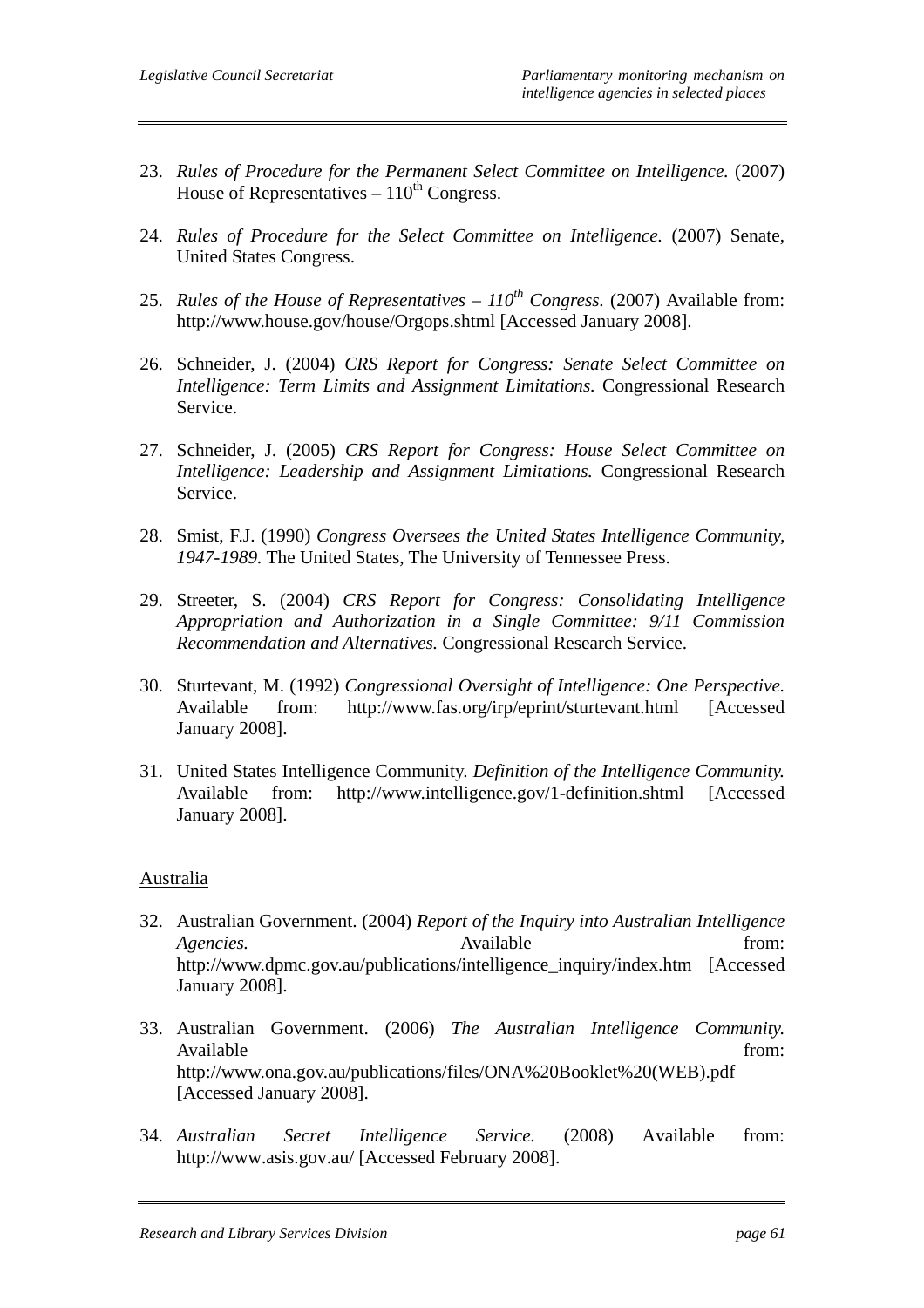- 35. *Australian Security Intelligence Organisation Act 1979: Act No. 113 of 1979 as amended.* Available from: http://ejp.icj.org/IMG/ASIOAct1979.pdf [Accessed January 2008].
- 36. Carnell, I. & Bryan, N. (2005) *Watching the watchers: How the Inspector-General of Intelligence and Security helps safeguard the rule of law.*  Available from: http://www.igis.gov.au/docs/Watching%20the%20watchers%20Aug%202005.rtf [Accessed February 2008].
- 37. Commission of Inquiry into the Actions of Canadian Officials in Relation to Maher Arar. (2006) *A New Review Mechanism for the RCMP's National Security*  Activities. **Axailable** *Available from: from:* http://www.ararcommission.ca/eng/EnglishReportDec122006.pdf [Accessed January 2008].
- 38. Department of Foreign Affairs and Trade. (2007) *Australian Secret Intelligence Service.* Australian Government. Available from: http://www.dfat.gov.au/dept/budget/2007\_2008\_pbs/2007-2008\_FA+T\_PBS\_06\_ ASIS.pdf [Accessed January 2008].
- 39. Department of Parliamentary Services. (2005) *Intelligence Services Legislation Amendment Bill 2005.* Parliament of Australia. Available from: http://www.aph.gov.au/library/Pubs/bd/2005-06/06bd005.htm#Pu [Accessed January 2008].
- 40. *Inspector-General of Intelligence and Security Act 1986: Act No. 101 of 1986 as amended.* from: Available from: http://www.comlaw.gov.au/ComLaw/Legislation/ActCompilation1.nsf/0/18245B 98C3513391CA257248007C5475/\$file/InsGenIntSec1986\_WD02.pdf [Accessed January 2008].
- 41. Inspector-General of Intelligence and Security. (2007) *Annual Report 2006-2007.*  Available from:  $\blacksquare$ http://www.igis.gov.au/annuals/06-07/PDF/IGIS\_AR\_2006-07.pdf [Accessed] February 2008].
- 42. Inspector-General of Intelligence and Security. (2008) *Frequently Asked Questions?* Available from: http://www.igis.gov.au/faq's.cfm [Accessed January 2008].
- 43. *Intelligence Services Act 2001: Act No. 152 of 2001 as amended.* Available from: http://scaleplus.law.gov.au/html/pasteact/3/3483/pdf/IntelligServ2001.pdf [Accessed January 2008].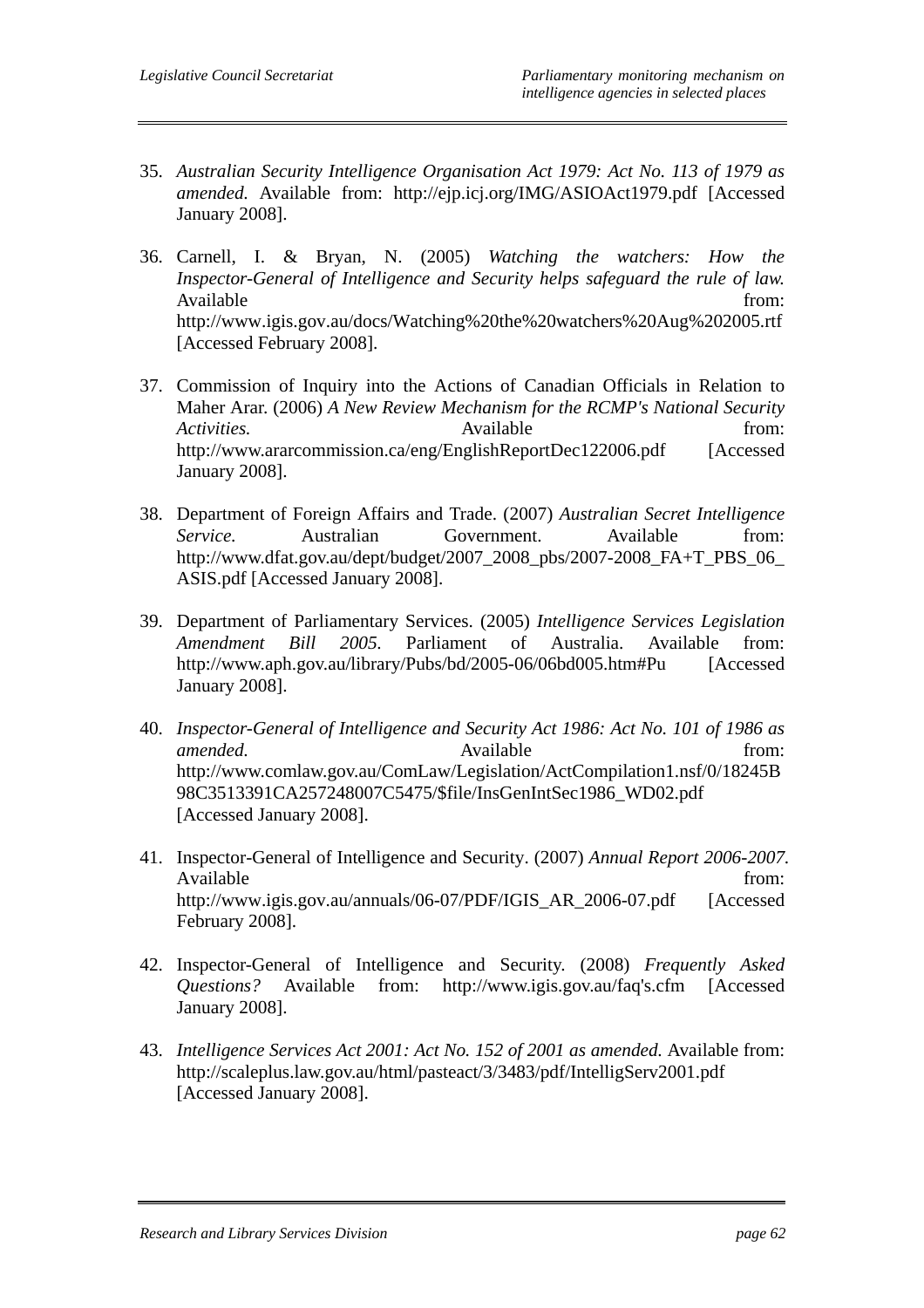- 44. *Office of National Assessments Act 1977: Act No. 107 of 1977 as amended.* Available from: http://www.comlaw.gov.au/ComLaw/Legislation/ActCompilation1.nsf/0/8283BE C4688C5D1CCA2570D000817615/\$file/OfficeNatAssmt1977.pdf [Accessed January 2008].
- 45. Parliamentary Joint Committee on Intelligence and Security. (2006a) *Annual Report of Committee Activities 2005-2006.* The Parliament of Australia, Canberra.
- 46. Parliamentary Joint Committee on Intelligence and Security. (2006b) *Review of administration and expenditure: Australian Intelligence Organisations.* The Parliament of Australia, Canberra.
- 47. Parliamentary Joint Committee on Intelligence and Security. (2006c) *Review of Security and Counter Terrorism Legislation.* The Parliament of Australia, Canberra.
- 48. Parliamentary Joint Committee on Intelligence and Security. (2008) *Annual Report of Committee Activities 2006-2007.* The Parliament of Australia, Canberra.
- 49. Parliamentary Library. (1999) *Bills Digest No. 172 1998-99: Australian Security Intelligence Organisation Legislation Amendment Bill 1999.* Parliament of Australia. Available from: http://www.aph.gov.au/library/pubs/bd/1998-99/99bd172.htm [Accessed January 2008].

#### The United Kingdom

- 50. Cabinet Office. (1999) *The Government's Response to the First Report from the Liaison Committee on Shifting the Balance: Select Committees and the Executive.* Available from:  $\blacksquare$ http://www.archive.official-documents.co.uk/document/cm47/4737/4737-01.htm [Accessed January 2008].
- 51. Cabinet Office. (2002) *Government Response to the Intelligence and Security Committee's Annual Report 2001-2002.* Available from: http://www.cabinetoffice.gov.uk/upload/assets/www.cabinetoffice.gov.uk/public ations/reports/intelligence/intelrep.pdf [Accessed February 2008].
- 52. Cabinet Office. (2003) *Government Response to the Intelligence and Security Committee's Annual Report 2002-2003.* Available from: http://www.cabinetoffice.gov.uk/upload/assets/www.cabinetoffice.gov.uk/publica tions/reports/intelligence/govres2003.pdf [Accessed January 2008].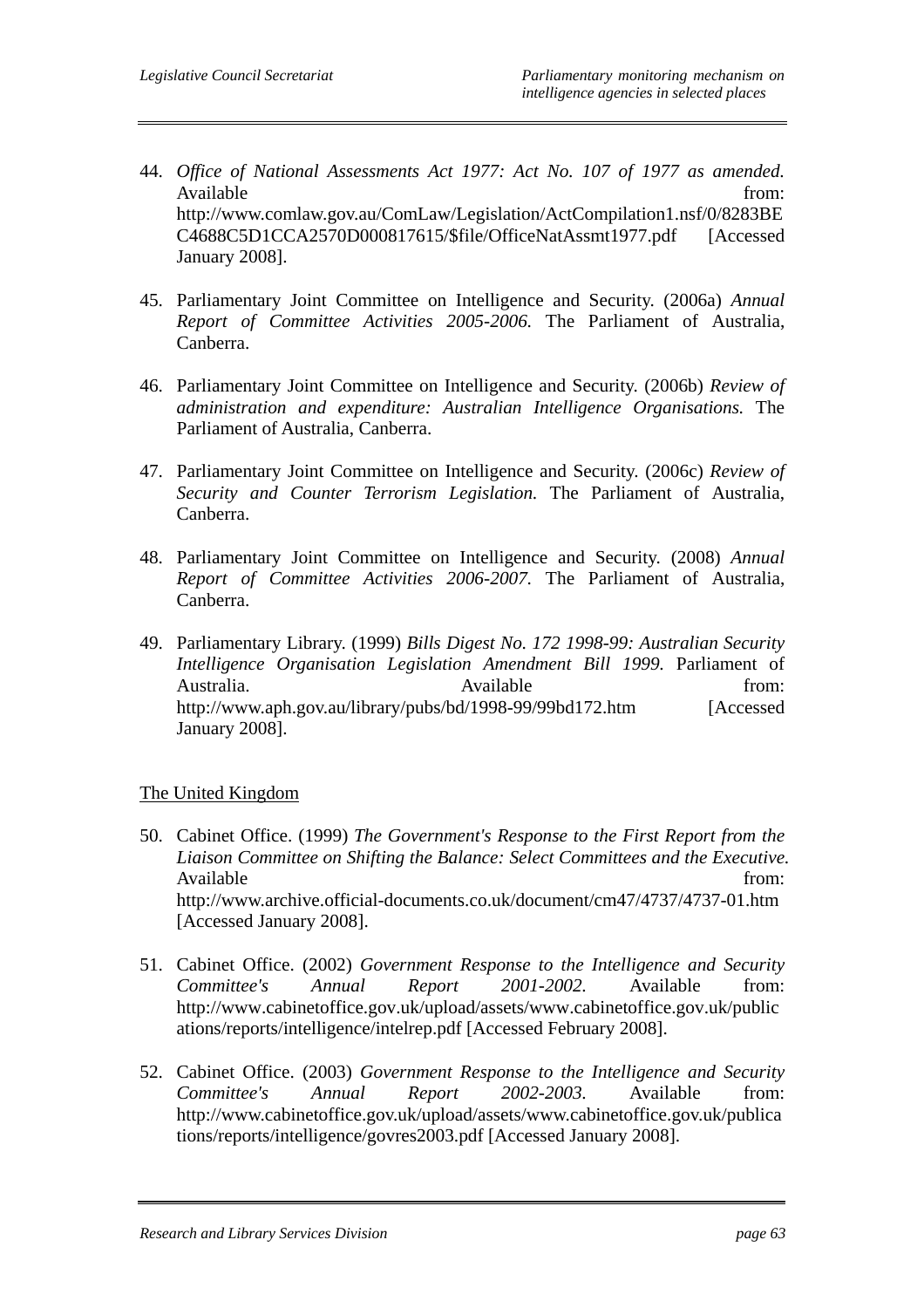- 53. Cabinet Office. (2004) *Government Response to the Intelligence and Security Committee's Annual Report 2003-2004.* Available from: http://www.cabinetoffice.gov.uk/upload/assets/www.cabinetoffice.gov.uk/publica tions/reports/intelligence/govres2004.pdf [Accessed January 2008].
- 54. Cabinet Office. (2005) *Government Response to the Intelligence and Security Committee's Annual Report 2004-2005.* Available from: http://www.cabinetoffice.gov.uk/upload/assets/www.cabinetoffice.gov.uk/publica tions/reports/intelligence/govresar.pdf [Accessed January 2008].
- 55. Cabinet Office. (2007) *Other Oversight Bodies.* Available from: http://www.cabinetoffice.gov.uk/intelligence/oversight\_bodies.aspx [Accessed January 2008].
- 56. Hellenic Resources Network. (2007) *Council of Europe: The European Convention on Human Rights.* Available from: http://www.hri.org/docs/ECHR50.html [Accessed January 2008].
- 57. House of Commons. (2002) *Standing Orders.* Available from: http://www.publications.parliament.uk/pa/cm200102/cmstords/27501.htm [Accessed January 2008].
- 58. Intelligence and Security Committee. (1998) *Intelligence and Security Committee – Annual Report 1997-98.* Available from: http://www.archive.official-documents.co.uk/document/cm40/4073/chap-7.htm [Accessed January 2008].
- 59. Intelligence and Security Committee. (1999) *Annual Report 1998-99.* Available from: http://www.archive.official-documents.co.uk/document/cm45/4532/4532-01.htm [Accessed January 2008].
- 60. Intelligence and Security Committee. (2000) *Annual Report 1999-2000.* Available from:  $\blacksquare$ http://www.archive.official-documents.co.uk/document/cm48/4897/4897-let.htm [Accessed January 2008].
- 61. Intelligence and Security Committee. (2002) *Annual Report 2001-2002.* Available from: http://www.cabinetoffice.gov.uk/upload/assets/www.cabinetoffice.gov.uk/publica tions/reports/intelligence/Intelligence.pdf [Accessed January 2008].
- 62. Intelligence and Security Committee. (2003) *Annual Report 2002-2003.* Available from: http://www.cabinetoffice.gov.uk/upload/assets/www.cabinetoffice.gov.uk/publica tions/reports/intelligence/annualir0203.pdf [Accessed January 2008].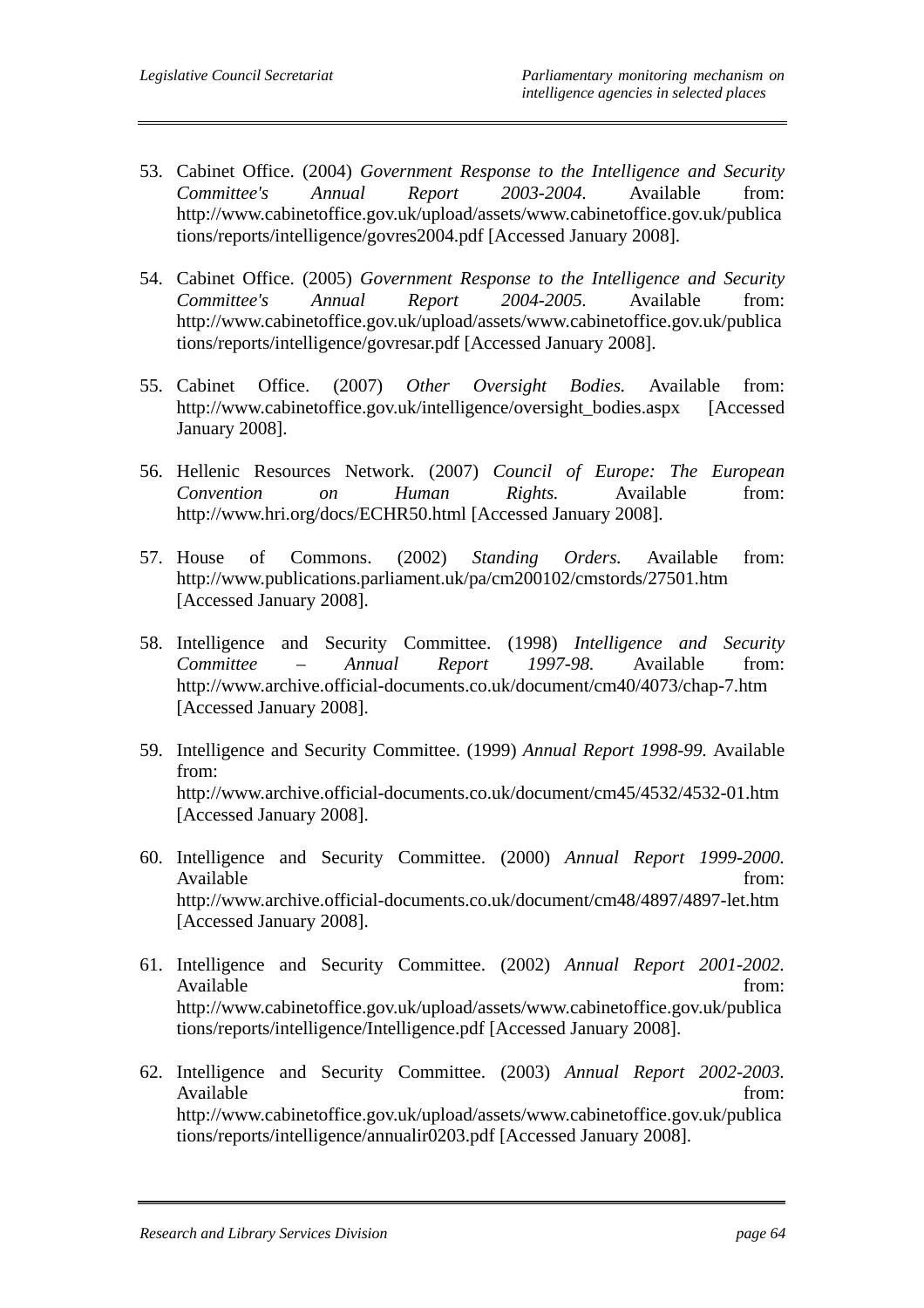- 63. Intelligence and Security Committee. (2004) *Annual Report 2003-2004.* Available from: http://www.cabinetoffice.gov.uk/upload/assets/www.cabinetoffice.gov.uk/publica tions/reports/intelligence/annualir0304.pdf [Accessed January 2008].
- 64. Intelligence and Security Committee. (2005) *Annual Report 2004-2005.* Available from: http://www.cabinetoffice.gov.uk/upload/assets/www.cabinetoffice.gov.uk/publica tions/reports/intelligence/iscannualreport.pdf [Accessed January 2008].
- 65. *Intelligence Services Act 1994.* Available from: http://www.opsi.gov.uk/acts/acts1994/Ukpga\_19940013\_en\_1.htm [Accessed January 2008].
- 66. Jeffs et al. (1994) *Intelligence Services Bill [HL] Bill 49 of 1993-94.* Research Paper 94/34, House of Commons Library.
- 67. Leigh, I. (2002) *The UK's Intelligence and Security Committee.* Geneva Centre for the Democratic Control of Armed Forces. Available from: http://www.dcaf.ch/pcaf/ev\_geneva\_021002\_prog\_leigh.pdf [Accessed January 2008].
- 68. Maer, L. & Horne, A. (2007) *The Governance of Britain Green Paper.* House of Commons Library.
- 69. *National Intelligence Machinery.* (2007) UK Intelligence Community Online. Available from: http://www.intelligence.gov.uk/upload/assets/www.intelligence.gov.uk/national\_i ntelligence\_booklet.pdf [Accessed January 2008].
- 70. *Official Secrets Act 1989 (c. 6).* Available from: http://www.opsi.gov.uk/acts/acts1989/Ukpga\_19890006\_en\_1.htm [Accessed January 2008].
- 71. *Security Service Act 1989 (c. 5).* Available from: http://www.opsi.gov.uk/acts/acts1989/Ukpga\_19890005\_en\_1.htm [Accessed January 2008].
- 72. Select Committee on Home Affairs. (1999) *Third Report Accountability of the Security Service.* House of Commons. Available from: http://www.fas.org/irp/world/uk/docs/291/29102.htm [Accessed January 2008].
- 73. *The Governance of Britain.* Available from: http://www.official-documents.gov.uk/document/cm71/7170/7170.pdf [Accessed January 2008].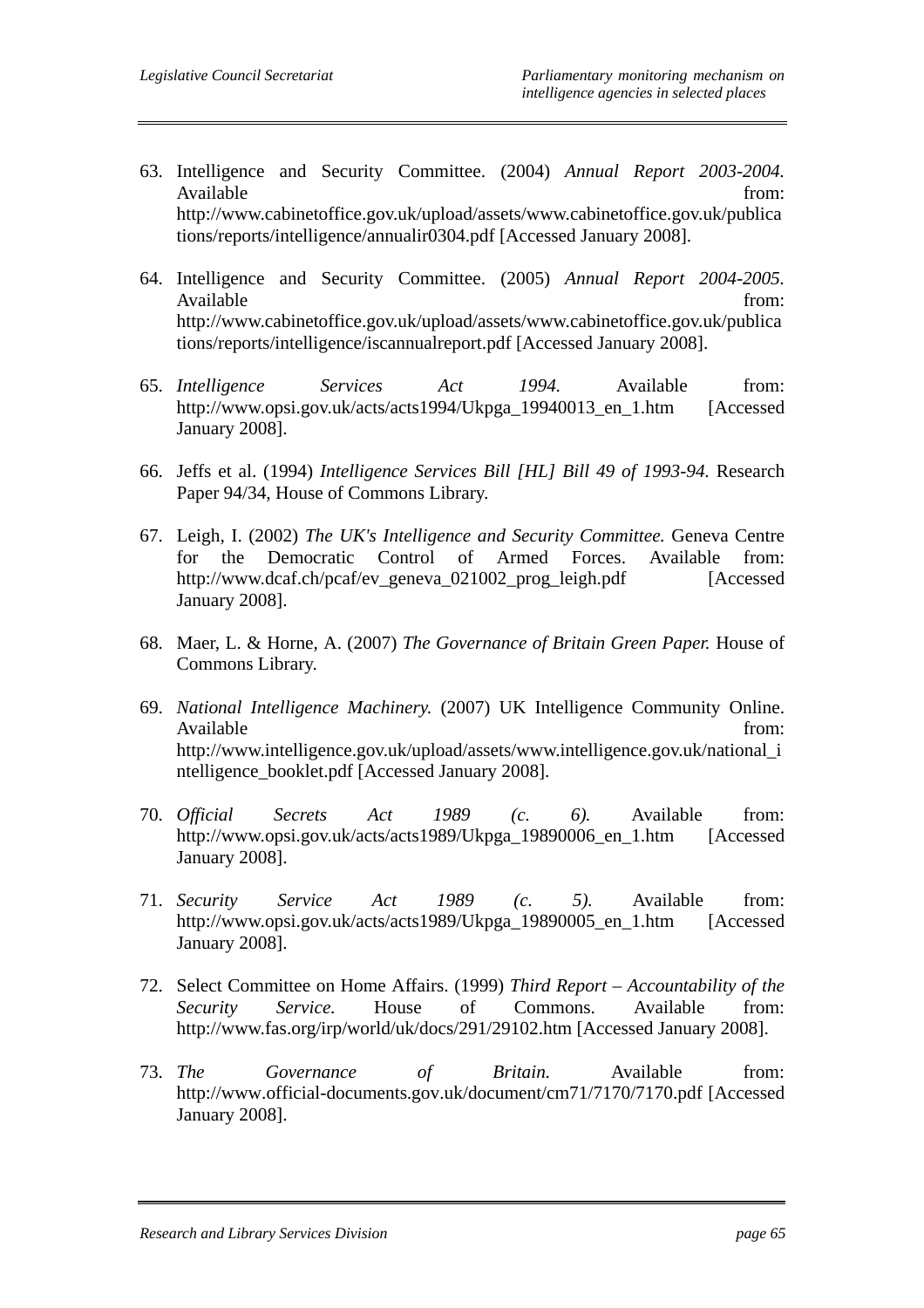- 74. United Kingdom Parliament. (2000) *First Report on Shifting the Balance: Select Committees and the Executive.* Available from: http://www.publications.parliament.uk/pa/cm199900/cmselect/cmliaisn/300/3000 3.htm [Accessed January 2008].
- 75. United Kingdom Parliament. (2007) *Factsheet P2 Procedure Series.* Available from: http://www.parliament.uk/documents/upload/p02.pdf [Accessed January 2008].

#### Canada

- 76. *Anti-Terrorism Act.* Available from: http://www2.parl.gc.ca/HousePublications/Publication.aspx?pub=bill&doc=C-36 &parl=37&ses=1&language=E&File=183 [Accessed January 2008].
- 77. *Beauchesne's: Parliamentary Rules & Forms of the House of Commons of Canada.* (1989) Sixth edition. Toronto Ontario, The Carswell Company Limited.
- 78. *Canadian Security Intelligence Service Act: C-23.* Available from: http://laws.justice.gc.ca/en/showdoc/cs/C-23///en?page=1&noCookie [Accessed January 2008].
- 79. Communications Security Establishment. (2005) *What we do.* Available from: http://www.cse-cst.gc.ca/home/whatwedo-e.html [Accessed January 2008].
- 80. Government of Canada Privy Council Office. (2001) *The Canadian Security and Intelligence Community.* Available from: http://www.pco-bcp.gc.ca/default.asp?Language=E&Page=InformationResource s&Sub=publications&doc=si/si\_toc\_e.htm [Accessed January 2008].
- 81. Hannah, G. et al. (2005) *Intelligence and Security Legislation for Security Sector Reform.* United Kingdom, RAND Europe.
- 82. Judgments of the Supreme Court of Canada. (1992) *Decisions Thomson v. Canada (Deputy Minister of Agriculture).* Available from: http://scc.lexum.umontreal.ca/en/1992/1992rcs1-385/1992rcs1-385.html [Accessed January 2008].
- 83. Office of the Auditor General of Canada. (1996) *The Canadian Intelligence Community: Control and Accountability.* Available from: http://www.oag-bvg.gc.ca/domino/reports.nsf/html/9627ce.html [Accessed January 2008].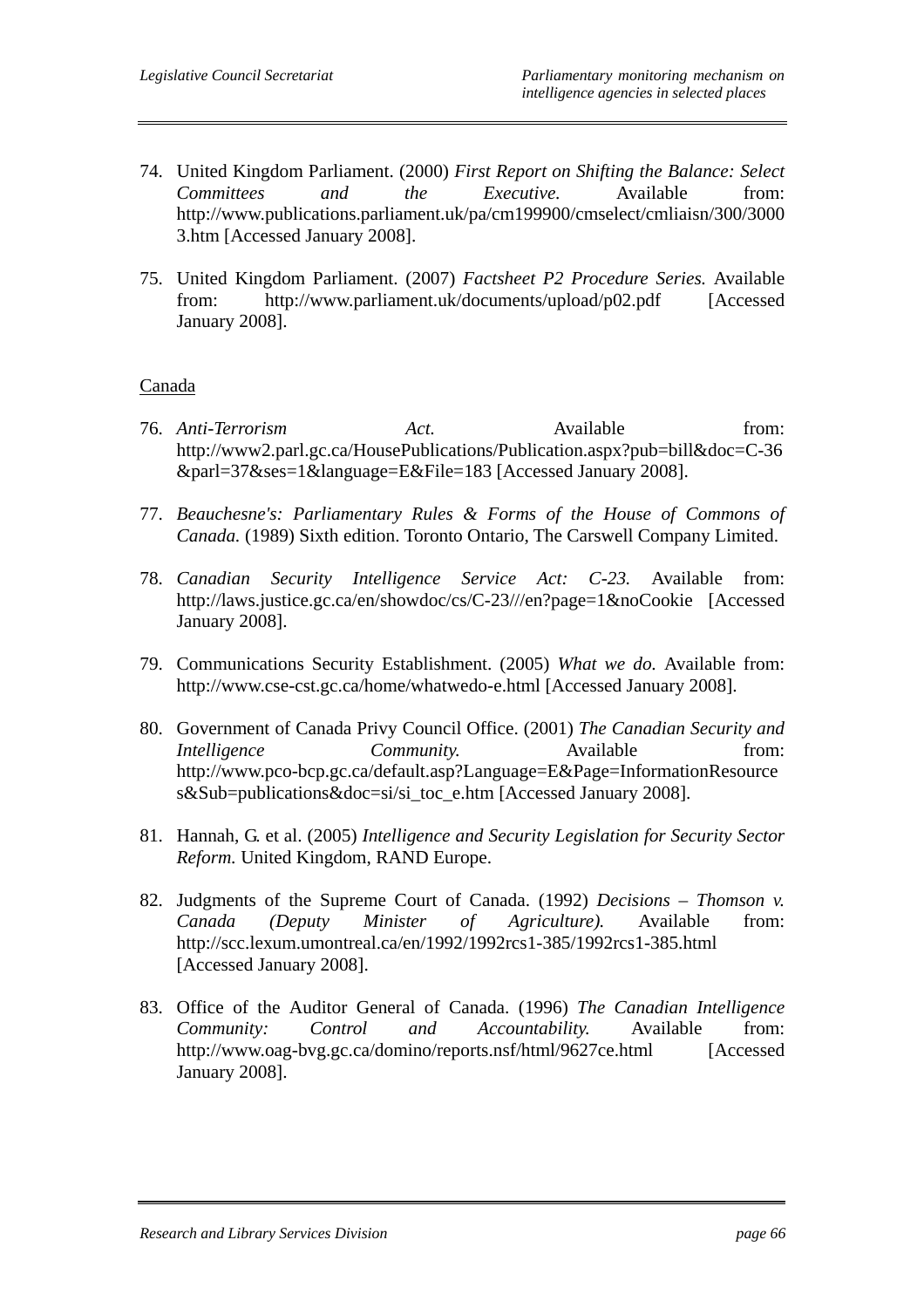- 84. Office of the Auditor General of Canada. (2003) *Independent reviews of security and intelligence agencies.* Available from: http://www.oag-bvg.gc.ca/domino/reports.nsf/html/20031110ce.html [Accessed January 2008].
- 85. Pollak, S. (2005) *Presentation to the Senate Special Committee on The Anti-terrorism Act.* Available from: http://www.sirc-csars.gc.ca/nwsspr/spcdsc/20050418\_ottawa-eng.html [Accessed] January 2008].
- 86. Public Safety Canada. (2004) *A National Security Committee of Parliamentarians.* **Communist Example 4 Available** from: http://ww2.ps-sp.gc.ca/publications/national\_security/nat\_sec\_cmte\_e.asp [Accessed January 2008].
- 87. Raaflaub, R. (2006) *Civilian Oversight of the RCMP's National Security Functions.* The Parliament of Canada. Available from: http://www.parl.gc.ca/information/library/PRBpubs/prb0409-e.htm [Accessed January 2008].
- 88. Rosen, P. (2000) *The Canadian Security Intelligence Service.* Available from: http://dsp-psd.pwgsc.gc.ca/Collection-R/LoPBdP/CIR/8427-e.htm [Accessed January 2008].
- 89. *Royal Canadian Mounted Police.* (2007) Available from: http://www.rcmp-grc.gc.ca/about/index\_e.htm [Accessed January 2008].
- 90. *Security Intelligence Review Committee.* (2007) Available from: http://www.sirc-csars.gc.ca/index-eng.html [Accessed January 2008].
- 91. Security Intelligence Review Committee. (2007a) *2007-2008: Report on Plans and Priorities.* Available from: http://www.sirc-csars.gc.ca/pdfs/rpp\_2007-2008-eng.pdf [Accessed January 2008].
- 92. Security Intelligence Review Committee. (2007b) *SIRC Annual Report 2006-2007: An operational review of the Canadian Security Intelligence Service.* Available from: http://www.sirc-csars.gc.ca/anrran/2006-2007/index-eng.html [Accessed January 2008].

## Hong Kong

93. *Legislative Council (Powers and Privileges) Ordinance.* Available from: http://www.legislation.gov.hk [Accessed February 2008].